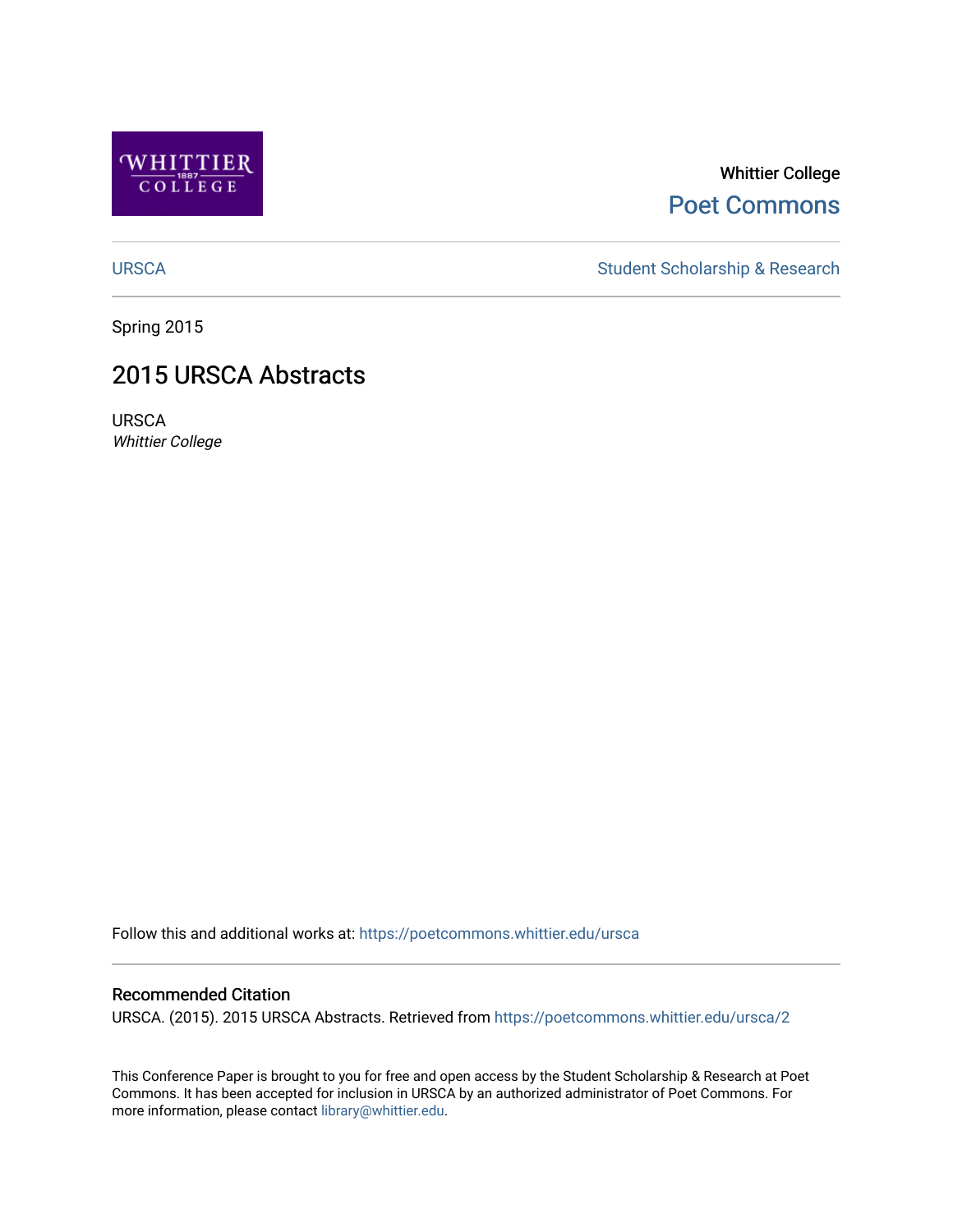# **2015 USCA Abstracts**

# **Ruby Acevedo**

#### Influences of Parent Involvement in Middle and High School

Research has demonstrated that parent influence and involvement have a large impact on the lives of their children. Parents are the most important source of their children's goals and careers and can provide a positive or a negative impact in their children's future. Although parent involvement is critical for child development, nevertheless, it is highly crucial during the middle and high school years. Parents who support their children through monitoring and providing warm affection help create a strong connection with their children and cause positive school engagement. Although parents can be a positive role model for their children, they can also be a negative influence on children, causing them to decline in their school engagement due to lack of monitoring, parent connection, and support. This paper will review 20 empirical studies that support the influences of parent involvement in middle school and high school years. Some studies find that parents who give their child warm affect help create a positive and caring relationship between the parent and the child, others find that psychological distress will create negative emotions, psychological health, behavior patterns and can result to physical illness for the child. This is my senior project for child development, and I find this particular topic to be both interesting and a necessary factor to help with the understanding of child development. I wish to learn more about parent involvement and how they help shape and influence a child's life either positively or negatively.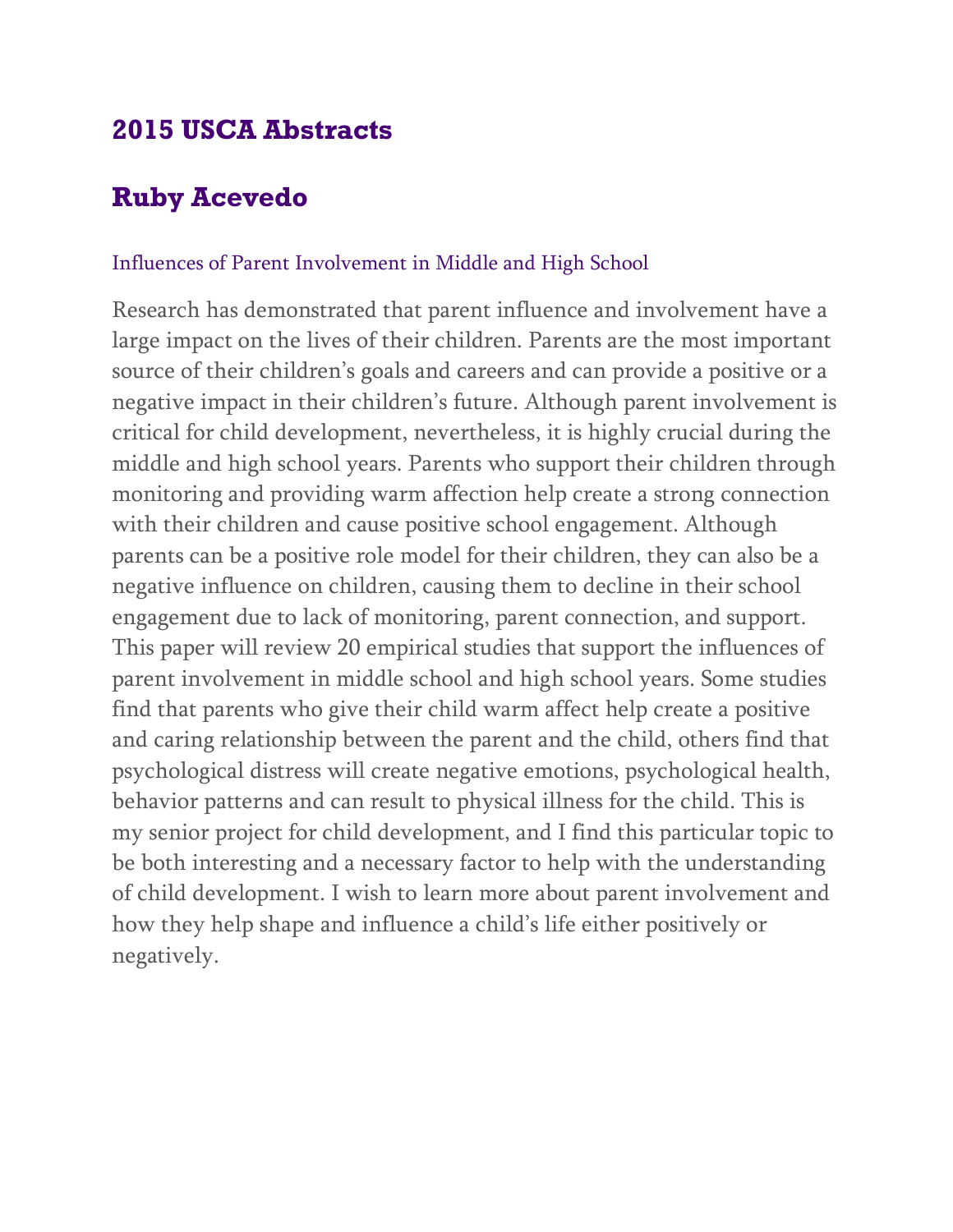# **Kellen Aguilar**

#### Coloring in the Lines: Locating Race

This study seeks to limn out the extent to which Hemingway's fiction and nonfiction expresses concerns with race. Scholars who have written about Hemingway and race speak from two camps: those who say that Hemingway rhetorically "others" people of color to evade racial issues and those who say that Hemingway uses rhetorical maneuvers to represent the constructedness of race and the mutability of a color line. Drawing on the observations made by Toni Morrison, Ralph Ellison, Amy Strong, Ian Marshall, Josep Armengol Carrera and others, this study makes an effort to reconcile some of the arguments advanced by the two camps while alternately affirming and challenging those arguments. Focusing on a short story ("The Short Happy Life of Francis Macomber") that has received much attention from race scholars in Hemingway studies affords the space to lay out what those scholars have said for comparison and contrast. This study has three sections. The first section points out the similarities and differences between the arguments made by Amy Strong and Ian Marshall and their conclusions regarding race relations in Hemingway's short story. The second section comparatively analyzes "The Short Happy Life of Francis Macomber" and Hemingway's novel, The Garden of Eden, to show how the three white characters in both stories form a ménage-a-trois of shifting gender and race. The third section returns to Strong and Marshall's conclusions with additional interpretations concerning how the exploitative nature of whiteness and masculinity in relation to blackness and femininity informs the white and black characters' behavior and demonstrates four separate ways that the ending of the "The Short Happy Life of Francis Macomber" may be read when race is considered as a driving factor in the story's climax.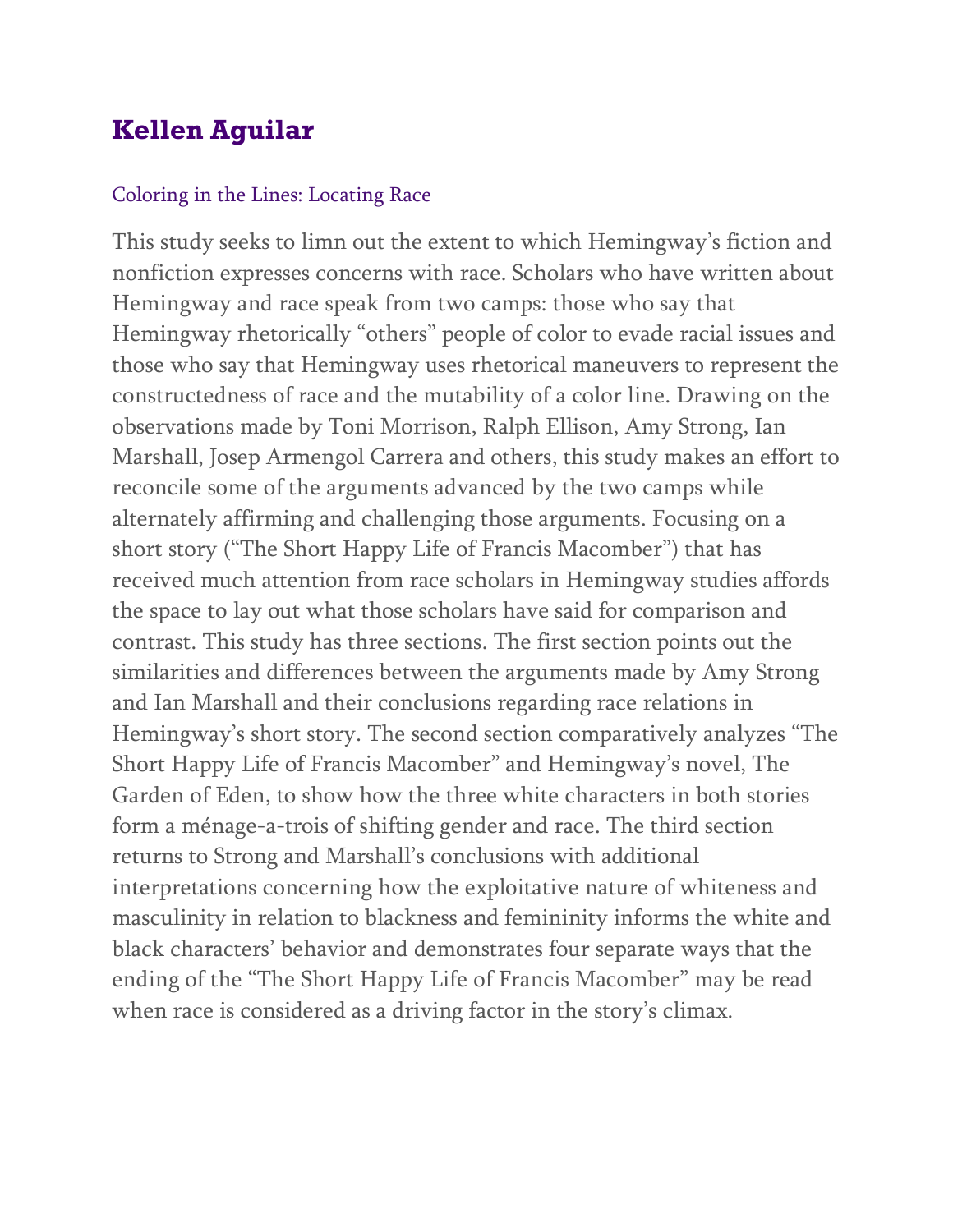# **Melissa Alfieri**

#### Peer Pretend Play: The Positive Effects on a Child's Development

Research has shown that preschool children who engage in pretend play gain various developmental skills. However, children who engage in pretend play with peers attain skills in language, social competence, and build relationships with others. Children who do not engage in pretend play with their peers do not gain social skill and language development at the same rate. Empirical studies have shown the developmental differences in children who partake in peer pretend play in comparison to children who partake in solitary pretend play. These studies show the expansion of language skills that children achieve during play. Other studies have found that pretend play is crucial for young children in various aspects of development. Pretend play allows children to interact with one another and explore their skills. When children engage in solitary pretend play, they do attain skills, however, not as the same degree as those who engage in pretend play with their peers. This paper will also look at empirical studies that focuses on gender differences, such as how males partake in superhero pretend play and females partake in more realistic pretend play such as playing house. Within gender differences, in regard to pretend play, there are developmental benefits that preschool children gain, such as language, social competence and friendships.

### **Natasha Alhandy-Shaw**

"Postpartum Depression and Its Short- and Long-Term Effects on the Mothers', Fathers' and Infants' Relationships, Interactions, and Family Structure"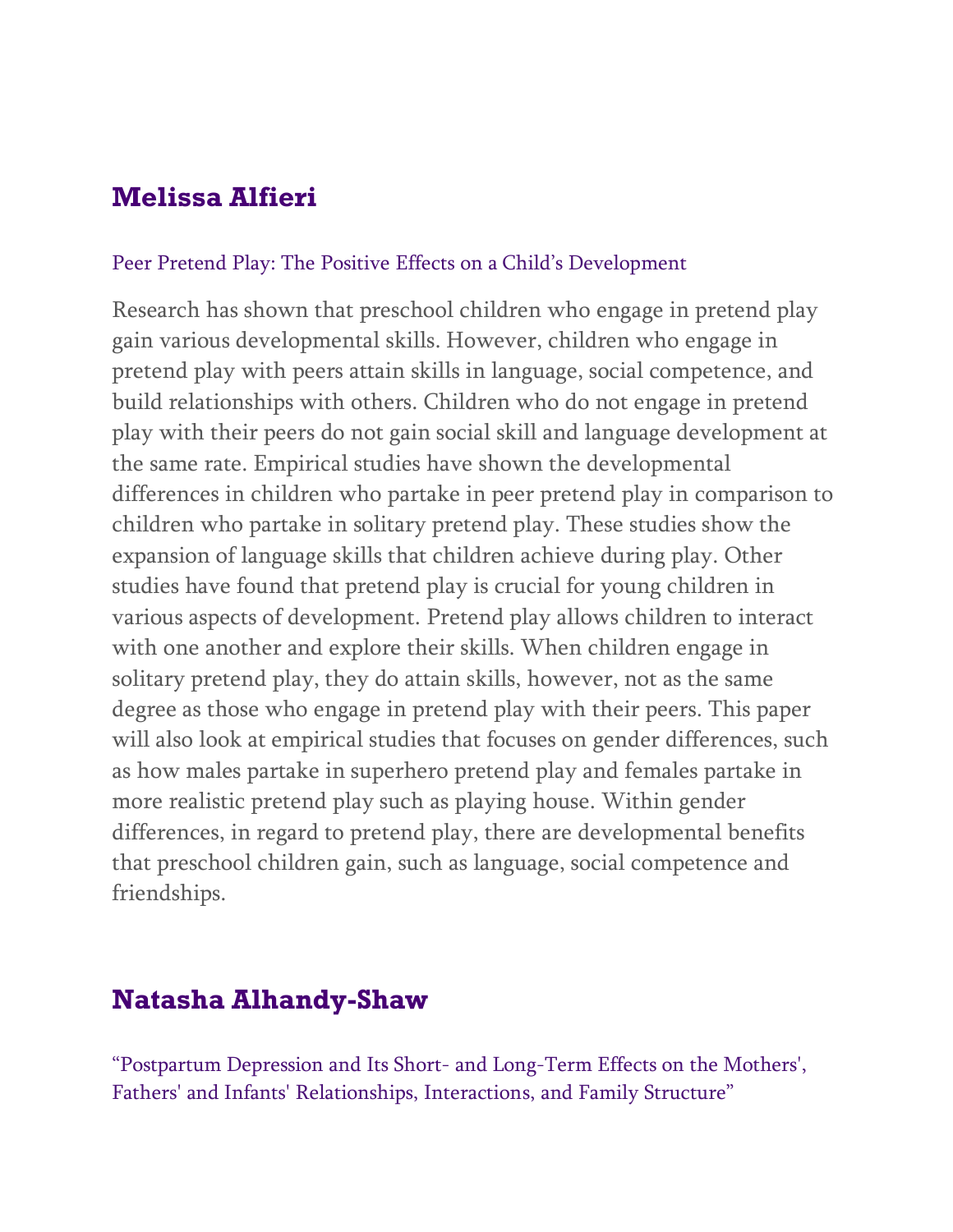Research has shown that Postpartum depression has lasting, negative effects on the family dynamic and relationships within the household. Although postpartum depression has been depicted as only having ill effects on the mother-child quality of relate4ionship, there is data and research that shows other effects. One of the most important is how relationships between the child and both parents are affected as well as the parent's relationship with each other being jeopardized. This paper will delve into how postpartum depression effects the overall family dynamic and the short- and long-term effects it can have on each relationship and the child's cognitive, psychological, social, and emotional maturation. It will review twenty empirical studies that support the influence postpartum depression has in effecting the relationships within a household. Some studies find it most important to focus on the effects it has on the mother-child quality of interactions, but this paper focuses on the relationships between all members of the family and how Postpartum Depression in the mother can cause a domino effect in all familial relationships.

### **Angela Alvarez**

#### Academic Achievement for ELLs

Research how shown that academic achievement for English Language Learners is falling below average on subjects such as math, english, science, and history. Nowadays English Language Learners are playing a major role in the population for children who are in school. This paper will review 20 empirical studies that demonstrate how English language learners' academic achievement falls within each academic subject. It will also describe different ways for schools to be structured to benefit ELL students. As ELL's move up in grades, they decrease in their performance of math due to the complexity of the material. English also is a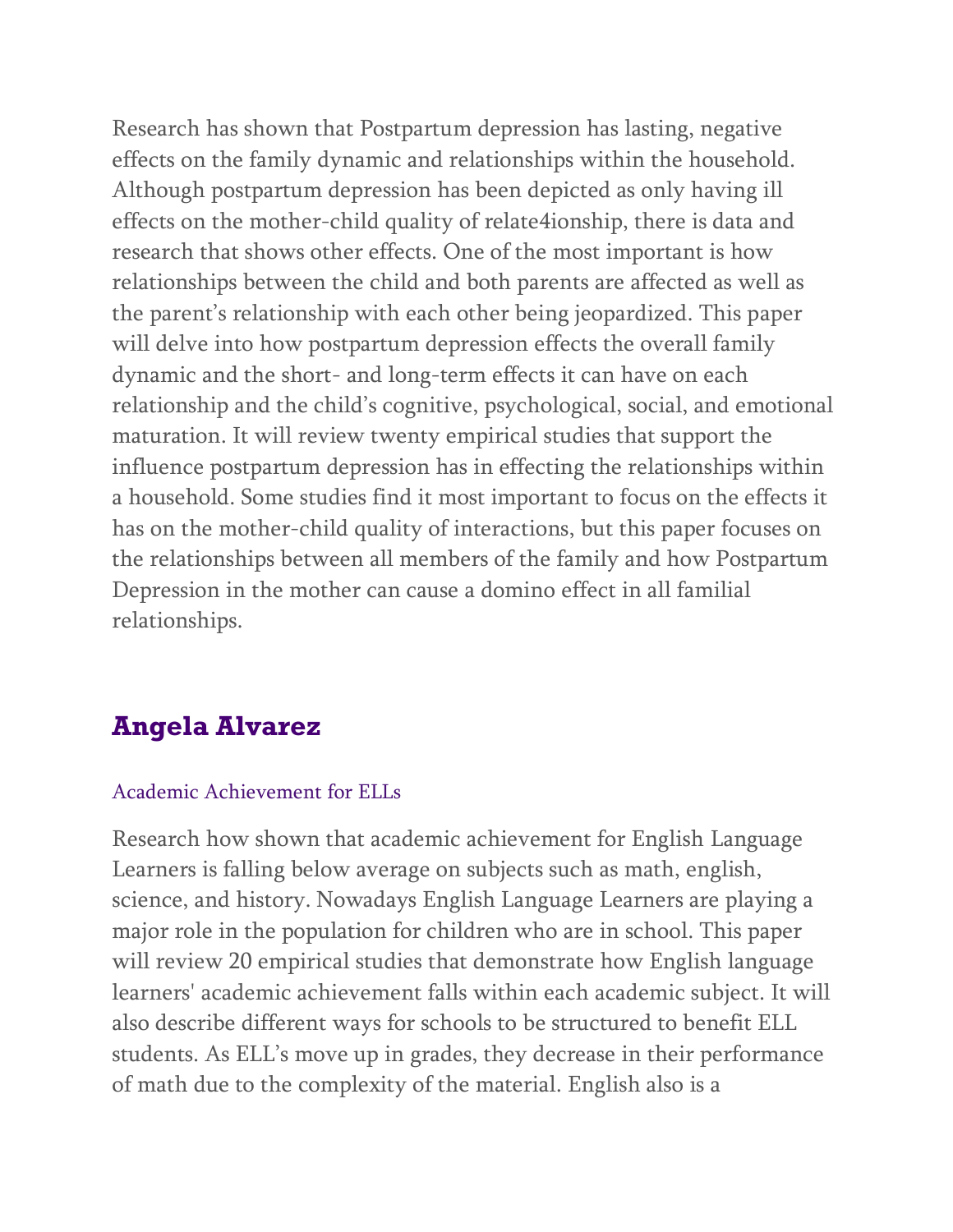disadvantage because of the vocabulary, comprehension, and the ability to write in a language that is difficult for them to learn. Other subjects such as science and history require the ability to understand terms and events that are within these subjects. In order to help ELL's with their academics, schools should have important components within their school systems such as daily instruction given in both their native language as well as English to help their language development advance. This is my senior project and I hope to figure out why ELL's are falling behind in school.

### **Laiken Armstrong**

#### Oh My Goth!

Subcultures are classified as a smaller group of people that share similar beliefs and set of ideals, they tend to have their own slang and ways to identify others of their community such as clothing similar tastes in music and even mannerisms. Goth started as an underground subculture based on hauntingly romantic clothing and music, but, as it has grown, it has come out of the shadows and into everyday life. More and more in movies, TV shows and other pop culture artifacts we are seeing people who identify as Goth, for example the "goth" kids in south park or Monster High. Through its rise in popularity, how has Goth as a subculture become commodified? When talking to those in the subculture I found that many believe that it is becoming commodified but refuse to use the term mainstream. When answering this question, I reached out to the Goth community through online forums for those willing to speak with me. I also compared commercialized products with Goth in the name or those that I perceived to fall under that category between now and several years ago. Some of things I discovered through interviews that there is a disconnect between older and newer Goths, many feel like the subculture is becoming materialized but that it's not necessarily a bad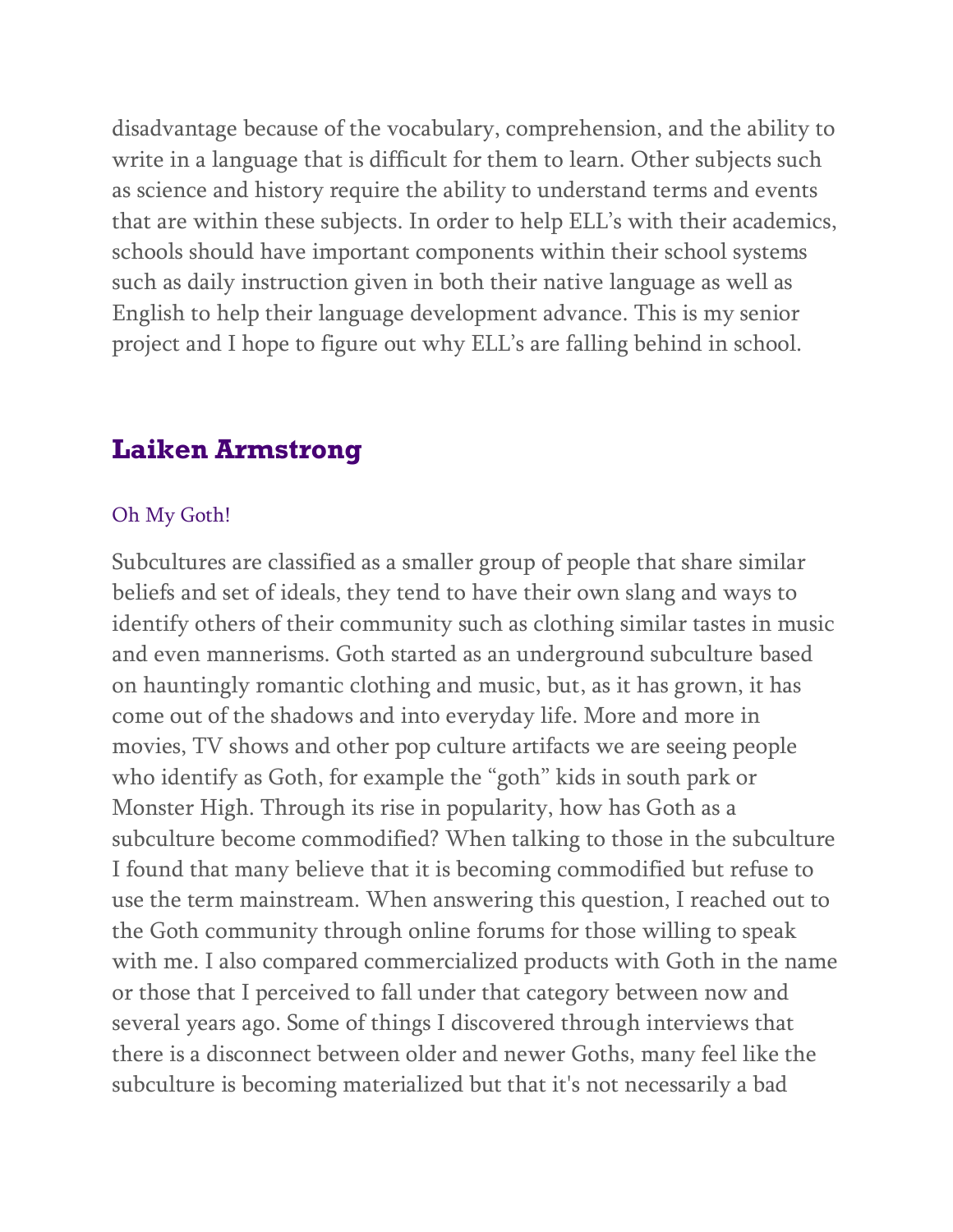thing, and several do see a slight increase in the amount of "Goth" products that are sold commercially. My content analysis backs up the interview statements about "Goth" products. While I believe I received a lot of information to answer my question, I do believe more interviews of more varying ages and of those not a part of the subculture could provide me with more well-rounded results. Overall, Goth is a subculture that has been around for 40 plus years now and is ever changing. I believe that as it continues to thrive as a subculture, we will be seeing it used more and more to sell items rather than what it truly is an embracement of the macabre. What my exploration into Goth commodification is showing us is how subcultures as whole become commodified. It starts small with the style becoming more accessible and soon it has warped what it means to be "goth". When these subcultures change dramatically they become a theme rather than a lifestyle.

### **Daniela Arredondo**

#### Combination Therapies for Gout: Life-style Modifications and Targeted Therapy.

Gout is a type of arthritis that affects many people around the world, especially men. Recent studies have shown that shifts in diet and lifestyle such as obesity, certain medications, high purine intake, coffee consumption, and consumption of purine rich alcoholic beverages are modifiable risk factors for gout. Therefore, the relationship between each factor will be evaluated and the risk of incident gout in men. Previous studies have examined these relationships over a time span of 12 years or more and analysis was done using urate-lowering drugs combined with diet and lifestyle changes. Out of the 12 years, men were documented and confirmed with new cases of gout. Results show that high levels of rich purine foods, obesity, coffee consumptions, alcoholic drinks, and advancing age, increases the prevalence of gout. Lifestyle changes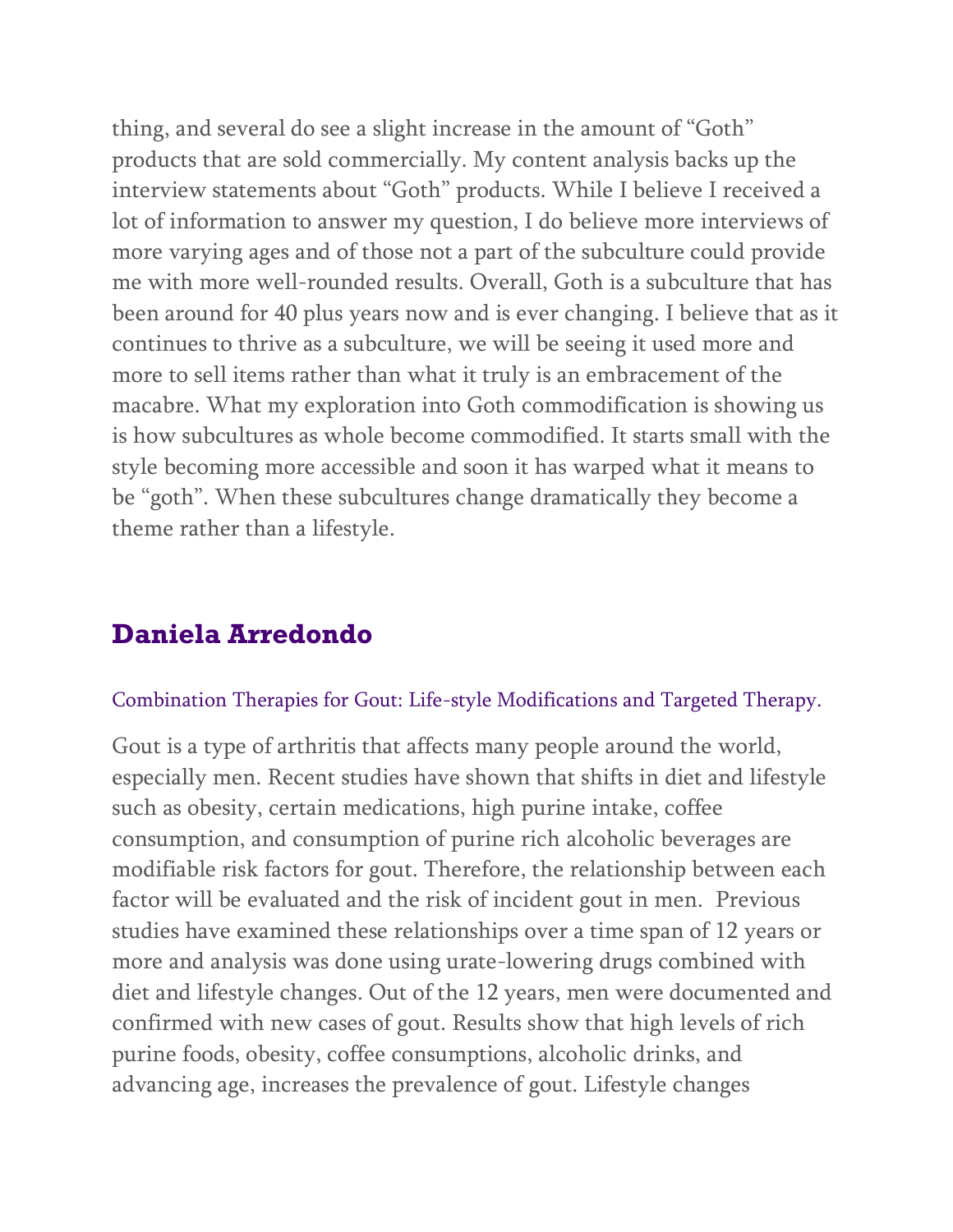including diet modifications, weight loss, hypertension control, and changes in medication may be the answer to controlling hyperuricemia. Finally, we are also able to observe the molecular process of gout, which can lead to potential targets to treat inflammatory diseases. Little is known about the molecular processes that are involved in monosodium urate (MSU) and calcium pyrophosphate dehydrate crystals (CPPD), which are the mechanisms responsible for acute and chronic inflammation responses in the joints. Macrophages that were deficient in caspase-1, ASC, and NALP3 were collected from mice and showed that they could not induce IL-1ß activation, which is responsible for crystal formation. Overall, MSU and CPPD are involved with caspase1 and then activate NALP3 inflammasome, resulting in production of IL-1ß and IL-18. The incidence and prevalence in gout is rising significantly suggesting that combination therapies including targeted therapies and lifestyle changes can be a more efficient way of lowering incident cases of gout.

# **Gevork Atoyan**

#### Effectiveness of Hospital Antiseptics Against Pathogenic Bacteria

The objective of this paper is to achieve an enhanced understanding bacterial pathogenesis to determine more effective preventative measures and lower post-operative infection rate. Pathogenic bacteria common in hospitals such as, Staphylococcus aureus (S. aureus), Staphylococcus epidermidis, Pseudomonas aeruginosa, Klebsiella Pneumoniae, commonly cause infections in hospitals despite stringent preventative measures. Five commonly used antiseptics in hospitals as preoperative preparation, patient to patient interaction and sterilization effectiveness against these four bacteria where explored. In order to measure the highest efficiency out of four different bacterial strains, all four were tested against the five different common commercially prepared antibacterial solutions of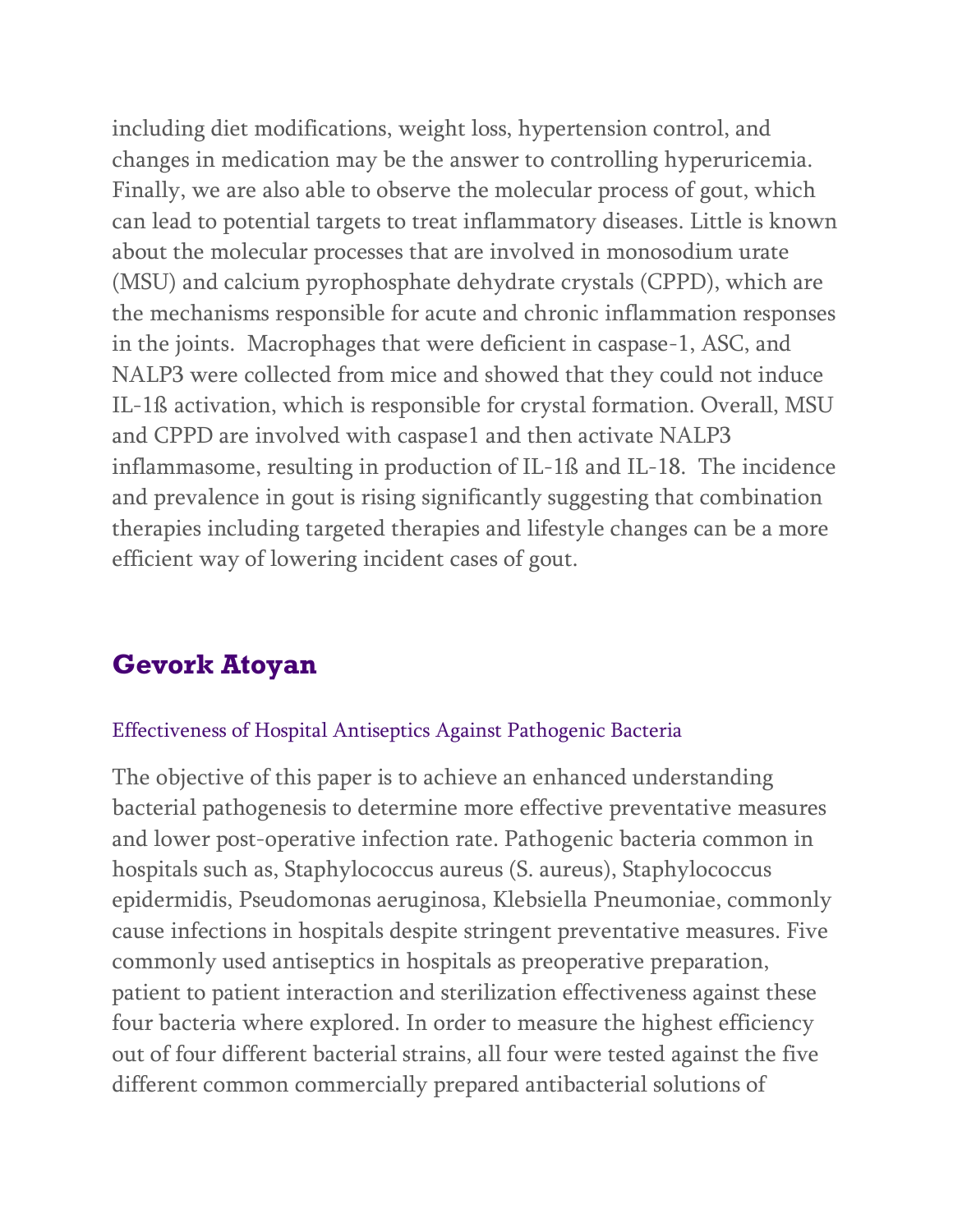various dilutions with four different dilutions of each antiseptic solution in vitro. The efficiency of the antiseptics was assessed by the survival rate of the bacteria.

### **Lauren Bailey**

The Marginalization of Dating Violence and Sexual Assault Survivors

Sexual assault and dating violence are still very prevalent crimes on college campuses, despite the many laws passed and educational programs created to keep them from happening. Survivors of these crimes face a lot of challenges and not many people are aware of this. My project aims to bring light to what many survivors deal with when they experience sexual assault or dating violence, as well as educate students on what these crimes really mean and challenge them to think differently about survivors. My research question is: does reporting and/or speaking up about dating violence or sexual assault lead to the marginalization of college students? The variables examined in this study are: students' problems with defining dating violence and sexual assault, a lack of education on these crimes, and an environment created by the college that discourages students from reporting or does not make them feel protected and safe. This is not just a problem faced by college students, it is a major social problem and much of it stems from expectations placed on gender and sexuality. Information was gathered from secondary sources about these issues and was compared to data collected from interviewing students at a small liberal arts college in Southern California. Findings proved that college students who experience either dating violence or sexual assault do in fact experience some form of marginalization, whether it be from peers or from officials at their college.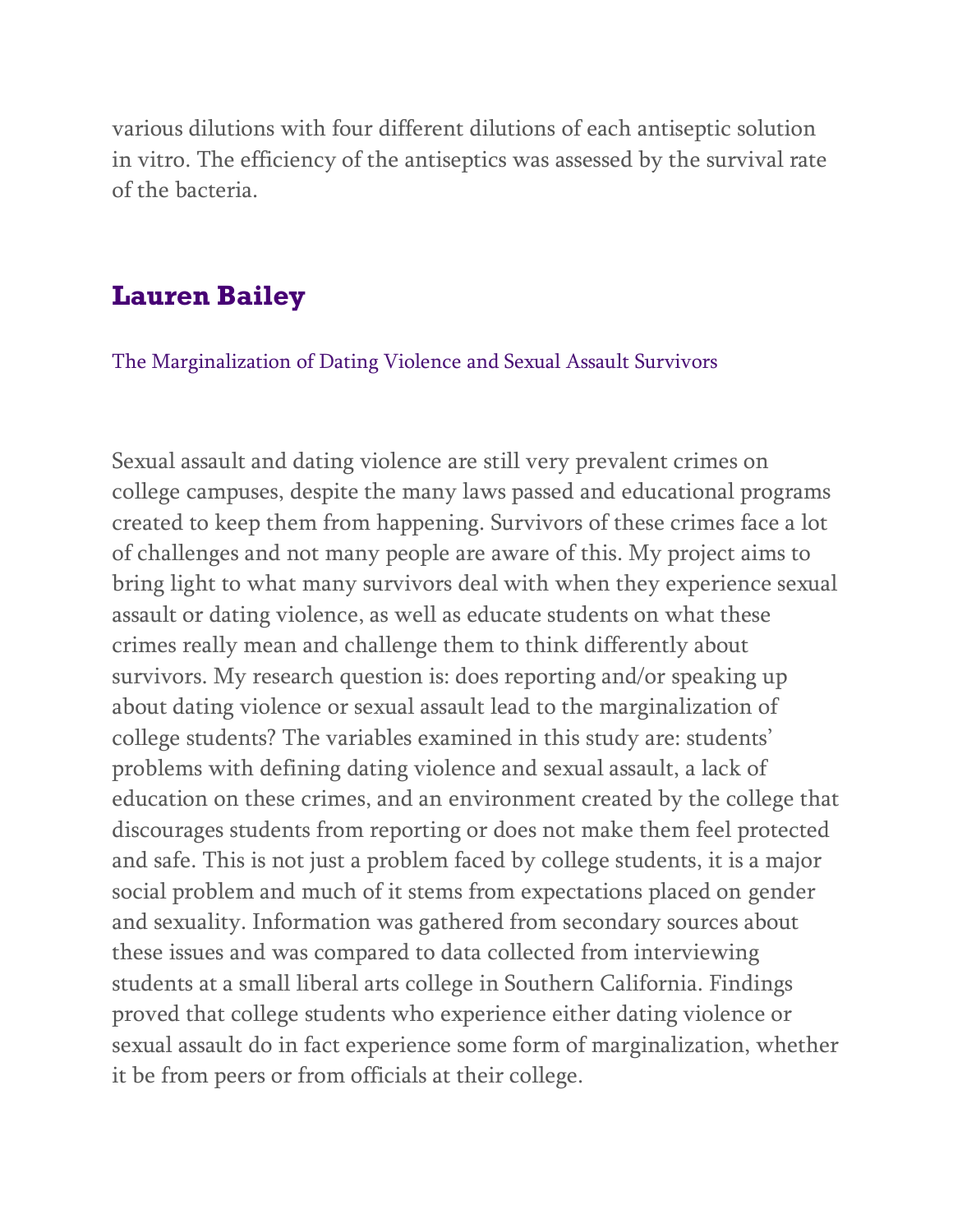### **Grace Battista**

#### The Millennial Generation and Volunteerism

The United States had a decline of volunteering and civic engagement in the 80s-90s, but that trend is potentially reversing. The literature states that volunteerism is motivated by parents, involvement in clubs or doing mandatory community service and that the most typical volunteer is a white, college-educated female adult, usually middle-aged or older. Generational differences are another factor influencing levels of volunteering, which follow a historical wave of ups and downs across the generations. I want to investigate how volunteering fits into the lives of the current Millennial generation (born 1980-2000) college students and graduates. I seek to discover if Millennials feel a connection to their generational cohort, what being a Millennial means to them, and if their volunteering is merely a stage in their life or something they will continue to do in adulthood. Through 11 open-ended, informal interviews conducted in person, over the phone and through video chat, as well as 30 brief written surveys from the Whittier College student body, I hope to gain these answers from the life histories and personal opinions of Millennials themselves. While my study has limitations in sample size and accurate representation of all American Millennials, and further research is needed to make any widespread claims, preliminary results suggest that avid volunteers can come from all backgrounds and that motivations vary from deeply held values to using service as a launching pad for a career. Additionally, respondents have differing definitions of the Millennial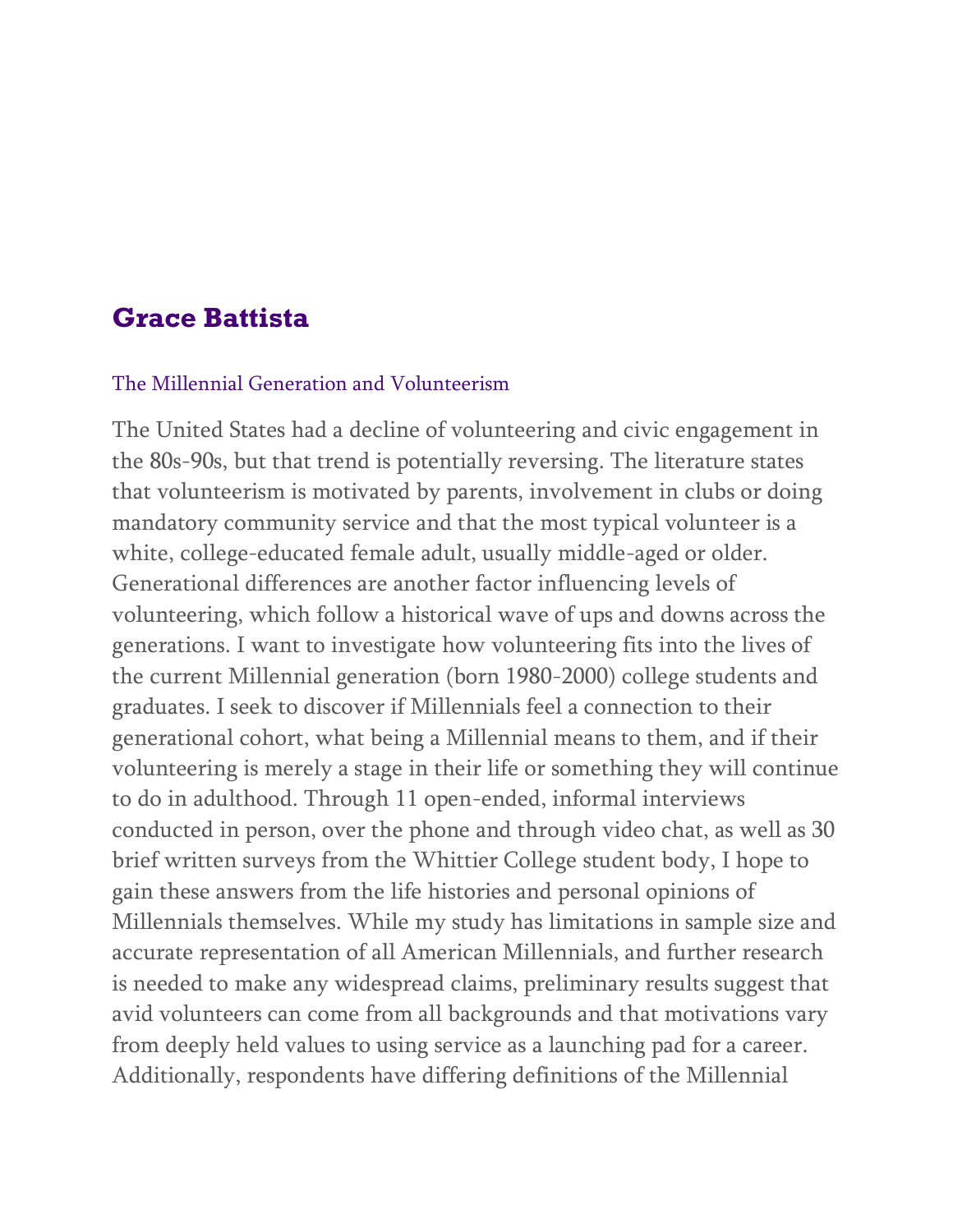generation and adulthood, and the connection between these elements and volunteering requires further exploration.

### **Dana Brems**

#### Infrared Carbon Dioxide Detectors as a Means to Quantify Fusarium Verticillioides and Fumonisin Infection in Maize Grain

The objective of this study was to examine Fusarium verticillioides and possible methods to cheaply, easily, and efficiently measure its contamination in maize. The principle method proposed was to detect change in CO2 respiration using non-invasive infrared (IR) sensors. The validity and usability of the new IR sensor, Photosynq, was confirmed while the experiments were carried out. In an idealized scenario, the concentration of CO2 in the air should increase with increased fungal concentrations, based on the principle that F. verticillioides respires CO2. However, this study found that the respiration of maize grain is more complicated than previously believed, because of the diverse interactions between different fungal strains, bacteria and environmental conditions. Even when carried out in a controlled laboratory setting, there is too much uncertainty to be able to quantify fungal contamination with a high degree of accuracy.

### **Priscilla Carmona**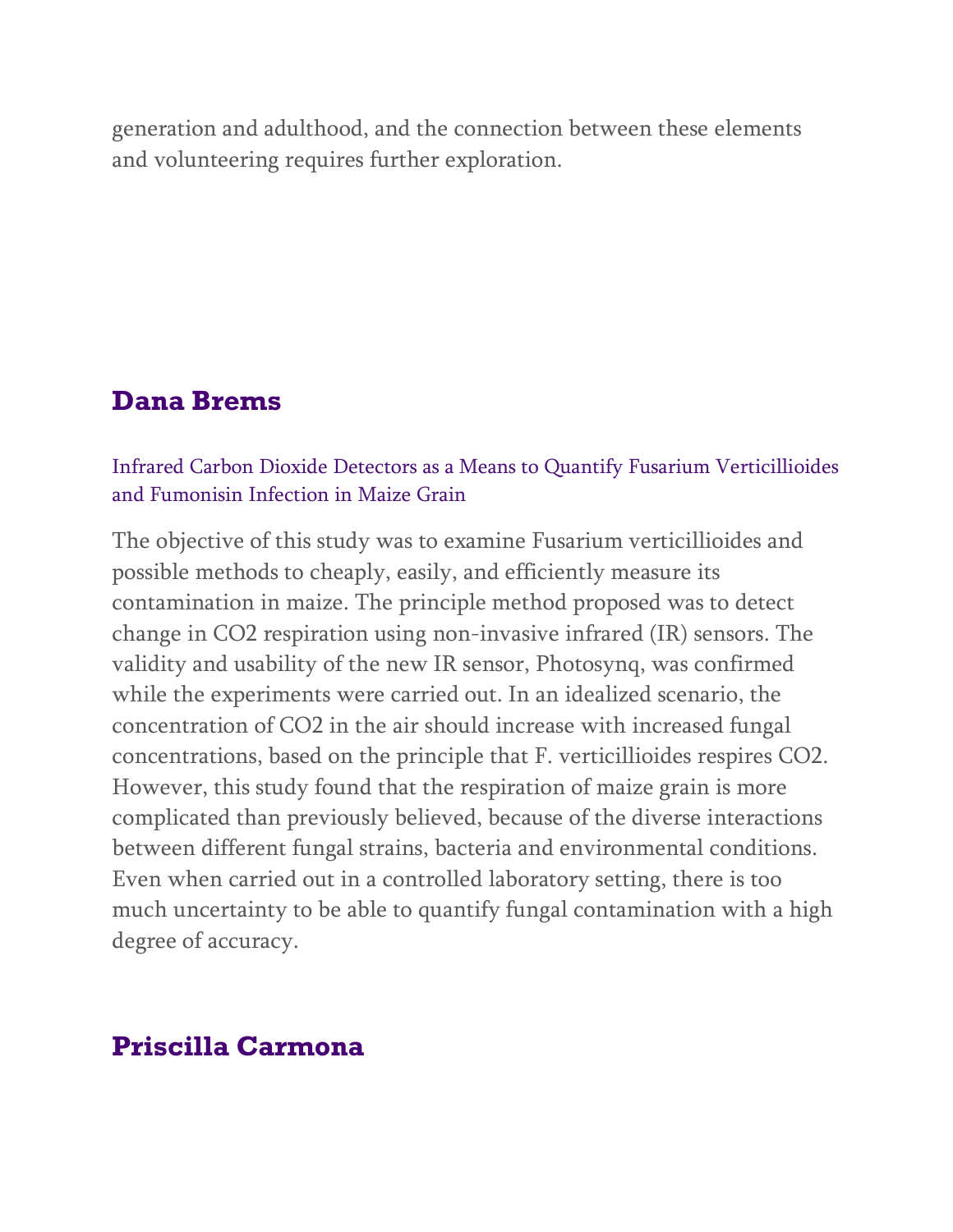#### Reevaluating the choice to be American: American DREAMers in Slam Poetry

"DREAMers" are an important movement at the frontlines of the fight for comprehensive immigration reform. The DREAMer movement is significantly based on narrative. DREAMers are rhetorically savvy activists: they strategically illustrate their experiences through stories. One powerful tactic DREAMers use are viral videos, particularly videos of slam poetry. In this presentation, I will analyze a slam poem by Herrison Chicas. Throughout the poem it is clear that he is engaging in a decision: Chicas weighs the pros and cons of being American. The central question Chicas asks is: who is American and what are the consequences? Chicas both raises the question of belonging and complicates it. Chicas is performing his decision, emphasizing that being American is a choice. Chicas both includes himself with America, because he lives and participates in American culture, but also distances himself, because he understands the violent implications of being American. Nevertheless, Chicas is willing to pay that price. Chicas is willing to make that choice. Ultimately, Chicas' poetic performance demonstrates the act of decisionmaking DREAMers engage in: DREAMers choose an American identity.

# **Maria Carpio**

### Health Status and Socioeconomic Indicators Effect on Immunization Rates

In the greater Los Angeles County, and within Whittier itself, communities face the impending issue of disease outbreaks. Public policy and health services promote vaccination, yet outreach efforts often exhibit no effect. Both health status and socioeconomic indicators are correlated with immunization rates for polio and influenza. Statistical data from AskCHIS Neighborhood Local Level Health Data and UCLA Level Policy Research were used to examine these correlations. Immunization rates are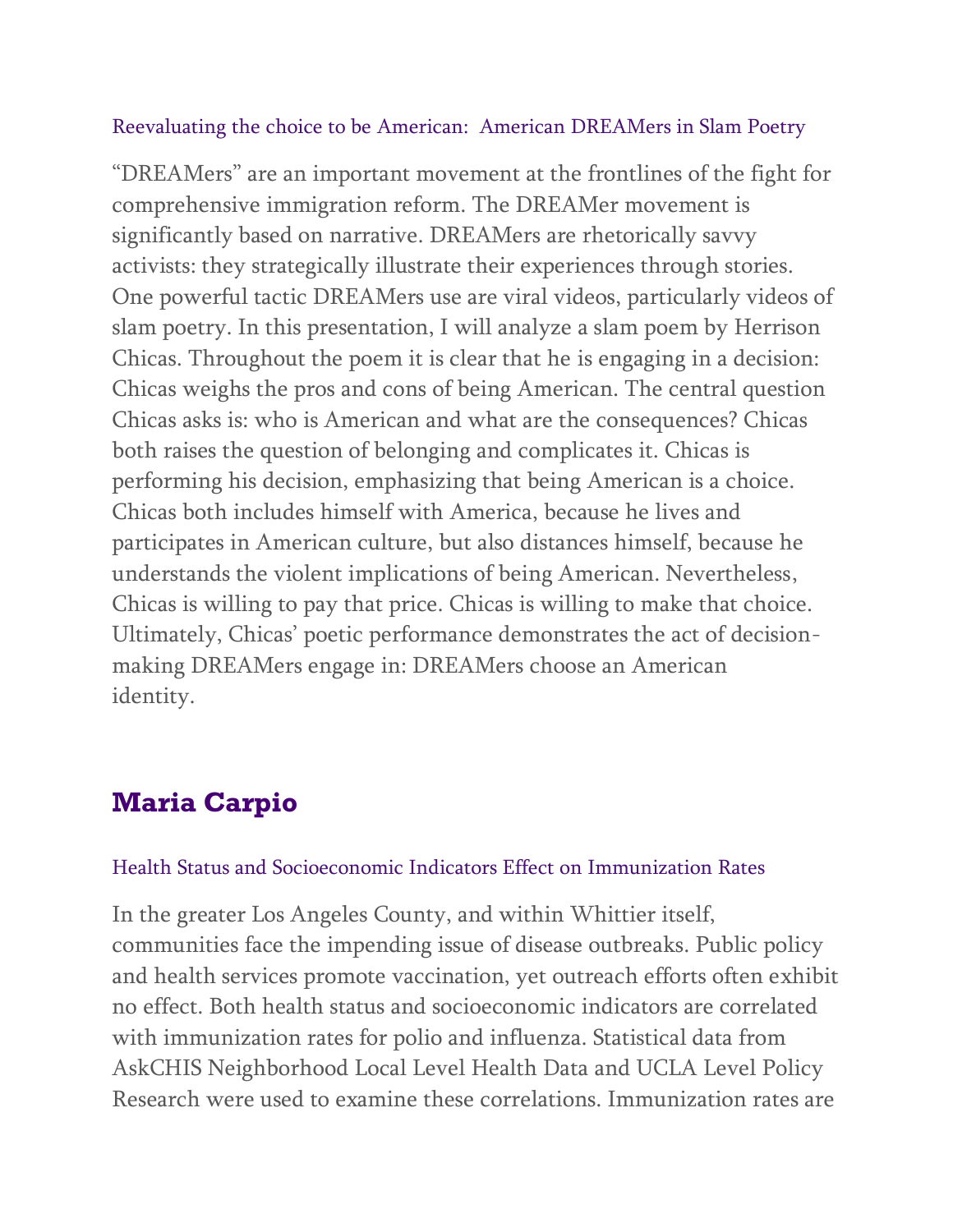found to vary based on availability of health insurance. In addition, the type of insurance available to individuals helps determine immunization rate. Further research will hope to determine whether socioeconomic status is a determinant of available insurance. Ultimately, the goal of the research is to determine which factors are most important in determining immunization rates, such that public health programs can be developed that will target these factors. In the greater Los Angeles County, and within Whittier itself, communities face the impending issue of disease outbreaks. Public policy and health services promote vaccination, yet outreach efforts often exhibit no effect. The issue stems from health status and socioeconomic indicators with in the population which, are paralleled to the immunization rates for polio and influenza. This interrelationship between health and socioeconomic indicators helps specify which forms of statistical data needs to be observed. Databases such as AskCHIS Neighborhood Local Level Health Data and UCLA Level Policy Research help identify the data between indicators. The raw data is then open for statistical analysis and interpretation between socioeconomic and health status indicators with the rates of immunization and disease outbreaks. In terms of this study, if the immunization rates decrease due to the socioeconomic status then disease outbreaks will become a prevailing issue within Los Angeles County and Whittier and the analysis of the correlations will prove that. Other socioeconomic indicators can also be found in correlation with the availability of health insurance as well as the type of insurance available to individuals to help determine the probability of immunization. Further research will hope to determine whether socioeconomic status is a determinant of available insurance. Ultimately, the goal of the research is to determine which factors are most important in determining immunization rates, such that public health programs can be developed that will target these factors.

### **Nicholas Casarez**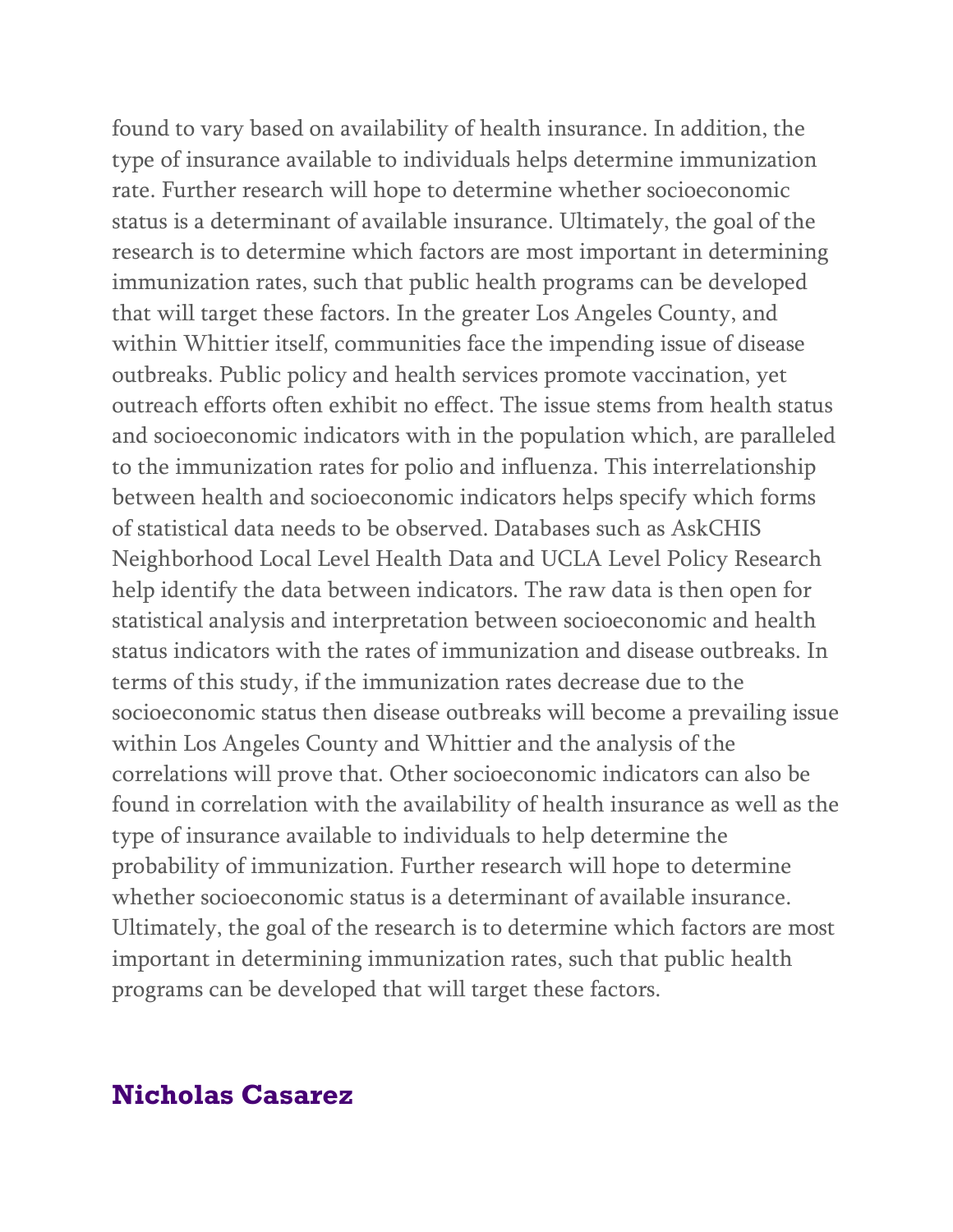#### Spermidine and its Effect on Telomerase Activity and Inflammatory Status

Spermidine is a naturally occurring polyamine that may have beneficial characteristics to one's health when supplemented into daily nutrition. This particular nutraceutical is known to be an inducer of autophagy and DNA methylation. Increased autophagy activity correlates to an increased lifespan. Therefore, if spermidine is able to significantly increase autophagy activity, supplementation of exogenous spermidine into a daily diet may be beneficial to one's health in regard to aging. To test our hypothesis, we used as our model system an immortal T cell line called Jurkat cells. Jurkat cell cultures were treated with spermidine at 50, 100, and 500 mg/ml concentrations.Treatments resulted in an 18% increase of growth when treated with 100 mg/ml relative to our control culture at time points of 0 hours and 24 hours. In addition, we analyze spermidine's effect on longevity genes of our cultured cells, specifically the expression of NF-kB, MAPK, DNA methyltransferase and Sirtuin1-7 genes. Expression of our targeted gene was analyzed by using RT-PCR. Our results indicate that there were changes in the gene expression due to spermidine treatment.

# **Daniel Chavez**

#### Conversations with Birds: Re-imagining S.T. Coleridge's 'The Nightingale'

Is Romantic poetry always subjective? According to British Romantic poet Samuel Coleridge, a poet writes from his own perspective, from his own experiences. Coleridge expounds on this subjective point of view in his conversational poem "The Nightingale" (1798). This poem not only describes the concept of Romantic Subjectivity, the observer's physical, spiritual, and psychological encounter with his object, but also touches on subjectivity in regards to the poet and his role in poetry. In the poem, an observer encounters an object, and, through that encounter, the poet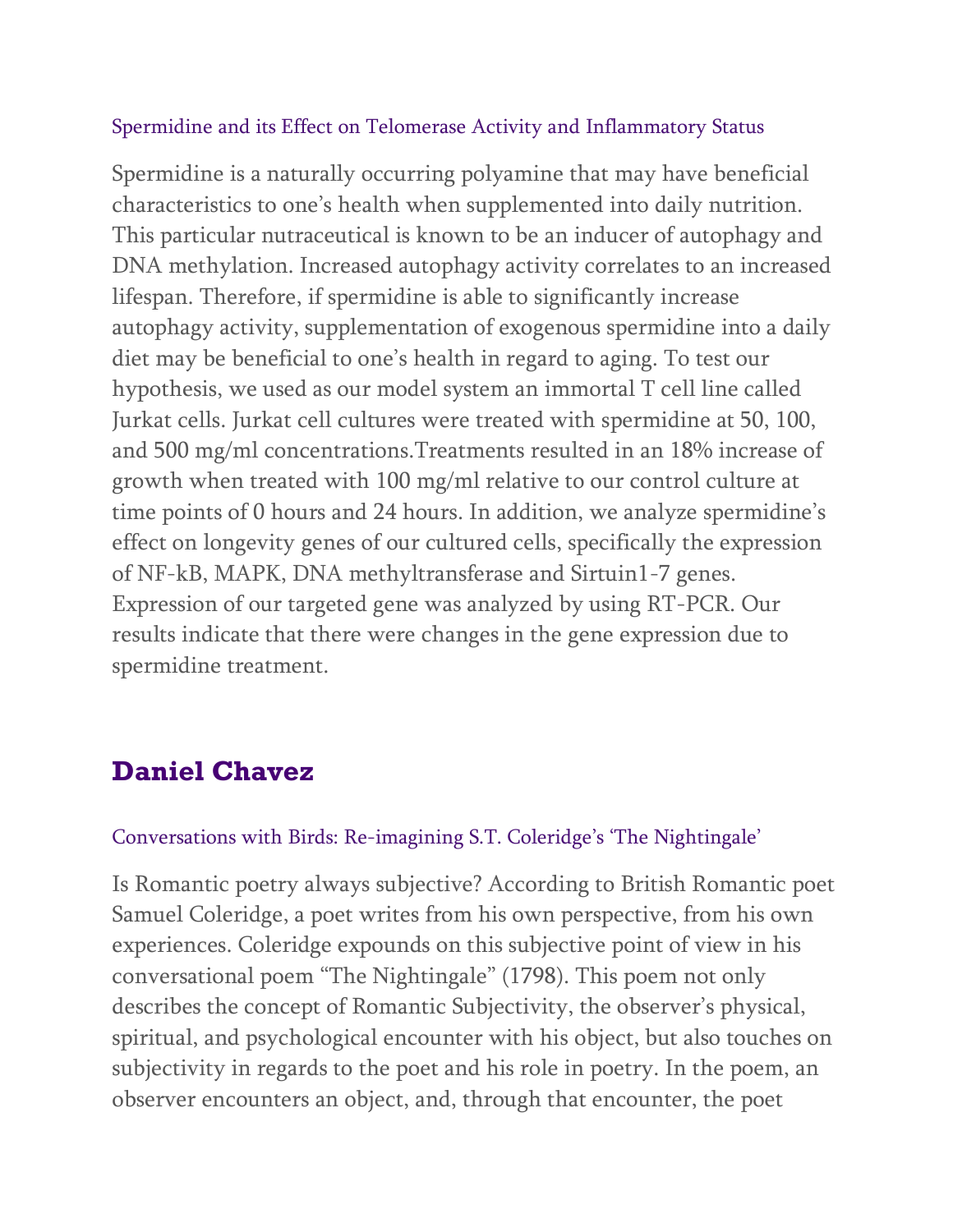creates poetry. For example, "The Wandering Man" projects his melancholic feelings onto the nightingale thus resulting in "the song" of the nightingale being "a melancholic strain." In turn, The Maid, as she sits in her isolated tower, encounters a nightingale and projects complex feelings of happiness and longing. What is displayed in this poem is a complex network of observers who are all encountering the same object, and thus creating poetry. To even further complicate this notion, Coleridge himself imaginatively creates these observers, which makes the observers themselves objects of his imagination. Not only does Coleridge, and other characters in the poem, such as "The Wandering Man" and "the Maid", encounter their object of interest, the nightingale, but they also collectively perceive the same object and demonstrate a network of intersubjectivity. And not only are they perceiving the same object, but they are experiencing the nightingale differently in relation to each other. The complexity of this intersubjectivity, between Coleridge's "Wandering Man" and Maid, gives us great insight into the type of romantic subjectivity Coleridge may have been contemplating, and shows us much deeper ambiguities and conclusions about a poet's encounter with his poetry.

# **Hope Cohen**

Swimming Behavior Changes in Zebrafish as a Result of Exposure to Organophosphate Pesticides and the Investigation of a Potential Environmental Cause for Attention Deficit Hyperactivity Disorder

Organophosphate pesticides (OPs) are a group of insecticides that are used in agriculture around the world. While these pesticides are greatly beneficial, they also have many adverse effects. A known neurotoxicant, OPs inhibit acetylcholinesterase and have been linked with many diseases and disorders in humans, including Attention Deficit Hyperactivity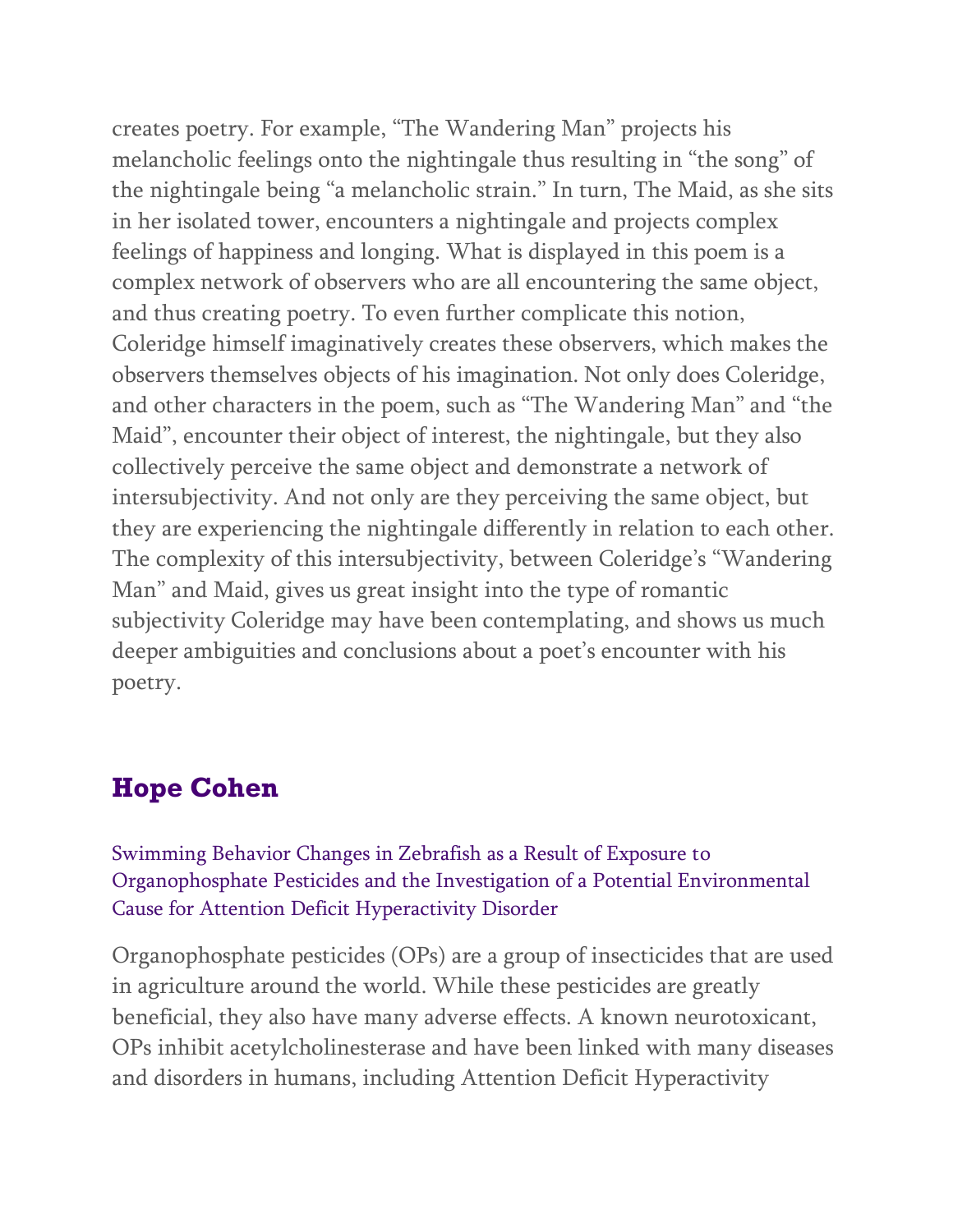Disorder (ADHD). The aim of this project is to examine how the exposure to pesticides affects the behavior of an organism and forms a possible correlation to exposure to OPs and ADHD. Zebrafish eggs were harvested and exposed to the OP chlorpyrifos one hour after fertilization at concentrations of 4.4 microliters and 0.8 microliters. At six days post fertilization, a swim behavior assessment was done on the fry. To determine how the fry were affected, their swimming behavior was tested by recording the number of times they swam over predetermined lines. The swimming patterns of each group was also noted. For the nonexposed fish, the mean was 2.93 crossovers per minutes (CPM) with a standard deviation of 2.18. The fry exposed at 0.8 microliters of chlorpyrifos had a mean of 2.25 CPM and a standard deviation of 2.66 and the fry exposed to 4.4 microliters had a mean CPM of 4.75 and a standard deviation of 1.84. An anova test was performed to determine if there was statistical significance. The anova test yielded a p-value of 0.0004. These results show a variance in the swimming behavior of the exposed fry and non-exposed fry. While it may not be possible to eradicate the use of pesticides, understanding how organophosphate pesticides may cause ADHD type behavior, it may be possible to reduce their use and implement new pest control methods.

### **Robert Colter**

#### Soft Vs. Hard Science

Mountains of literature exist on students, professors, social science, and natural science courses. There are few holistic research projects, however, that look at all these factors and their relation to each other. Researchers even go as far as to comment on the lack of holistic research within their respective research papers. The goal of this project is two-fold: first, to explore why a difference exists in teaching social and natural science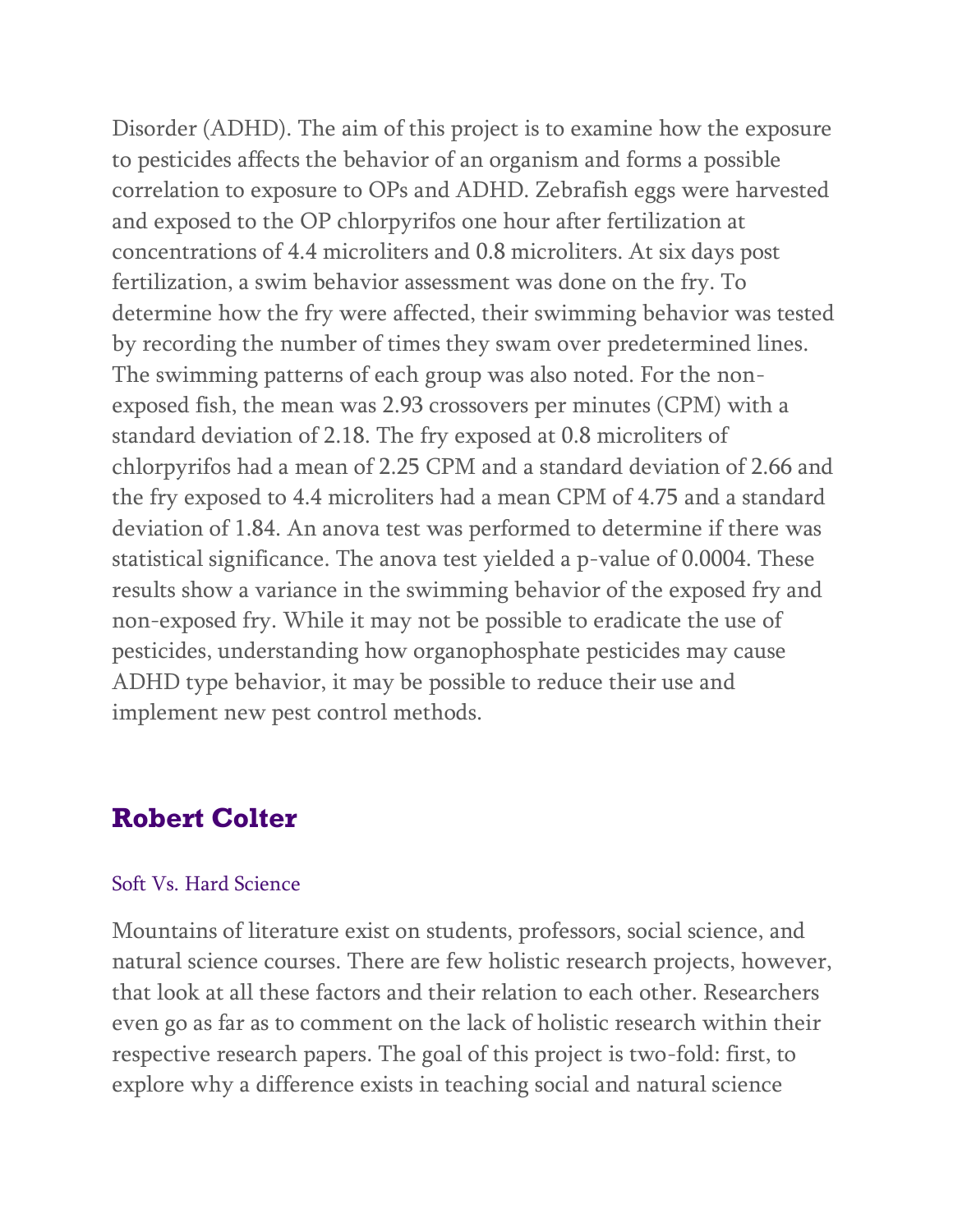courses, and secondly, to compare how the difference effects pedagogical relationships between students and teachers. Understanding these factors can help lead to the more efficient structuring and teaching of classes. In order to accomplish this goal students and professors were questioned in a free form interview guided by a set of relevant interview questions. Questions revolved largely around different methods used to instruct classes, why professors use these methods and how students respond. All interviews were confidential, but many students in the interviews had been in the classes of professors interviewed. This brought about the opportunity to directly analyze how the professor's intended goals of the class are interpreted by the students. Various methods of teaching courses exist, but surprisingly little conventional education is imparted to professors as to how to best teach. Almost every professor has to form their style based on what they liked in their education and by modifying their own style based on aggregated experience. The primary difference between natural and social sciences revolves around the level of discussion in the respective fields. Given that little, to no, formal education exists on teaching styles, why does the schism exist between the sciences and is it actually necessary and positive? Every professor, across disciplines, seemed to gravitate toward discussion-based methods as they found students to be more engaged, but social science professors started with far more discussions and added more discussions more rapidly. Given the limited amount of conventional education for professors on how to best teach and understanding what professors think they are encouraging and what is being encouraged by the students can help understand on how to most effectively teach classes.

# **Halley Cook**

Women's Political Activism: From Sit-Ins to Suicide Bombings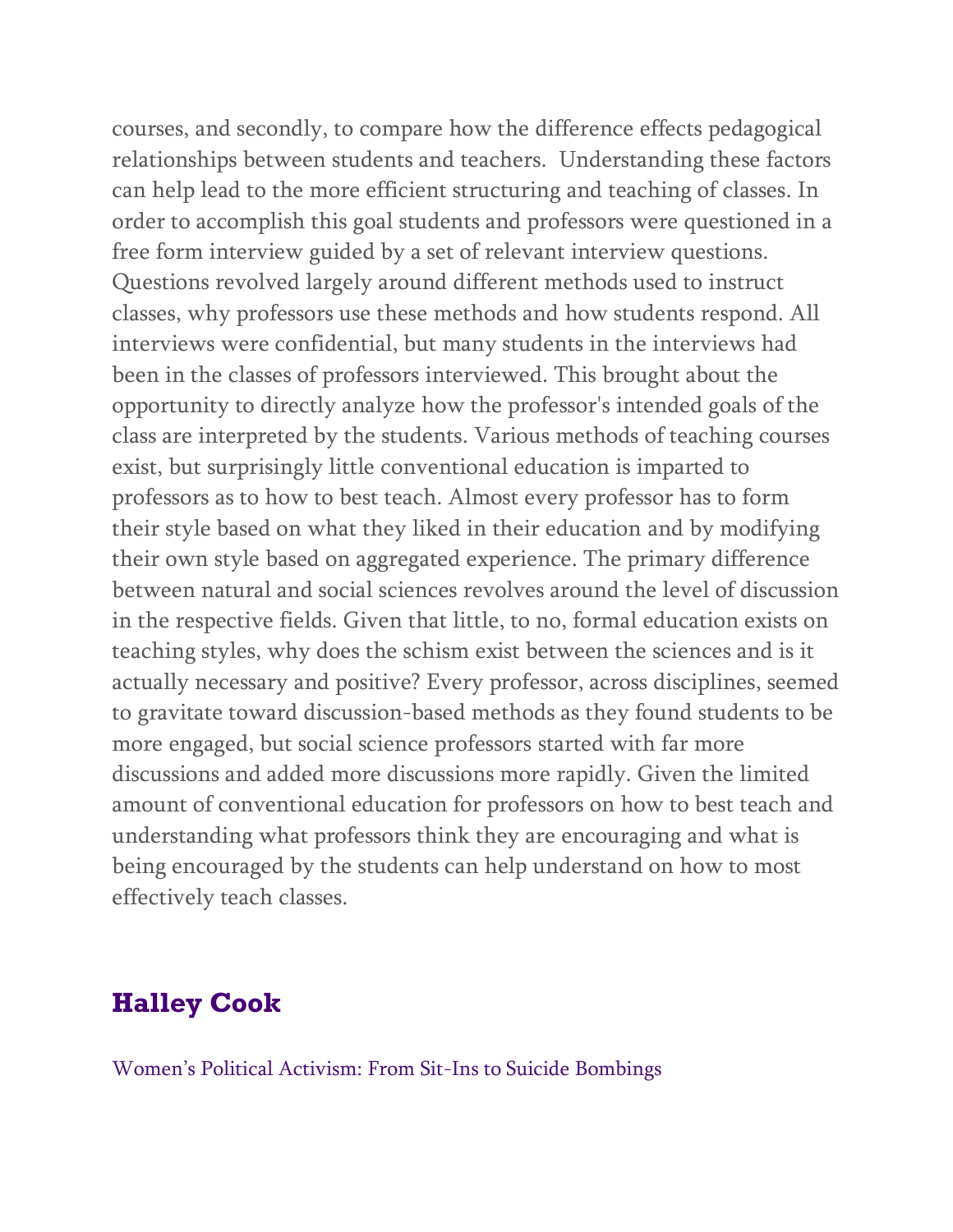This paper will define, illustrate, and exemplify the spectrum of activism women are taking part in globally in order to address political and social issues. The spectrum necessarily polarizes violent and nonviolent activism, while acknowledging the immediate circumstances, intersecting marginalization and socio-political agency that affect women's options in accessing specific ends of the spectrum. The spectrum is inherently polarized due to the way in which it contradicts established societal gender norms. Specifically, we will be looking at a range of women's political activism from passive demonstrations and sit-ins to acts of political violence, and even suicide bombings. The criteria of the spectrum draw on the work of feminist authors such as Ness (2007), Zedalis (2004), and Bloom (2005), etc. who have written extensively on feminist political activism. The following paper will use informal discussion with a few members of an NGO working for disarmament as case studies and will explore all of the named topics through a feminist lens with a strong foundation in literature written on the topic of women's political activism and its various international manifestations. It is my intention that these discussions will help illustrate some of the main points found in the literature. It is crucial to understand this spectrum and its theoretical frame to better understand women's agency around the world, its pressures and its continued evolution.

### **Sarah Daoudi**

#### Effects of Resveratrol on Human T-Cell Signaling Pathways

Nutraceuticals are described as being food or parts of food that provide medicinal and health benefits, including the prevention and treatment of diseases. In this study, the compound that is being observed is Resveratrol, which has been identified as being a phytoalexin and a constituent of red wine that conveys both cancer and cardio-protective effects. The purpose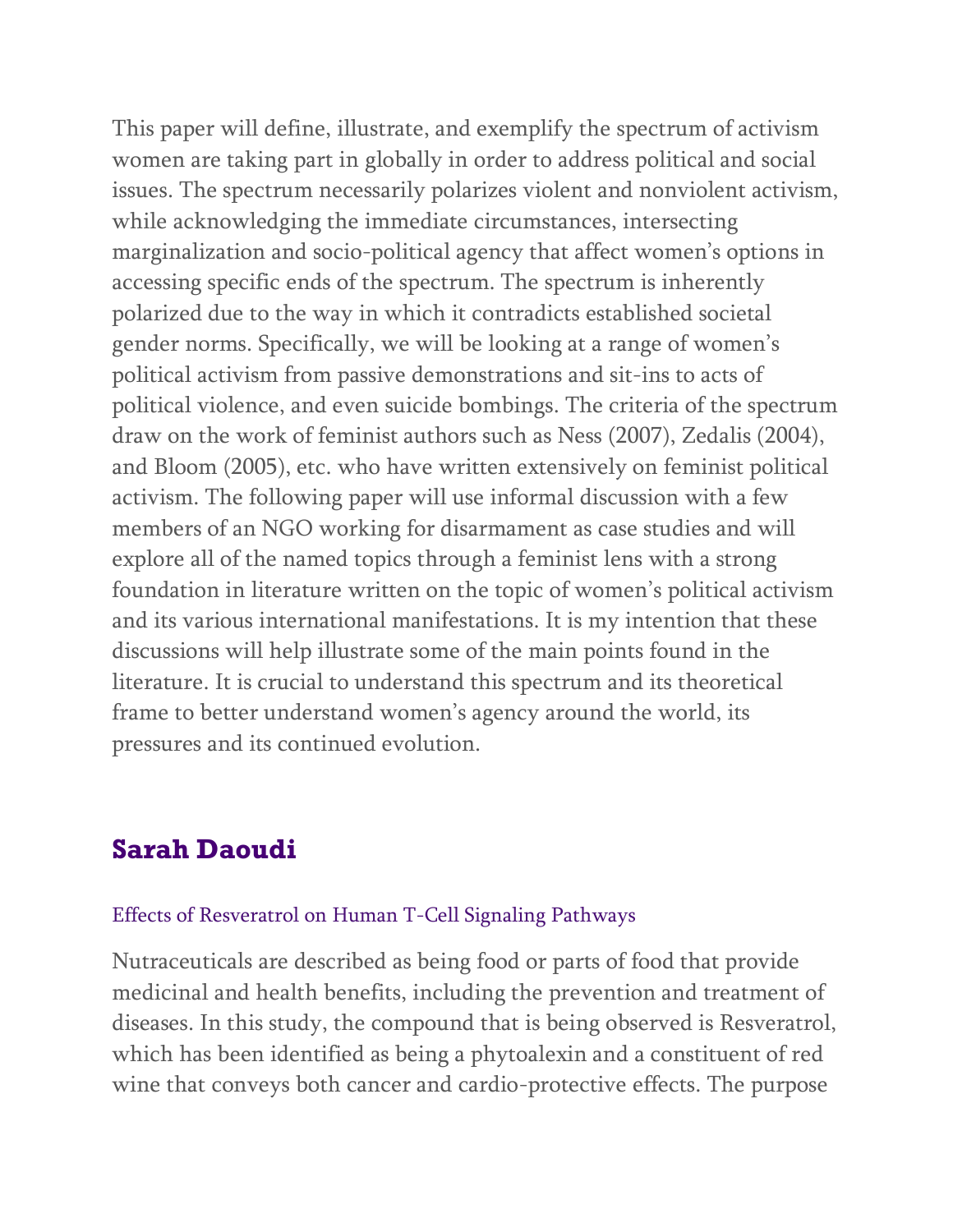of this study is to compare and determine signaling pathways of different nutraceuticals, specifically Resveratrol, on normal human T-cells and Jurkat cell lines. Through this study, we are identifying proteins that upregulate or down regulate protein activation. RT-PCR was used for measurement of gene expression of differing inflammatory pathways, NFkß, AMPK, mTOR, and the pathways of Sirtuins 1-7, which is known as a longevity pathway. In addition, measurement of the rate of apoptosis, and telomerase assay were used as a determinant of telomerase length. As a result, we were able to establish a relationship between concentrations of Resveratrol to the upregulation of about 32% of gene expression and a viability drop of 45% of the cells when exposed to the compound with an average of 1.8 x 106 cells/mL.

### **Freshteh Davari**

#### The Effects of Resveratrol on Vestigially Mutated Drosophila

Resveratrol is a highly recognized component in science that generally fosters in the support of a healthy immune system when consumed extensively. More specifically, it is an extremely specialized ingredient in the skin of red grapes that increases the life span of an individual. It does this by mimicking the effects of caloric restriction. This is the process in which prevents an organism from receiving caloric intake, but somehow allows for them to still maintain a good nutritional status. Hence, it ratifies numerous diminishing symptoms that can occur with the increase in age. With Resveratrol being the miracle ingredient that it is, this experiment evaluates the drug on two types of Drosophila: Wild type and Vestigial. Because it is already known that the chemical component will enhance the survival rate of a healthy individual, we want to understand the effects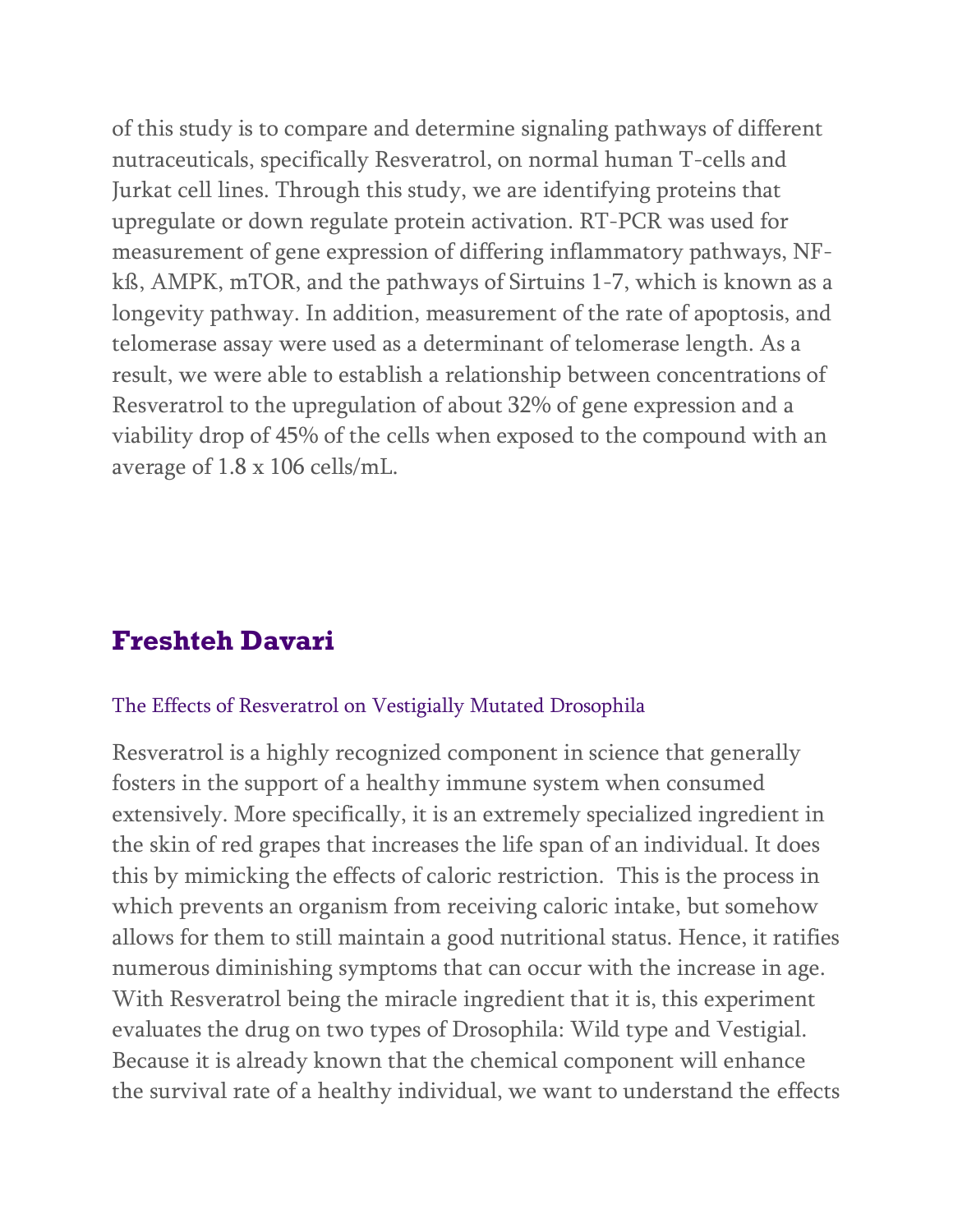of Resveratrol on mutated individuals. By doing so, we predict that Resveratrol will benefit the mutated Vestigial flies used in this experiment by aiding in health and essentially increasing the survival rates so that they too can produce offspring. At the same time, we evaluate the effects of ethanol on the flies to further support our claims of Resveratrol as this miracle ingredient. The ethanol in this experiment should affect the flies in an opposite manner, as does Resveratrol. This experiment will essentially open doors to new discoveries on Resveratrol that coincide with its ability to support and aid the immune system of mutated individuals. Not only can it increase the lifespan of healthy individuals, but it can possibly help increase the survival rates of mutated organisms and possibly prevent the recurrence of parent mutation in the offspring.

### **Celia De Haro**

#### Autism and ABA Therapy

Recent research has shown that autism cases are rising every year with no slowing down; early diagnosis and treatment for the disorder can have long term effects, depending on the severity of the patient. This paper will examine the different literature about Autism Spectrum Disorders (ASD), the history of Autism and the most effective therapy to be used. Applied Behavioral Analysis (ABA) is widely accepted in the United States as the method of treatment for persons with ASD. ABA is most affective when administered to a child very early in development and can have lasting effects. The research will support the idea that ABA therapy is the most effective therapy to use.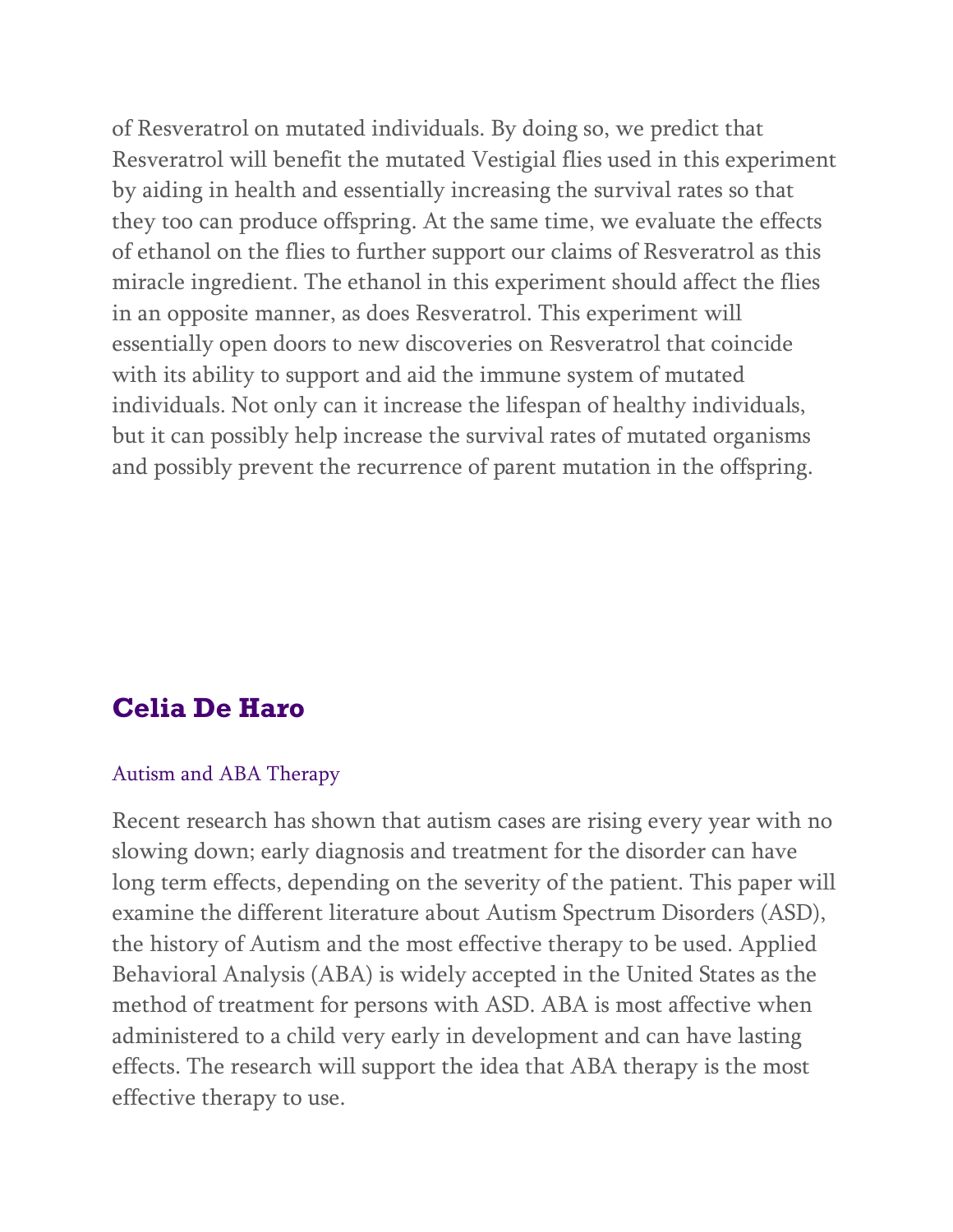# **Alejandra de la Rosa**

### Effects of Bilingualism and Bilingual Education on Latino's Cognitive Development

Research has shown that bilingualism and bilingual education is associated to cognitive outcomes. Although bilingual education could be harmful to learning, studies have revealed cognitive benefits to bilingualism such as having an advantage in attentional control, working memory, metalinguistic awareness, and abstract and symbolic representation skills. This paper will review 20 empirical studies that support the effects of bilingualism and bilingual education on Latinos' Cognitive Development. Some studies have found that bilinguals are more advanced than monolinguals in nonverbal executive control tasks that require high levels of attentional control. Other studies have discovered that children who attended bilingual education at an early age show significant gains in their Spanish language development as well as greater increases in English language proficiency over time. The findings revealed that first language instruction did not impede the learning of a second language and that bilingual education programs are needed to accelerate oral English acquisition to remove the initial disadvantage of low levels of English proficiency. Spanish bilinguals understand both languages in their different forms and structures and how they might be similar and produce meaning. Results trace the bilingual advantage in cognitive control to the bilinguals' experience of controlling two languages in the same modality. This is my senior project for child development, and I find this particular topic interesting because throughout my early childhood I was in bilingual classes, now making me curious about learning the effects of bilingual education and comparing them to my own education.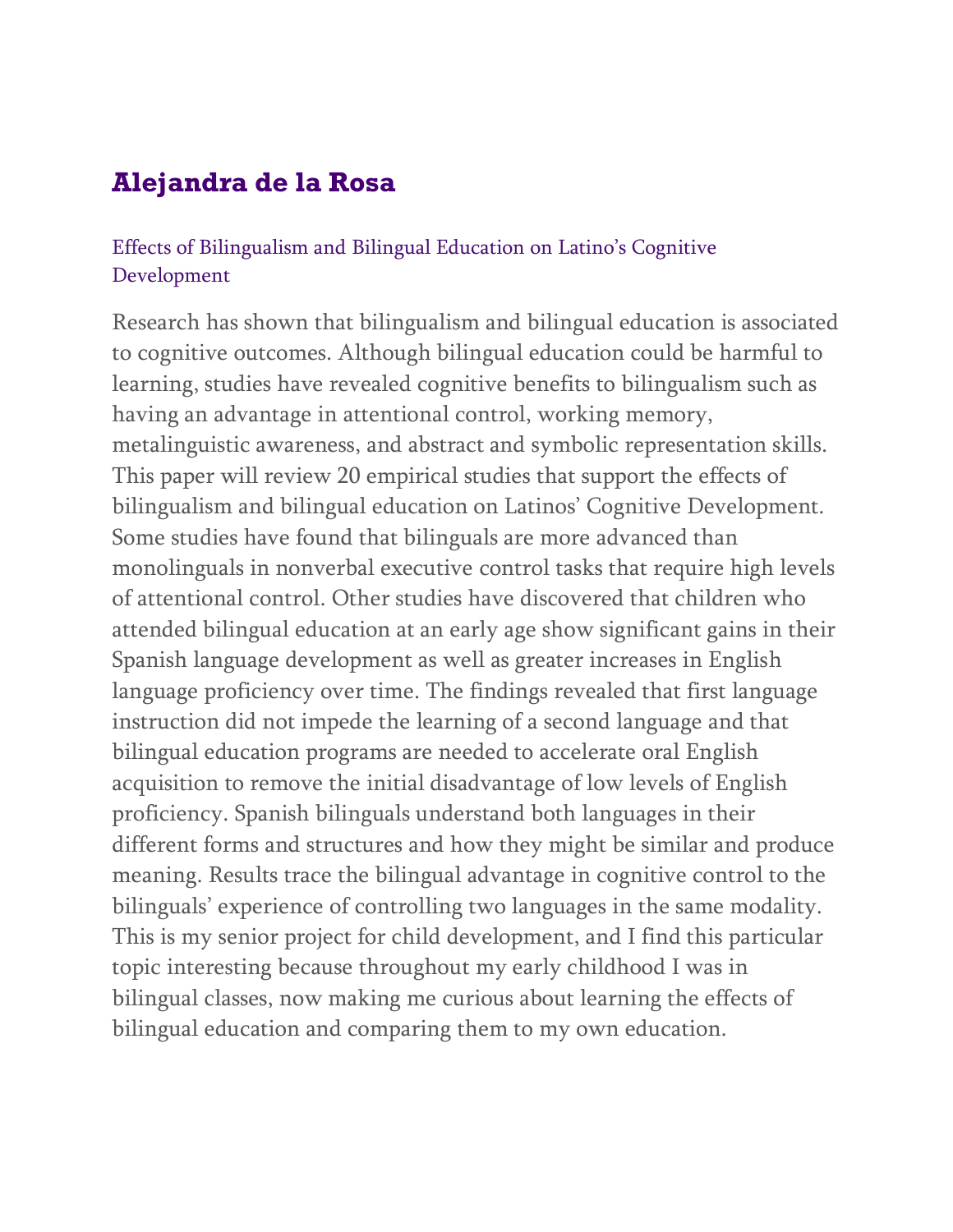# **Danielle Deocampo**

#### Identifying an Unknown Bacterium as Staphylococcus Aureus

There are situations that present themselves in which identification of unknown bacteria needs to be done in order to resolve the situation, such as a case of an infectious outbreak. In this study an unknown bacteria is given with the purpose of identifying it through various steps. With the guidance of a laboratory manual and Bergey's Manual (a microbiological bacteria identifying laboratory manual) experiments testing the bacteria's physical characteristics (motility, cell shape, gram stain) and chemical characteristics (oxidase, catalase, citrate, lactose) were done to identify the unknown bacterium. A flow chart in the laboratory manual assisted with the tests that should be performed after finding the result of one test. Once physical characteristic tests were performed, their results narrowed down the unknown to a group of genera, Bergey's Manual was then used to further evaluate which genus and species correctly identified the unknown bacterium by preforming the chemical characteristics tests. By following the flow chart, referring to Bergey's Manual, and preforming the proper tests, it was concluded that the unknown bacteria #18 was Staphylococcus aureus.

# **Jafet Diego**

#### Identity Politics in the Meseta Purépecha

The objective of my research is to examine the role that the ethnic identity of the Purépecha community, located in Michoacán, Mexico, has had on the regional political climate. For the purpose of this paper, I will be focusing on imposed and self-selected characteristics of the Purépecha identity and how disputes over land rights throughout the 1970s, the presidential election of 1988, the Zapatista movement in the 1990s, and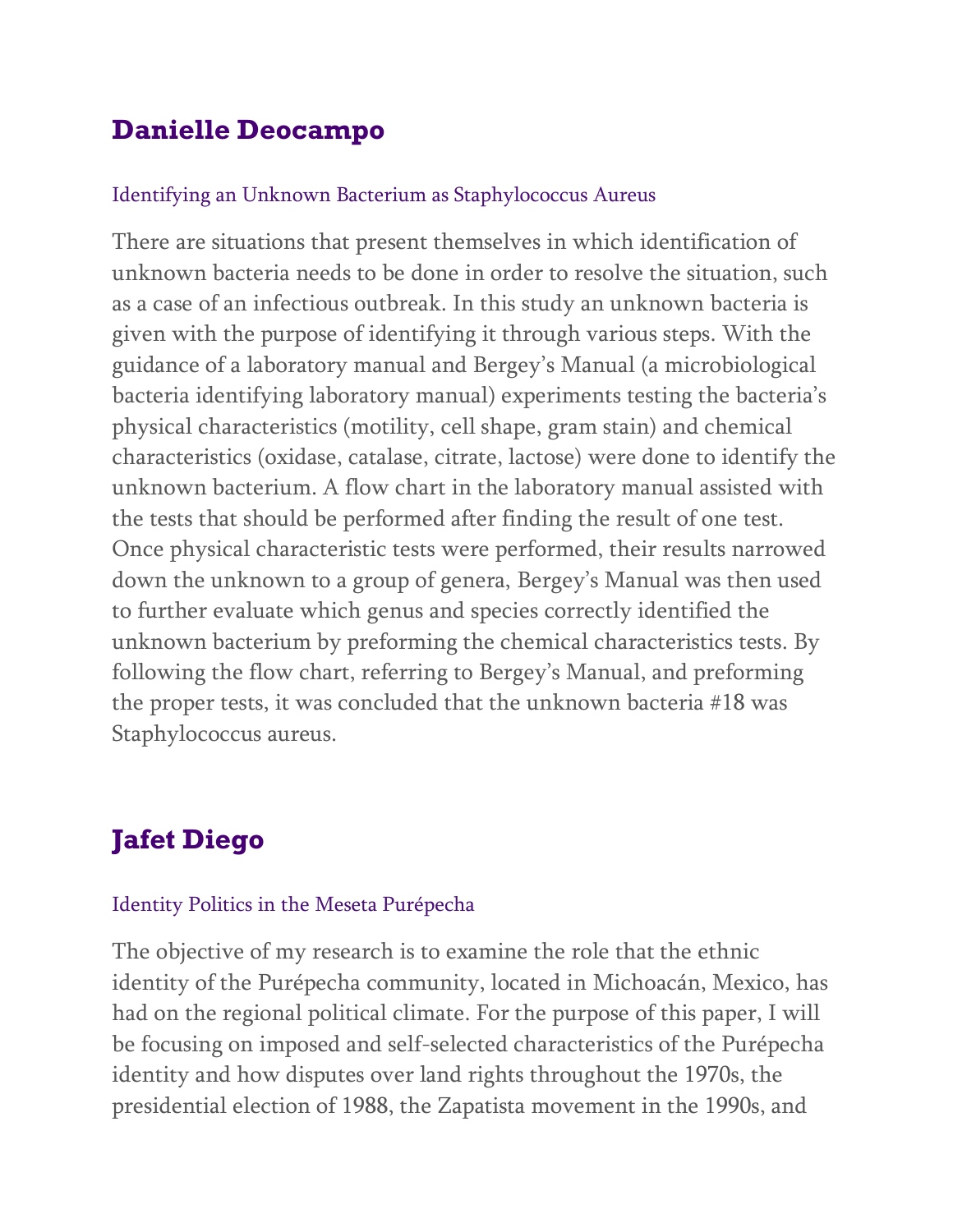the civil insurrections in Cherán in the 21st century, have led to the creation of a Purépecha political identity. Moreover, by exploring the influence of globalization, modernization, and the migration of Purépecha, it will become evident that the Purépecha "identity" is constantly changing. I will emphasize the importance of these shifts in identity and their political consequences.

### **Katryna Dillard**

#### Leisure Time, Technology Time, or Both, That is the Question?

The changing relationship between technology and leisure time has created a structural shift in daily life today. Though leisure time and technology are both broad topics technology in this study refers to any electronic devices such as televisions, phones, computers, iPods, and electronic games. Leisure time is generally defined as an enjoyable activity removed from the workplace (Giordano 2003) whereas the opposite of leisure is an activity done for pay or profit (Kleemeier 1961), also known as work. Work and leisure have typically been understood as two different areas of time; however, increasing technology use prompts the questions asked in this study: how does technology use affect leisure time for students, staff, and faculty at Whittier College? This quantitative study uses 133 surveys to understand how participants perceive leisure and technology time. The study is limited by the small number of participants, meaning generalizations to the larger U. S. population cannot be made. The research found that 84% of participants use technology while doing work, thus blurring the line between leisure and work time. With the blurred line, the idea that technology is constantly in people's lives and needed, has re-defined leisure once again.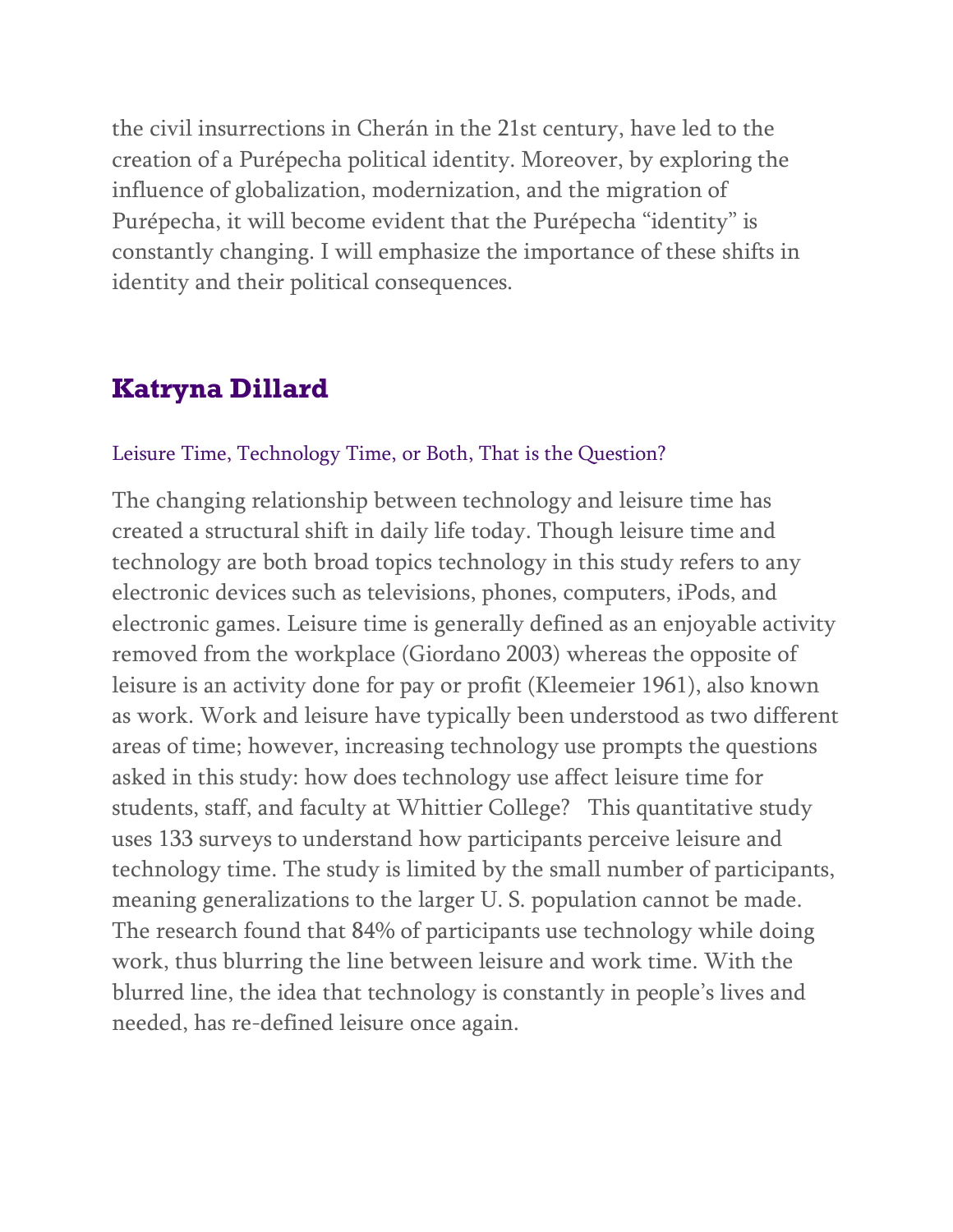# **Katryna Dillard**

#### Stage Management: Just As You Like It

In theatre there are people who are on stage, the faces of the show, and there are people backstage, running the show, all working to create a polished production. A stage manager runs all the backstage crews and the actors onstage. My work as a stage manager is put into the development of a prompt book, which remains in the theatre throughout the production. The document must be organized and legible, so that if an extenuating circumstance were to occur and prevent the stage manager from performing their duties, anyone could open up the book and call the show. Recently, I have had the opportunity to collaborate and work with other stage managers, and attend a workshop presented by prominent Broadway stage manager and Tony Award winner Peter Lawrence, learning that there is not one correct way to create a prompt book or manage all actors and crew members. Thus, in my experiences at Whittier College, working for a professional theatre company, and by participating as a nominee with the Kennedy Center American College Theatre Festival's Stage Management Fellowship, I have developed an approach. By utilizing the approaches I have learned in practical application, I can efficiently approach my work as a stage manager in order to have the most success and an efficient production. Additionally, my responsibilities are to constantly remain in touch with everyone involved and stay organized. Everything from reports sent out to the production team, cast schedules, designs, blocking, light cues, and much more are all documented in my prompt book. With easy access to all the information about the production I am able to answer any question a crew, cast, or production team member has for me. As a stage manager my goal is to be aware of everything happening in the production and keep it running efficiently, effortlessly, and on time.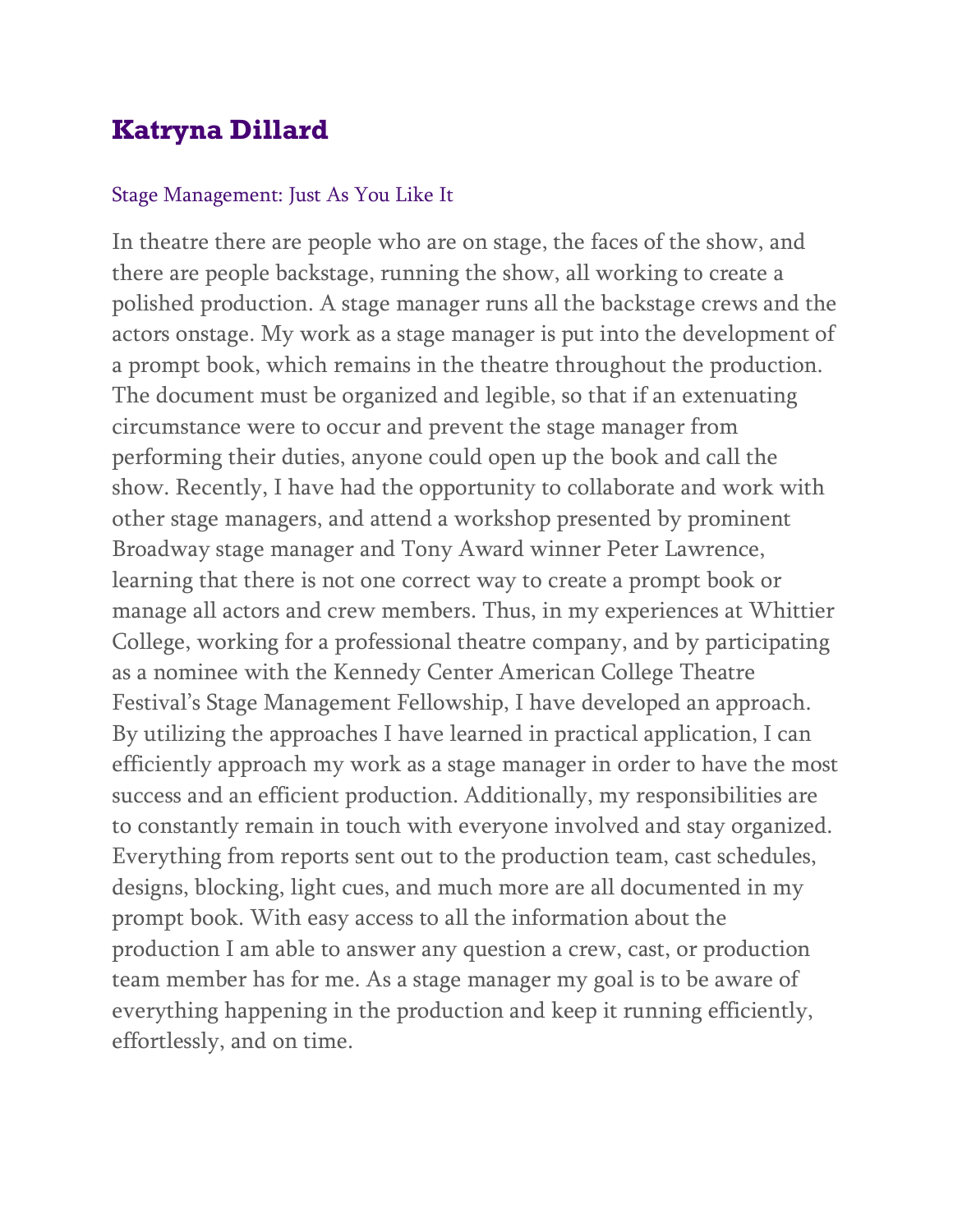# **Shani Ekanayake**

#### Childhood Obesity: The Role of Food Advertising

Research has shown that exposure to food advertising affects children's eating habits and risk for developing obesity. Childhood obesity has been attributed to multiple lifestyle, environmental, and genetic factors. Exposure to food advertising has been increasingly recognized as a major force because it influences children to develop poor eating habits by encouraging over-consumption of energy-dense, nutrient-poor foods. This paper will review 20 clinical studies that support how increased exposure to food advertising influences children to develop unhealthy eating habits that contribute to weight gain and obesity. Numerous studies find that most food and beverage products advertised to children are high in saturated fat, sodium, or added sugars. Other studies find that childhood obesity leads to both short-term and long-term health issues; despite many obesity treatment and prevention initiatives underway, obesity rates among children continue to rise. Solutions to this public health issue may be found via prevention; emphasis will be placed on the need to increase nutrition education as an intervention to reduce children's susceptibility to food advertising. This paper is my senior project in child development and this topic is of particular interest to me as I plan to pursue my MPH in child health and nutrition.

# **Matthew Emrick**

Novel Method for Collecting Electronic Cigarette and Vaporizer Aerosol via Manual Extraction and Condensation

Aerosol from electronic cigarettes and vaporizers appear as a dense, airborne chemical mixture originating from liquid starting chemicals containing glycerol, propylene glycol, ethanol, water, chemical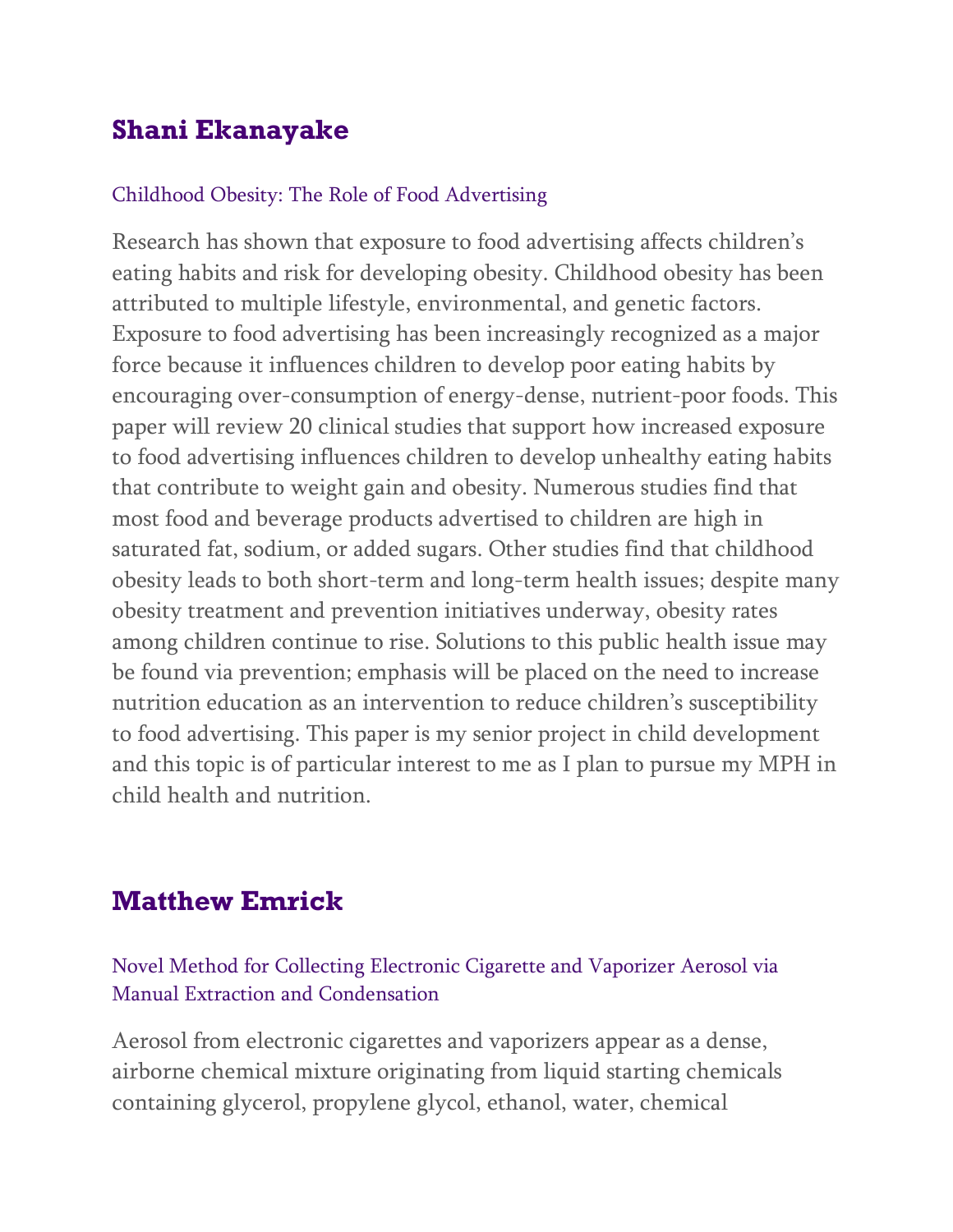flavorings/extracts, and nicotine. This work presents a novel method to collect electronically generated aerosol from consumer three types of consumer models of electronic cigarettes and vaporizers. The extraction occurs at room temperature and standard conditions, minimizing potential thermodynamic influence or reaction capability of aerosol's chemicals during collection and condensation. Target aerosols are generated by atomizing 100% starting liquid in quantities specific to the consumer device liquid reservoir. In a gas tight multi-chamber system, the aerosol is collected upon activation of the device where the vapor travels through the headspace of each collection chambers to ensure that a maximum recovery of condensed vapor is retrieved. A solvent housed in the collection chamber must be conducive to the tests performed on the condensate and can vary. Quantification of the condensate is calculated by (v/v) parts per thousand, million, or billion depending on the sample size generated. As results will show, this method has success of >98% recovery of aerosol condensate. This method provides a practical and cost-effective large-scale approach to aerosol collection for analysis of chemical composition or drug preparation for introduction into cell culture.

### **Matthew Evans and Matthew Voegtle**

### Post-Fire Effects of Terrain Attributes on Soil Organic Carbon Dynamics in Southern California

The Mediterranean climate of Southern California results in a region prone to fires in many locations. Fires occurring in areas of active topography, generally areas with steep and variable slopes, are associated with increased erosion rates partly due to the removal of vegetation cover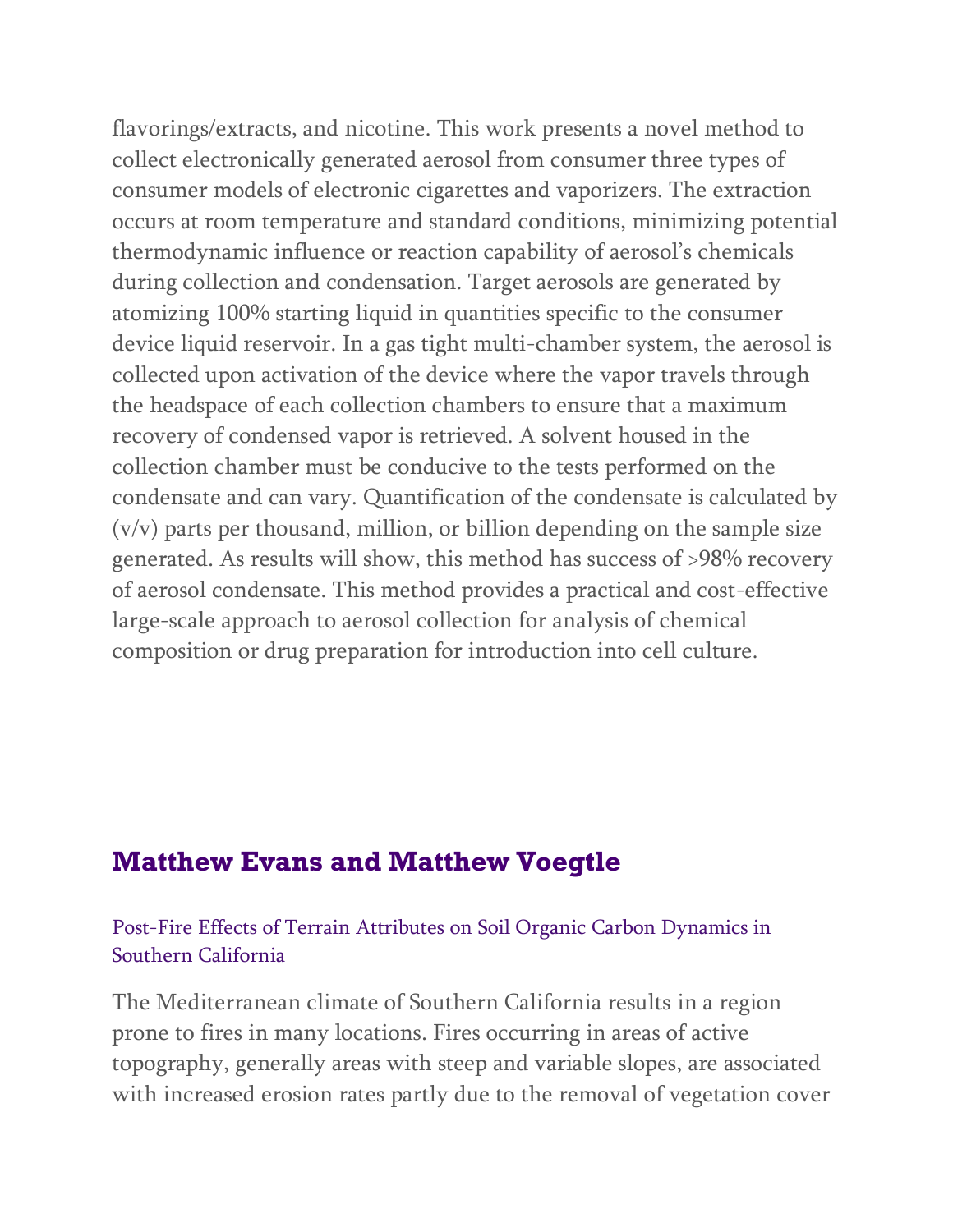by fire. This increase in erosional effects can become an important consideration in urban interface environments where the land is open to public recreational use. Erosion and depositional processes following a fire event have large effect on the soil organic carbon (SOC) pool. Predicting the relationship between terrain attributes specific of areas with active topography and SOC content following a fire is important for planning and restoration purposes. In this study, we aim to further describe the relationship between topographical features and soil C dynamics such in areas impacted by fire. Specifically, samples were collected from 18 separate sites in the Puente Hill Preserve, near Whittier, CA, which were affected by a fire in 2007. Terrain attributes were determined utilizing LiDAR mapping and GIS technology and included slope %, Profile curvature, plane curvature, and catchment area. Slope percentage values for our sample sites ranged from 15% to 45%, and elevation ranged from 185 to 403 feet above sea level. Multiple linear regression analysis was used to correlate SOC dynamics with terrain attributes, where SOC dynamics describe the movement of SOC with the soil. Preliminary results show that slope negatively affects SOC accumulation in the top 15cm of sample depth, with slope effects declining with depth. Even though it was not significant, SOC accumulation was greater at sites located in concave position and smaller for sites located in convex positions. Smaller SOC accumulation was observed at flat locations in relation to plane curvature, but differences were not significant. These results are not surprising in that steep slopes, as in our case, may result in limited SOC accumulating at depositional areas, as the high grade is associated with increased erosion, limiting deposition at a given site. Additionally, Fourier-Transform Infrared (FTIR) was used to investigate the quality of SOC and its level of decomposition across sites and at different depths. Results from FTIR analysis are in progress and they will be correlated with terrain attributes.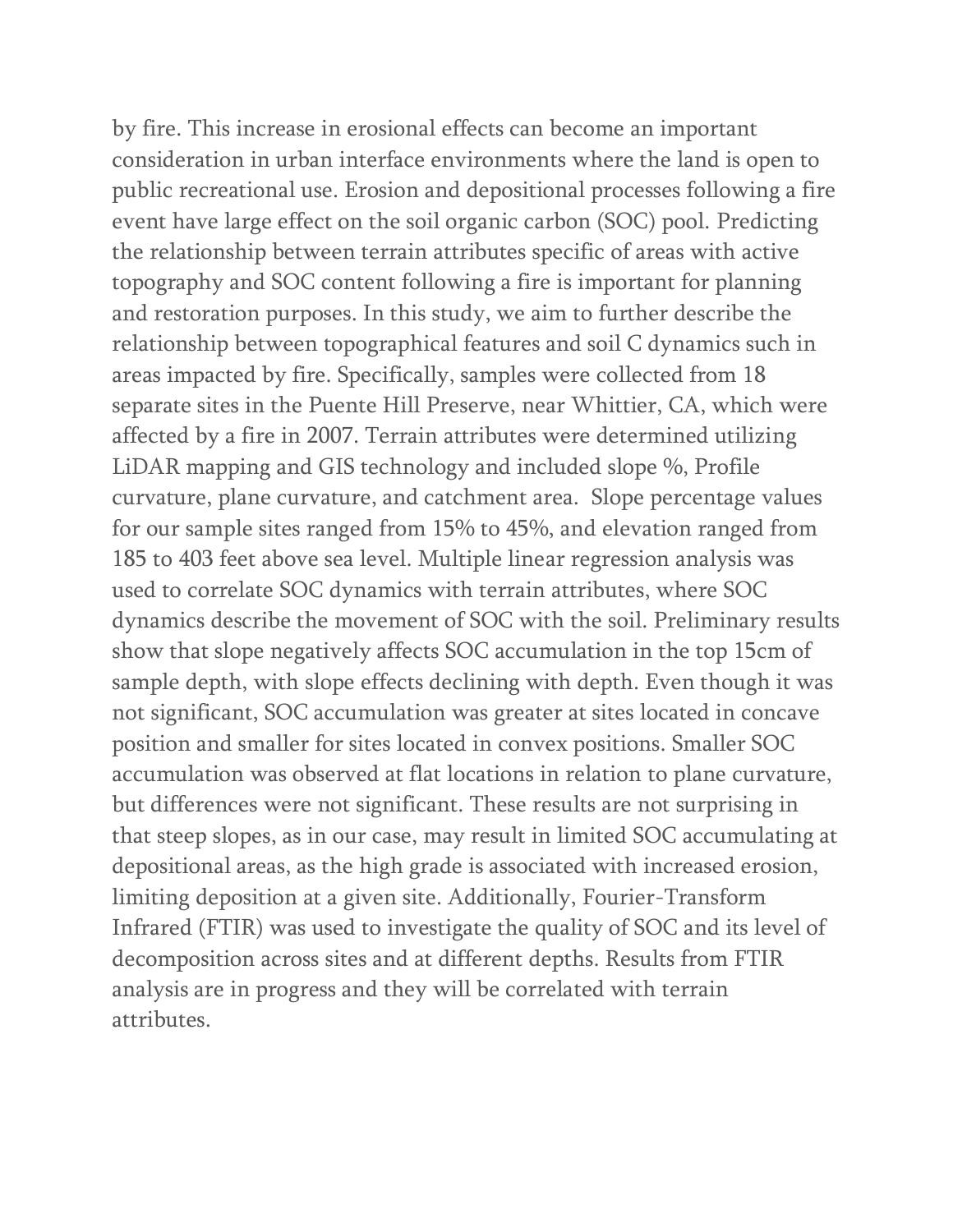# **José Flores**

### Beyond Masculine and Feminine: Changing Views on Gender Expression and Non-Conformity

From the moment we are born, we are put into categories of gender: either boy or girl, man or woman. Throughout our lives we are expected to perform these genders appropriately, according to what society has established as "normal". Because of this, inappropriate displays of gender are often seen as abnormal and deviant, especially when done by males (Nielsen et al. 2000; Kane 2006; Edwards 2010). This paper explores the notions of gender fluidity and gender non-conformity, and how they are perceived by our society. Through informal interviews and surveys conducted at a small liberal arts college in Southern California, and drawing on my own experience as a person who often goes against traditional gender norms, I plan to find out what students' ideas are concerning traditional masculine and feminine gender roles and gender non-conformity, and whether factors such as religion and ethnicity influence these beliefs. My research so far indicates that, while some students still hold traditional views on gender roles, many are more openminded in regard to what they consider appropriate for men and women. More than half of the students, for example, responded that wearing makeup and nail polish was okay for men, and that being a mechanic or a construction worker was appropriate for women. On the other hand, there are others who still hold that playing with Barbie dolls is only appropriate for girls, and that football is only for boys and men. Nevertheless, most of the responses appear to be very positive in terms of tolerance and acceptance of different gender expressions, with a majority of them upholding that men and women should be able to behave and dress however they feel most comfortable, regardless of their gender.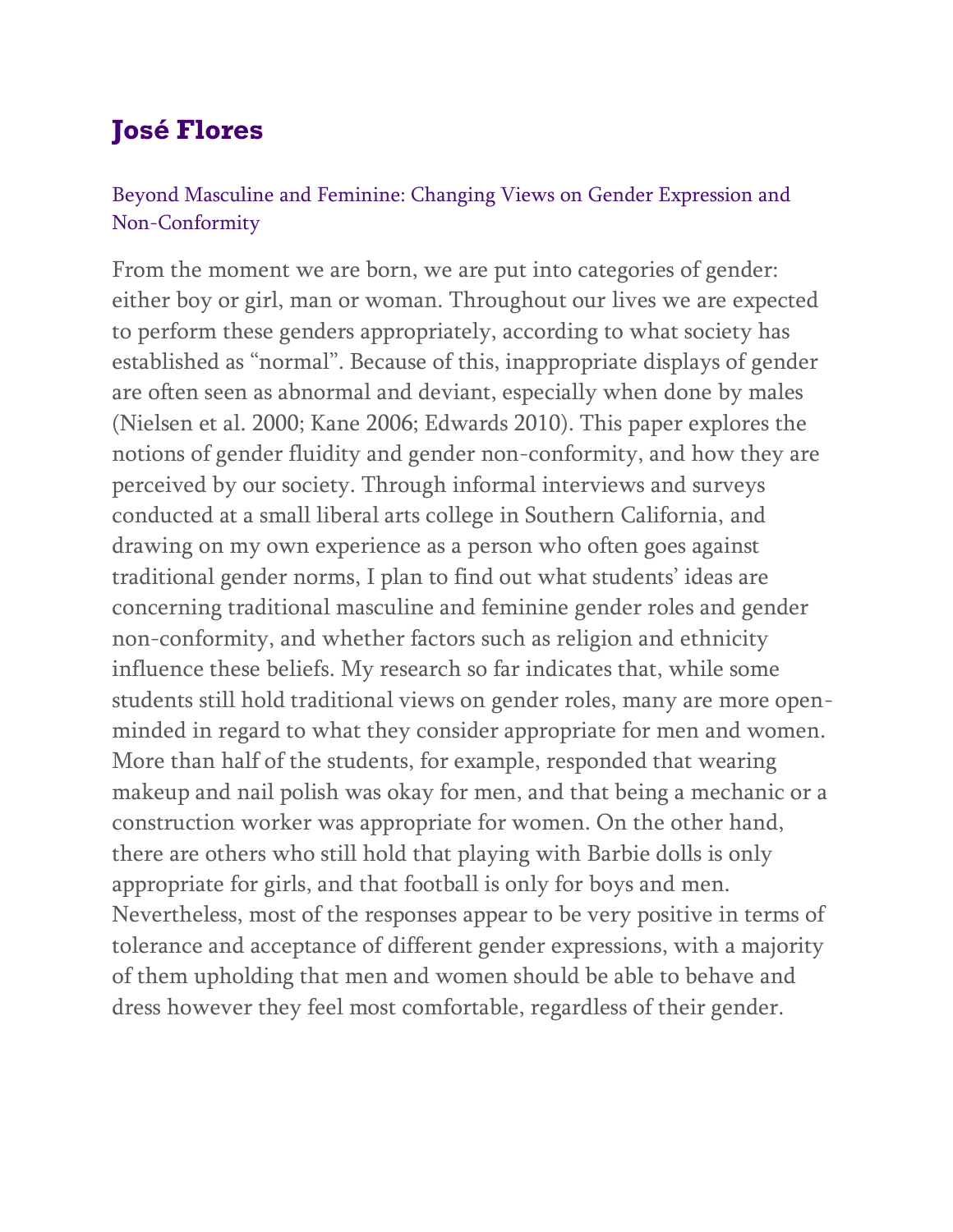# **Noelle Garcia**

### Now What? An ExamMANnation of Life After Gang Rehabilitation Programs

Gang members, due to their lower socioeconomic status, have been socialized to display their manliness through hyper-masculinity because of their disadvantage in society. The changes that happen to masculinity among gang affiliated men through rehabilitation programs has been widely studied. However, there seems to be a lack of empirical research on what these men aspire to do with their new skills in which they display their masculinity. This study aims to understand if the men participating in Homeboy Industries rehabilitation program do so with the intentions of an upward social class shift. Through interviews with ten men currently participating in the 18-month rehabilitation program, this qualitative design aims to seek insight into this gap in the research. Results indicate that the men who apply themselves and dedicate themselves to the program learn to perform masculinity in a new way which fosters family men, emotional intelligence, consistency, and responsibility which then allows them to chase professional opportunities that allow for an upward social class shift.

# **Sophia Genovese**

### The Status of Refugee and Displaced Children

Children are the largest and most vulnerable group affected by crises. From violent conflict to natural disasters, children are amongst the hardest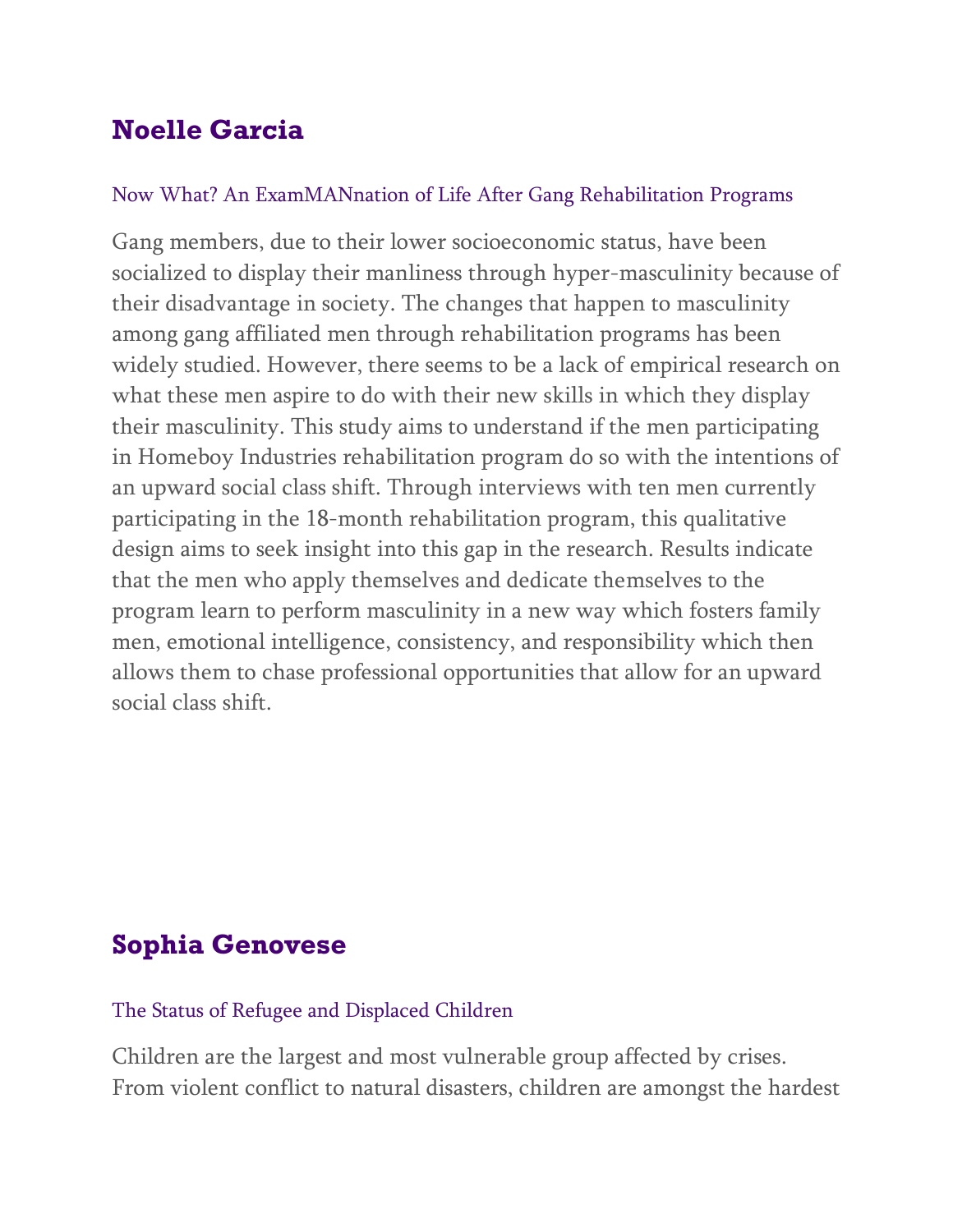hit and the least able to help themselves. As a result of these conflicts, children make up nearly half of the world's total displaced population. Beyond being forcibly removed from their homes, refugee and displaced children are faced with a number of obstacles that not only create an abnormal childhood, but hinder their ability to create a better life for themselves and often leave them in a perpetual state of vulnerability that is then passed on to subsequent generations. This paper seeks to first introduce the current status of displaced children, by providing statistics and listing relevant legal documents, treaties, and UN Conventions. This will be followed by a brief overview of the projects being implemented in four Level-3 emergencies in 2014 (Syria, Iraq, Central African Republic, and South Sudan). The paper will then conclude with recommendations on how to address these shortcomings and how to better empower the lives of displaced children everywhere.

### **Sophia Genovese**

### From Dependency to Self-Reliance: A Critical Analysis of Foreign Aid to the Developing World

At first glance, foreign aid to the developing world seems like a noble idea. It not only has the potential to jump-start economic growth, but the ability to build infrastructure, help create sustainable governance, and encourage the development of human rights. However, as this paper will demonstrate, foreign aid from Western countries to the developing world has not enabled these things but rather, has reinforced imperialistic ideals and left many receiving countries in a perpetual state of dependency. In this paper, I will argue that we ought to restructure Western foreign aid to the developing world if we wish to create an environment in which true sustainable development and eventual self-reliance can take root. By drawing upon a number of academic resources, this paper will first lay out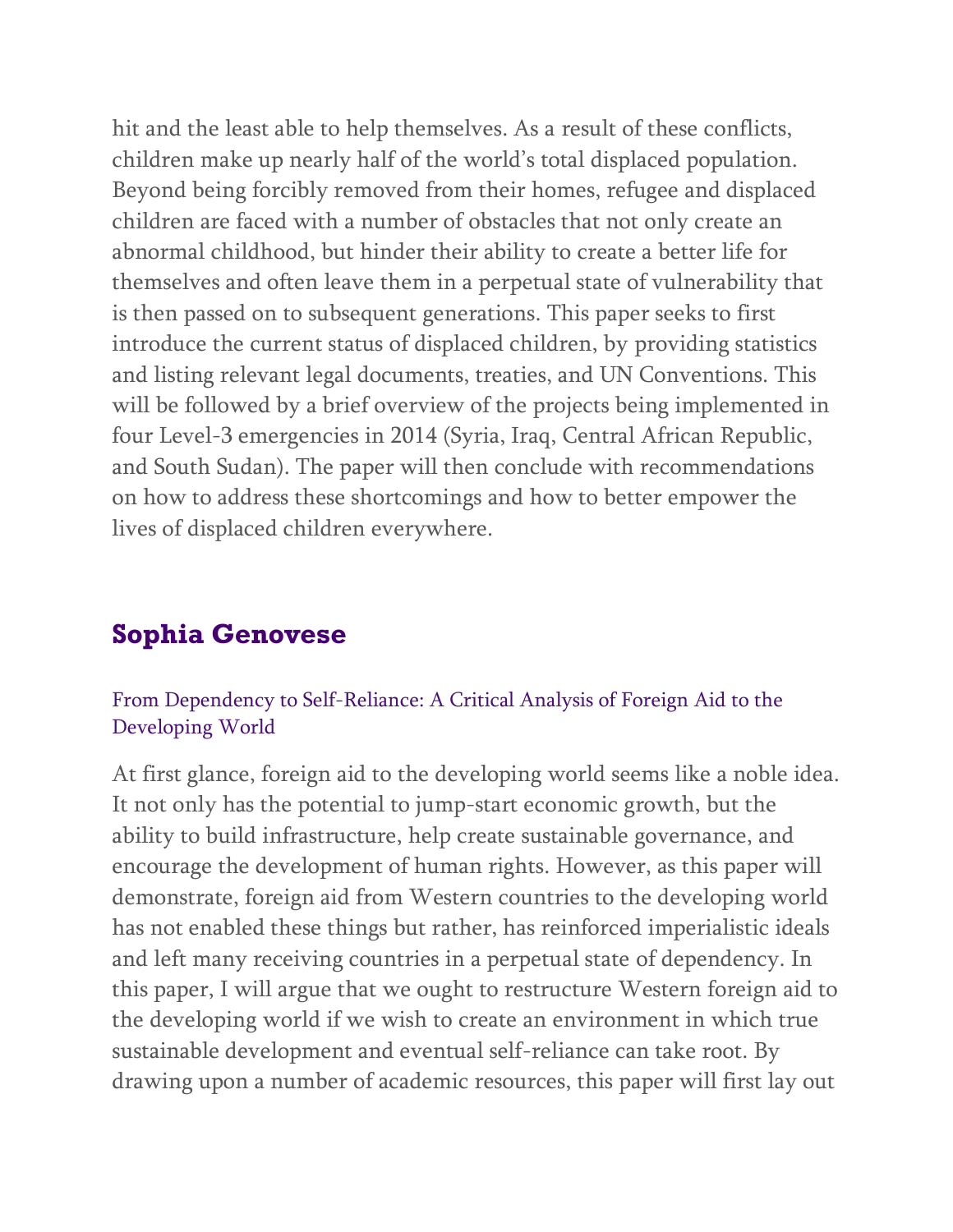the current foreign aid system and identify existing problems within the system by providing country-specific examples. I will conclude by presenting a number of strategies that will help to make foreign aid more effective, such as the expansion of micro-financing, long-term and sustainable development planning, creating timelines, inclusion of laypeople, increasing government accountability, and fostering regional integration.

# **Yadira Gutierrez**

#### Factors that Influence Parental Involvement in School

Research shows that parental involvement in school does not only influence children's academic and social development, but it can also influence their behavioral development. Policies have emphasized the importance of parental involvement in schools. There appears to be certain factors preventing parents from being involved in their child's education. Empirical studies have shown that the following factors: parent's socioeconomic status, parental education and parental involvement. Culture also seems to play a role to how parents are involved in school and the type of involvement they see as a positive outcome towards their child's education. In addition, studies have criticized how parental involvement is only necessary during their elementary school years, but in reality, it is also important during adolescence stage due to the lack of communication can negatively affect the child's motivation towards school. Although parental involvement is critical during the early years, studies have shown how their continuous involvement throughout their school years leads to more positive outcomes such as seeking higher education, positive behavior and positive socialization. This is my senior paper in child development and I find this topic interesting since as a future educator, I want to be able to communicate to my students' parents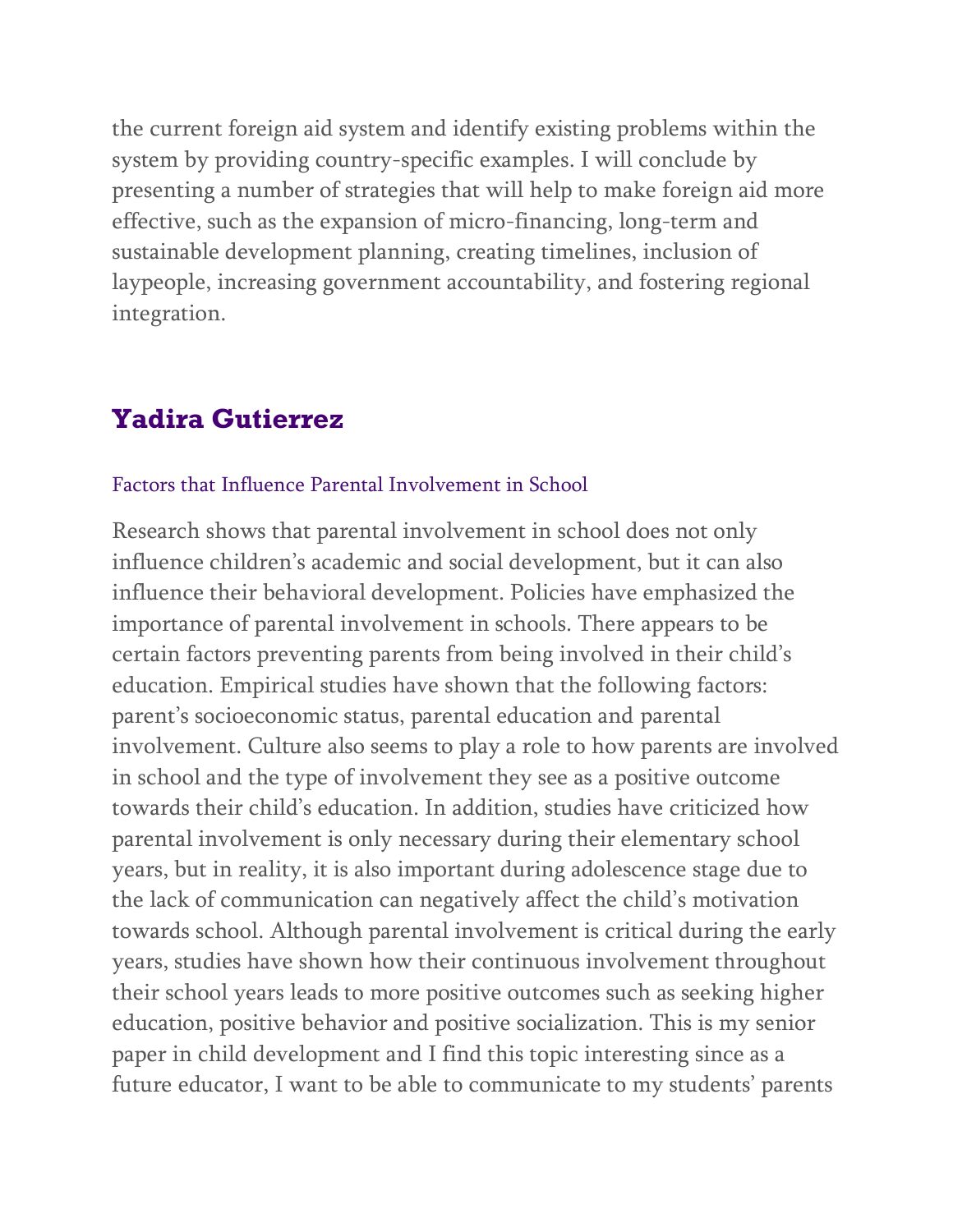how their involvement is critical to their child's development, as well as what better ways they can get involved depending on their situations.

### **Priscilla Gutierrez-Galvan**

#### Cosplay: More Than Meets the Eye

My project is based on the cosplay community and the enriching culture that envelopes it. Formally known as Costume Play, cosplay is an activity where normal, everyday people attend events such as conventions or gatherings of some sort and dress as a character from a particular movie or show. The point of my project is to try to understand the community and the basis for why people choose to participate in the activity. This research strives to understand what individual participants believe is the culture of cosplay. I feel this is important area of research, because the cosplay community is misunderstood as disconnected from reality, outside of social norms, and downright strange. To understand these people and to understand the culture would shed light on the community and create a better atmosphere for current and new participants. I interviewed participants, performed participant observation, and analyzed field notes. Through this data, I have found that cosplay can be "escapism" for some while it can be a reason to improve crafting skills for others. It can be a system of support for those that need it and help participants expand their social circle. I have come to the conclusion that participants have their reasons for choosing to cosplay and there is an underlying agreement that anyone who chooses to be a part of the community will not be judged or scrutinized and will be welcomed with open arms.

### **Amanda Harrison**

Imaging Multiple Datasets to Detect the Faint Structure of TeV Blazars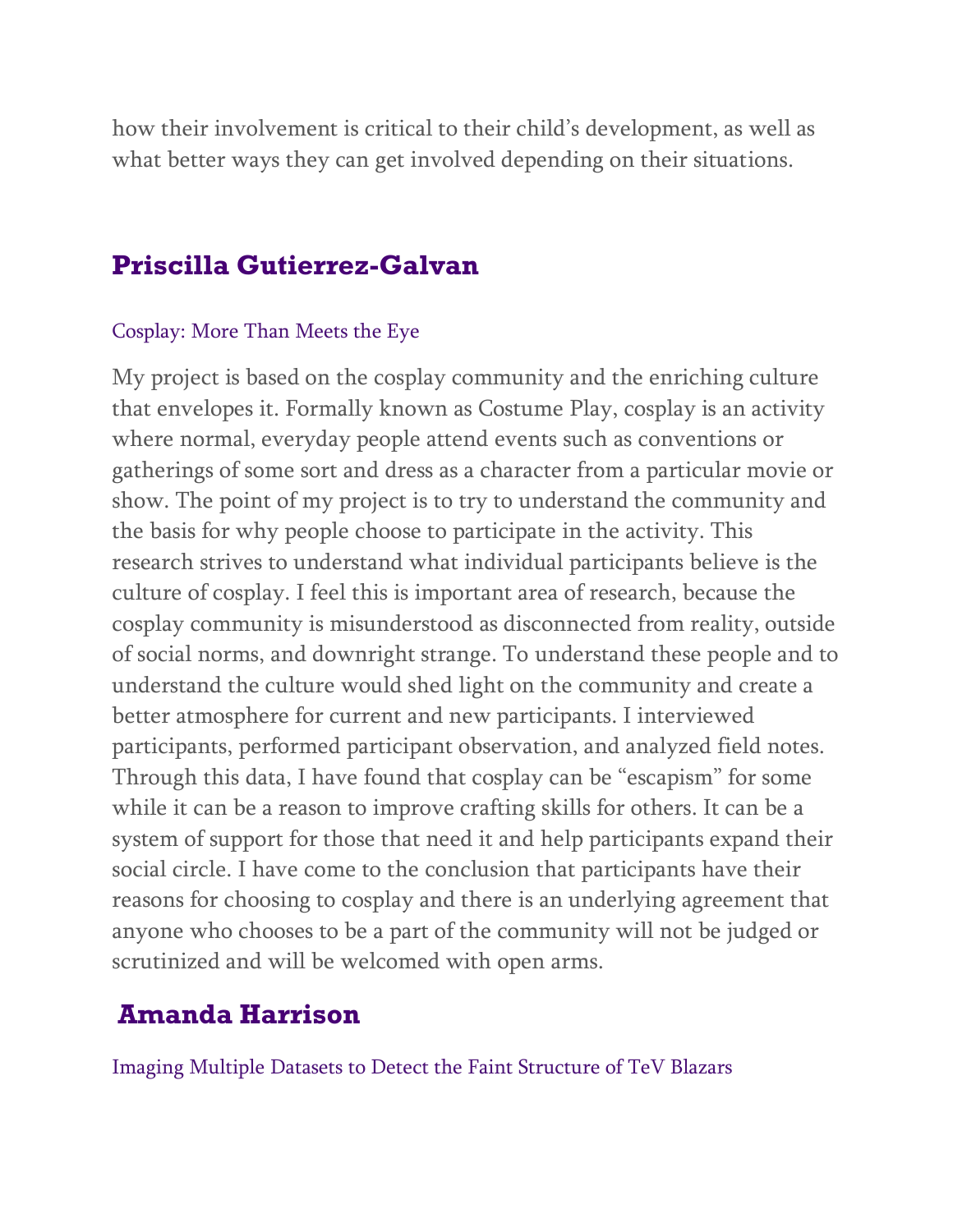We created images of TeV blazars with the data gathered from the Very Long Baseline Array stored in the MOJAVE VLBI database. We examined various ways of combining several datasets of the same sources to extend the jet's dynamic range. Methods included imaging the dataset then stacking the individual images, versus combining the datasets then imaging the large dataset. We were able to detect the faint jet structure easier in the stacked image. No counterjets were found, but limits on the jet-to-counterjet brightness ratio were identified so that limits could be placed on the jet's Lorentz factor. Furthermore, we investigated the transverse brightness of the jet as a function of distance from the core and found it to be complex and not well represented as simple limb brightening models.

### **Zoe Hemenway**

#### Differences Found in Socialization Practices: A Cross-Cultural Comparison of Collectivist and Individualist Cultures

Research has shown that children's first caregivers, both parents as well as childcare providers, shape how a child comes to learn their role within their families, communities and society at large. This poster will review twenty studies which analyze parenting practices, children's emotional understanding, as well as the child's role within their childcare setting in order to better understand the extent to which these factors affect a child's socialization experience. In comparing Scandinavian practices of socialization to those of the United States, one is able to better understand the impact traditions, attitudes and cultural norms play in the development of socialization in young children. Results indicate that children of individualistic cultures, such as the United States, are often more adept in prosocial skills which are defined by behaviors that are voluntary and which benefit others, while their collectivist counterparts,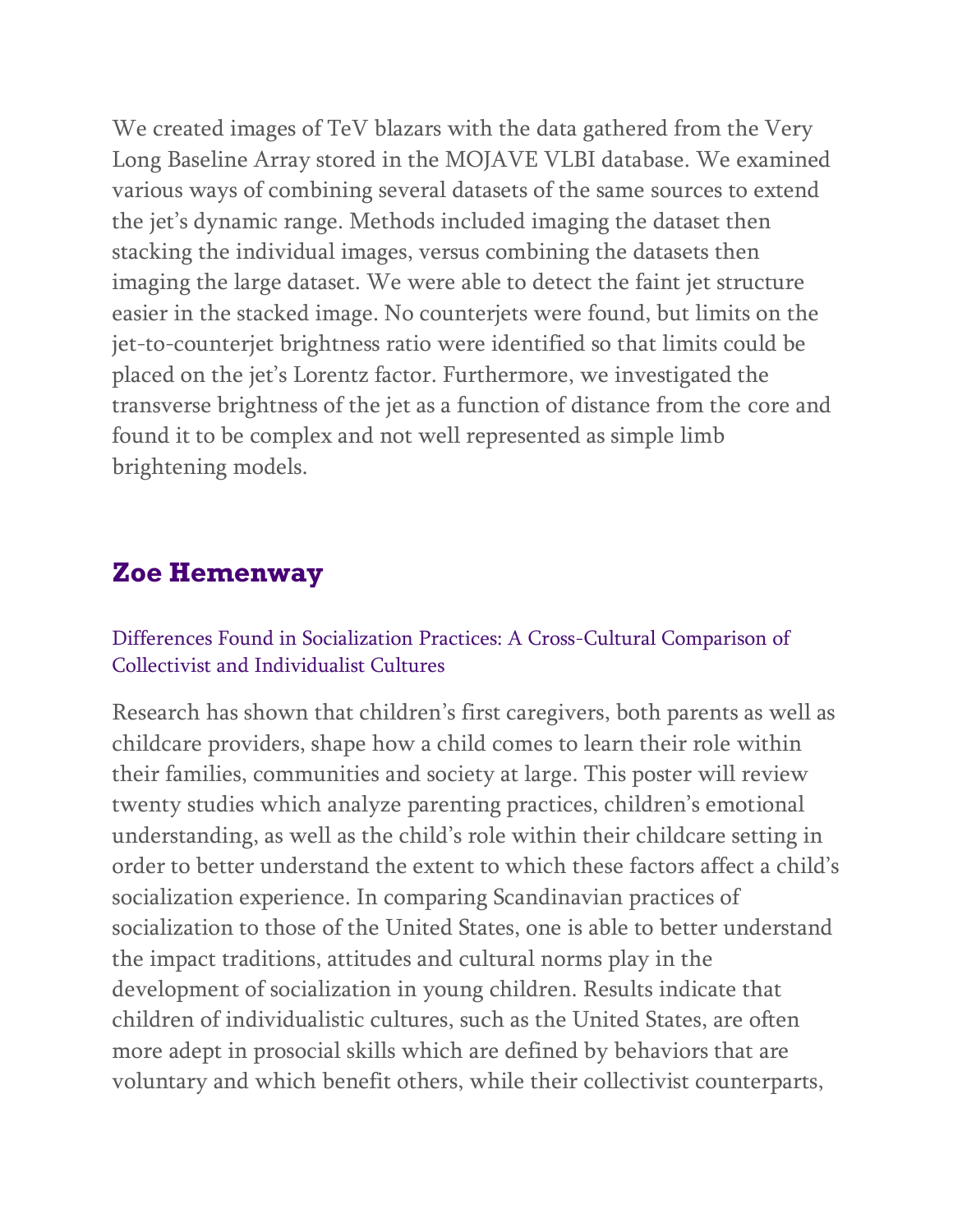such as Scandinavian cultures, are often less proficient (DeRose, Hasting, & Rubin, 2005). A major contributor to these differences is the influences of culture; parenting practices within individualistic cultures are often defined as authoritative, which provide an other-oriented perspective supporting the development of prosocial skills. In collectivist cultures, such as in Scandinavia, parenting practices are defined as authoritarian, in which egocentrism is valued over other-oriented social development. Through analyzing Scandinavia's and the United States' socialization practices with children, one is better able to implement these best practices within their own work in child development.

# **Lucia Hernandez**

### Barriers Latino families face when diagnosing children with disabilities

Research has shown that children with disabilities who receive a late diagnosis can result to lifelong problem in learning, behavior, physical and mental health. Although early diagnosis is vital for children with disabilities, Latino families face many barriers that prevent early diagnosis because of the lack of knowledge, service and poverty. Barriers such as, lack of awareness, access to information, cultural/racial negative perception of children, health insurance, family factors, and religion contribute to a late diagnosis. This paper will review 20 empirical studies that support the barriers that Latino families face to diagnose their child with a disability. Some studies find that children who have received early diagnosis can improve their development compared to those who either receive late diagnosis or no diagnosis. A late diagnosis can negatively affect the brain development of children with disabilities, the child will struggle to become incorporated with society. This is my senior project for child development and I hope to find solutions to help Latino families overcome the barriers they face when diagnosing their children with a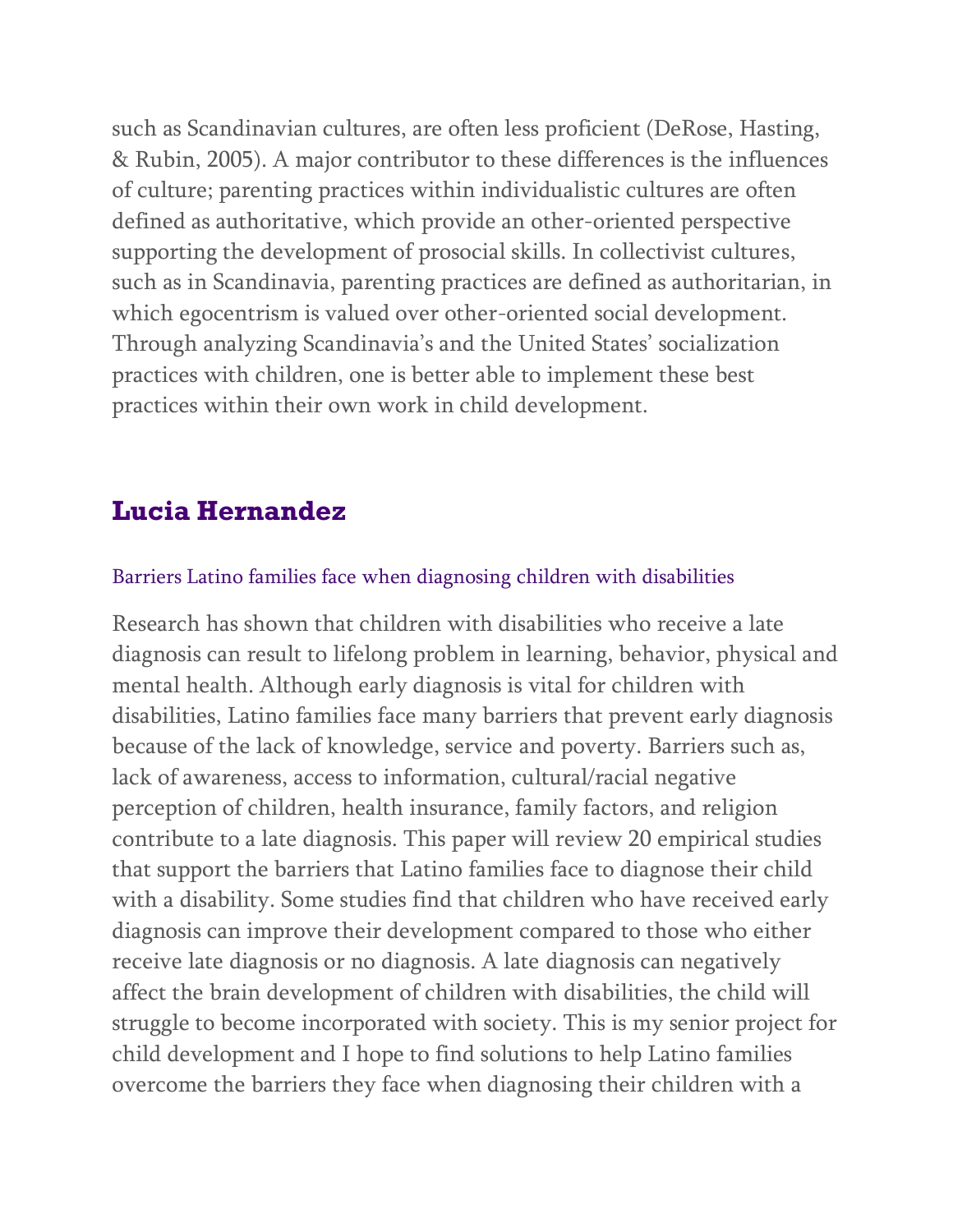disability. I hope to utilize my findings from this study as I pursue my counseling credential and master's degree in grad school and in my future career as counselor.

### **Lisa Hom**

#### The Effects of Curcumin on the Promotion of Longevity

Curcumin is a compound that is derived from the dried rhizome of a dry perennial herb Curcuma longa Linn (which is grown in the tropical regions of Asia and is commonly found in the food spice turmeric). Research has shown that curcumin demonstrates anti-carcinogenic properties and when used in very low concentrations it possesses antiinflammatory and anti-oxidative properties. The mechanism through which this compound is able to achieve these properties still remains unclear. One thing that is known is that curcumin, much like many known nutraceutical compounds such as resveratrol, have been shown to have an effect on increasing longevity. Longevity is dependent upon the genes controlling the metabolic activity, antioxidant systems, DNA repair, cellular senescence and cell death (Sikora et. al, 2010). In order to determine the curcumin mechanism for life extension, we used a human Jurkat cell line and treated them with various curcumin analogs and concentrations. We then used RT-PCR to quantify gene expression and compared the gene expression to known gene patterns shown to be associated with longevity. Gene expressions tested were: NF-?B, MAPK kinase and Sirtuins (1-7) all of which have been shown to promote longevity. In addition, we show an inhibitory effect of each compound on the Jurkat cells by counting and comparing the number of dead to living cells remaining after treatment. In the future, we hope to implement the use of these nutraceutical compounds to promote longevity in healthy normal human cells.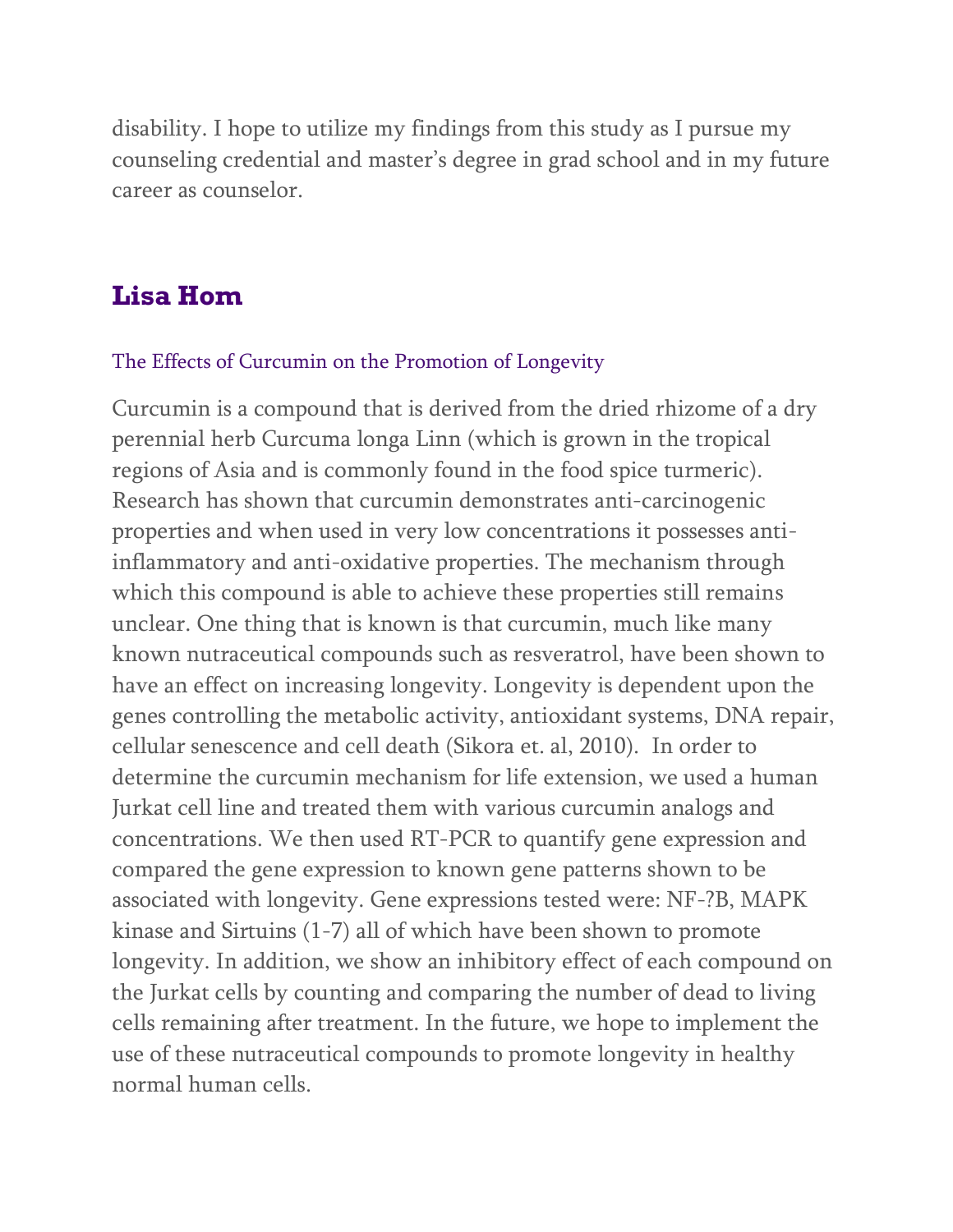# **Rachel Inouye**

#### The Effects of Deltamethrin on the Cholinergic Nervous System of C. Elegans

For my research project we are studying the effects of deltamethrin on the development of the cholinergic nervous system of Caenorhabditis elegans (C. elegans). C. elegans have a simple nervous system, which is easy to study and understand, making them a great model organism for studies on neural development. Deltamethrin is in the pyrethroid pesticide family and is equally important to study because of its presence on the wheat grain that is in the food we eat as well as in the food of the animals we eat. The methods we will use to do this study include culturing the LX929 strain of C. elegans that contain green fluorescent protein (GFP). GFP serves as a marker for gene expression. In the LX929 strain, GFP is expressed in all cholinergic neurons. We will then expose the C. elegans to different concentrations of Deltamethrin for a certain amount of time in a controlled environment and proceed to observe the worms using high-resolution fluorescent microscopy. Our results will include how much GFP is expressed and how the physical development of the nervous system is affected from the L2 to adult stage based on our observations. We will lastly analyze my results. A study done by Xue et al. shows that the level of synthetic pyrethroid pesticide exposure in pregnant women is negatively related to the neural and mental development of infants. Based on this study, we think that the exposure of deltamethrin to C. elegans in their developmental state will have negative effects on their neural development.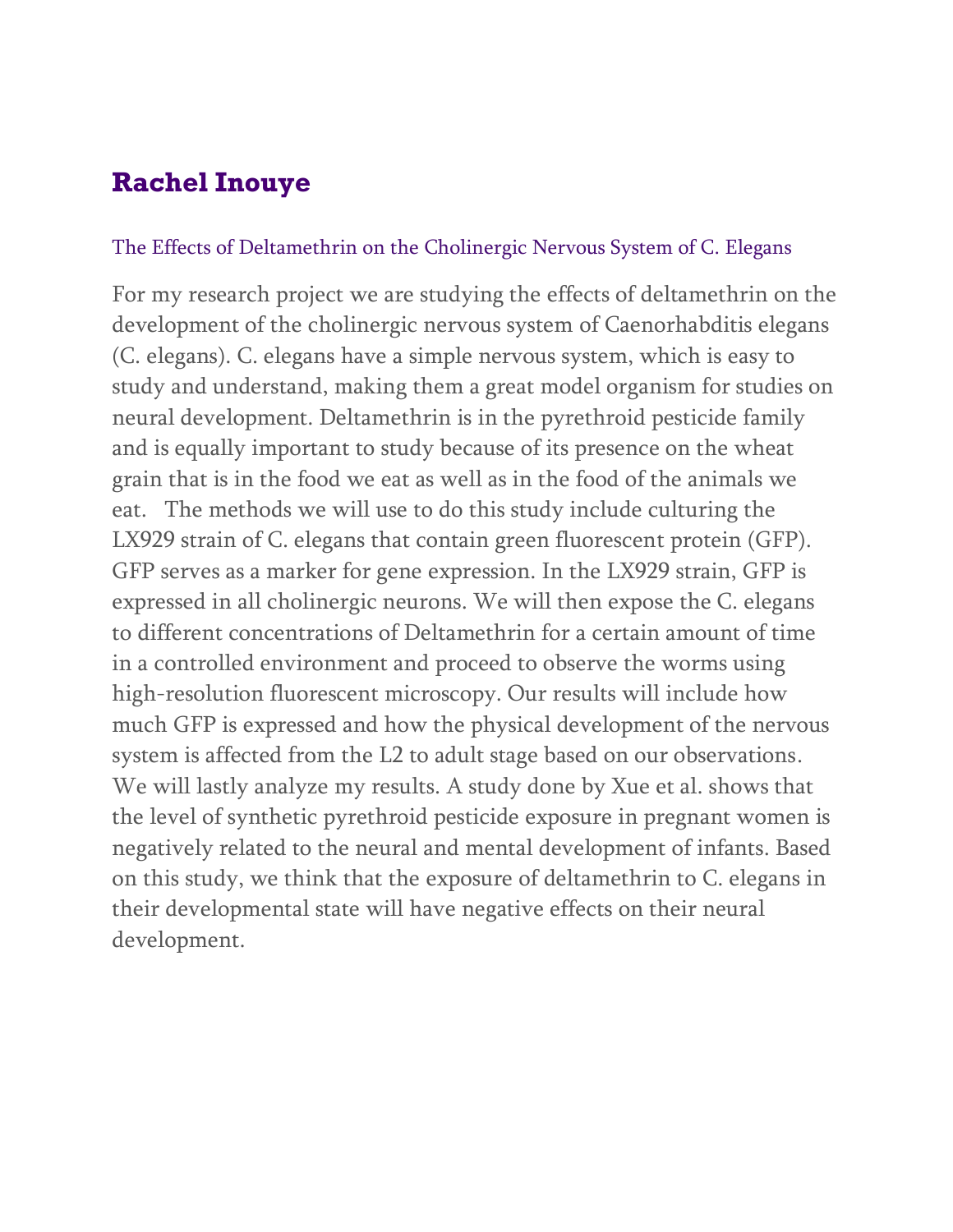# **Jessica Iribe**

#### Street Harassment

The ignorance of street harassment is an ongoing phenomenon that is rarely discussed among young individuals. In attempts to share the affects, street harassment has on women, the ideals of our media continuously emphasizing rape culture must come to an end. Women Against Violence Against Women from Rape Crisis Centre explains: "Rape Culture is a complex set of beliefs that encourage male sexual aggression and supports violence against women. It is a society where violence is seen as sexy and sexuality as violent. In rape culture, women perceive a continuum of threatened violence that ranges from sexual remarks to sexual touching to rape itself. A rape culture condones physical and emotional terrorism against women as the norm. In a rape culture both men and women assume that sexual violence is a fact of life, inevitable. However, much of what we accept as inevitable is in fact the expression of values and attitudes that can change." These are the keys elements that I address in my digital story.

# **Jonathan Jimenez**

### The Shadow in the Background: The Construction, Performance, and Entrapment of Identities

The purpose of this paper is to examine the ways that both former gang members and current police officers create and perform their respective identities. These two groups have historically viewed each other in an oppositional way. Typically, gang members commit a crime, and the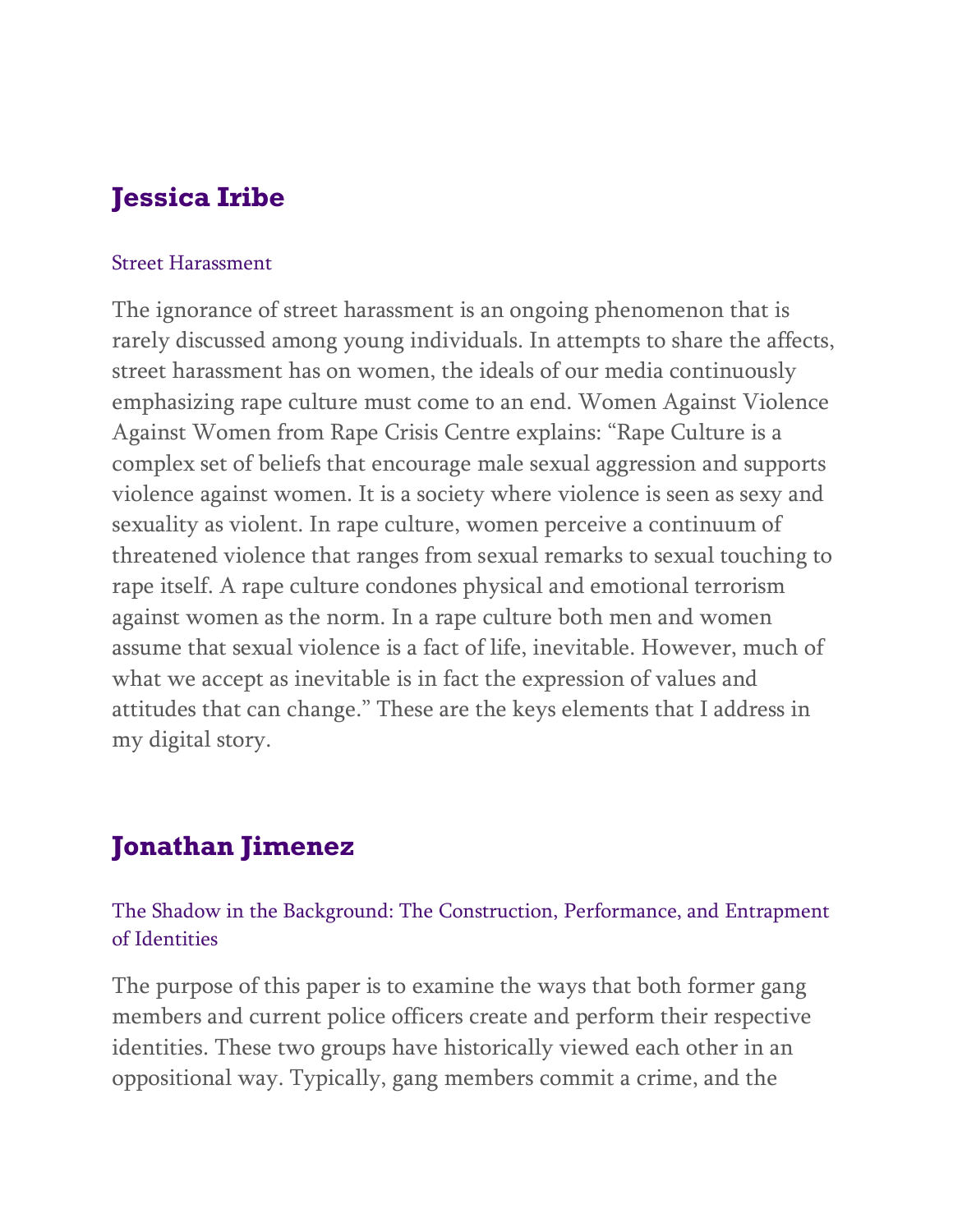police arrest the gang members so as to maintain social order. However, I believe that beyond notions of justice and order, there are deeper issues when it comes to identity construction and performance of both gang members and police officers. Gang members carry their identity where ever they go, going so far as to purposefully tattoo their gang affiliation on their bodies. Police officers, it is commonly understood, relinquish their identity when they take off their uniforms. I have found, though, that this oppositional dichotomy is not reality. I argue that police officers are prisoners to their identities in the same ways that gang members are confined in their own constructed identities. From the brutalities of the 1960s, to Rodney King and Ferguson, the increasing militarization of police forces has only added to the entrapping nature of identity construction for the modern police officer. In my research, I have found that both gang members and police officers create an identity that they cannot shake off because it becomes who they are, not simply a small piece of who they are. This militarization has led to increasingly disproportionate responses from police officers against the offenses of gang members. This solidifies the oppositional nature of the two groups. The social structures at play strengthen their constructed identities. Using oneon-one interviews with both respective groups provides me with the opportunity to tell both sides of the story—stories that so often go neglected, stories of being trapped and lost in an identity—an identity spun out of control.

## **Mathew Johnson**

Pre- and Post-Synthetic Engineering of Stilbene-based MOFs for Tailored Light Emissions

Metal-organic Frameworks (MOFs) are complexes with strong coordination between the metal ions or clusters and the organic linkers.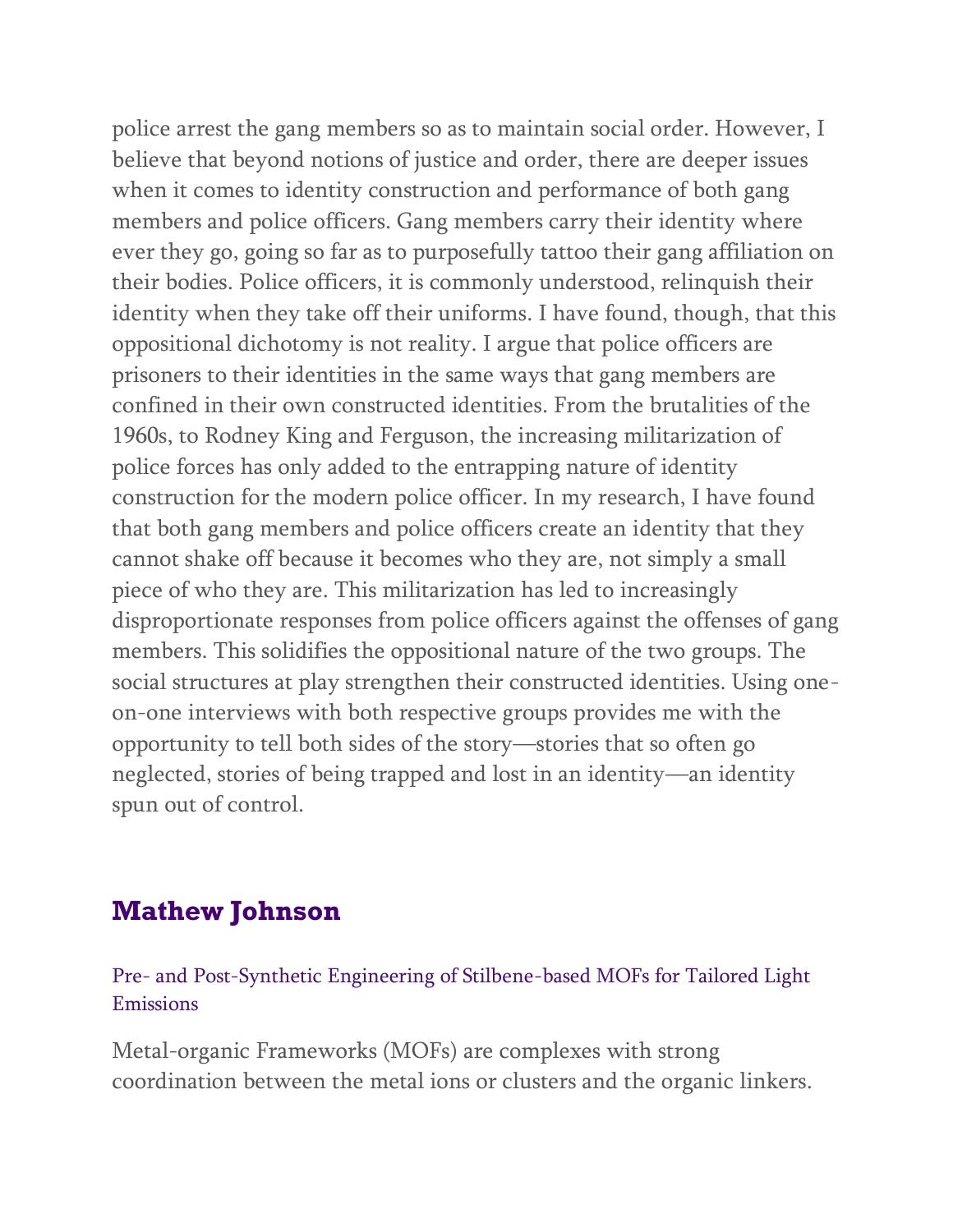The geometry of the metals can be tuned and predicted to some degree, leading to specific solid state structures, which may extend in 1, 2, or 3 dimensions and may include open channels and exhibit solid-state fluorescence. Often, the metal cluster coordination geometry is responsible for the overall shape, but the linker itself can influence the overall shape as a result of ligand binding strength and competition with the formamide solvents, which also function as reactants. Here, we show that stilbene dicarboxylic acid can be used to direct the geometry of the overall structure, resulting in either cubic, porous 3-D Zn-stilbene structures or a series of homologous, 2-D net-like structures with similar light emission properties. Synthesis of similar azobenzene-containing Zn MOF analogues differed, with only the 3-D, cubic structure formed, presumably as DMF does not compete as a solvent with zinc. We have successfully synthesized 2-D analogues with cadmium, however, further indicating that the unique geometry of these ligands directs the structure. We have also explored the use of imidazole to compete with the DMF in 2-D networks to potentially result in new structures. We have postfunctionally exchanged the DMF for 1-methylimidazole via solventassisted ligand exchange (SALE). SALEs represent a crucial addition to the scientific literature on MOFs, providing a means of adjusting porosity and fluorescence of a specific MOF in a controlled fashion. This has the potential to eliminate the necessity for tedious and repeated trial-anderror MOF syntheses when aiming for specific structural qualities. The emission of stilbenes is highly dependent upon spacing from other stilbenes in the solid state and differences in structures can be clearly seen. The inter-chromophore coupling decreases and the crystal size increases, demonstrating the first use of post-modification to alter the emission properties of a MOF. The synthesis, materials characterization, and steady-state emission of these MOFs will be described.

### **Nathan Kleponis**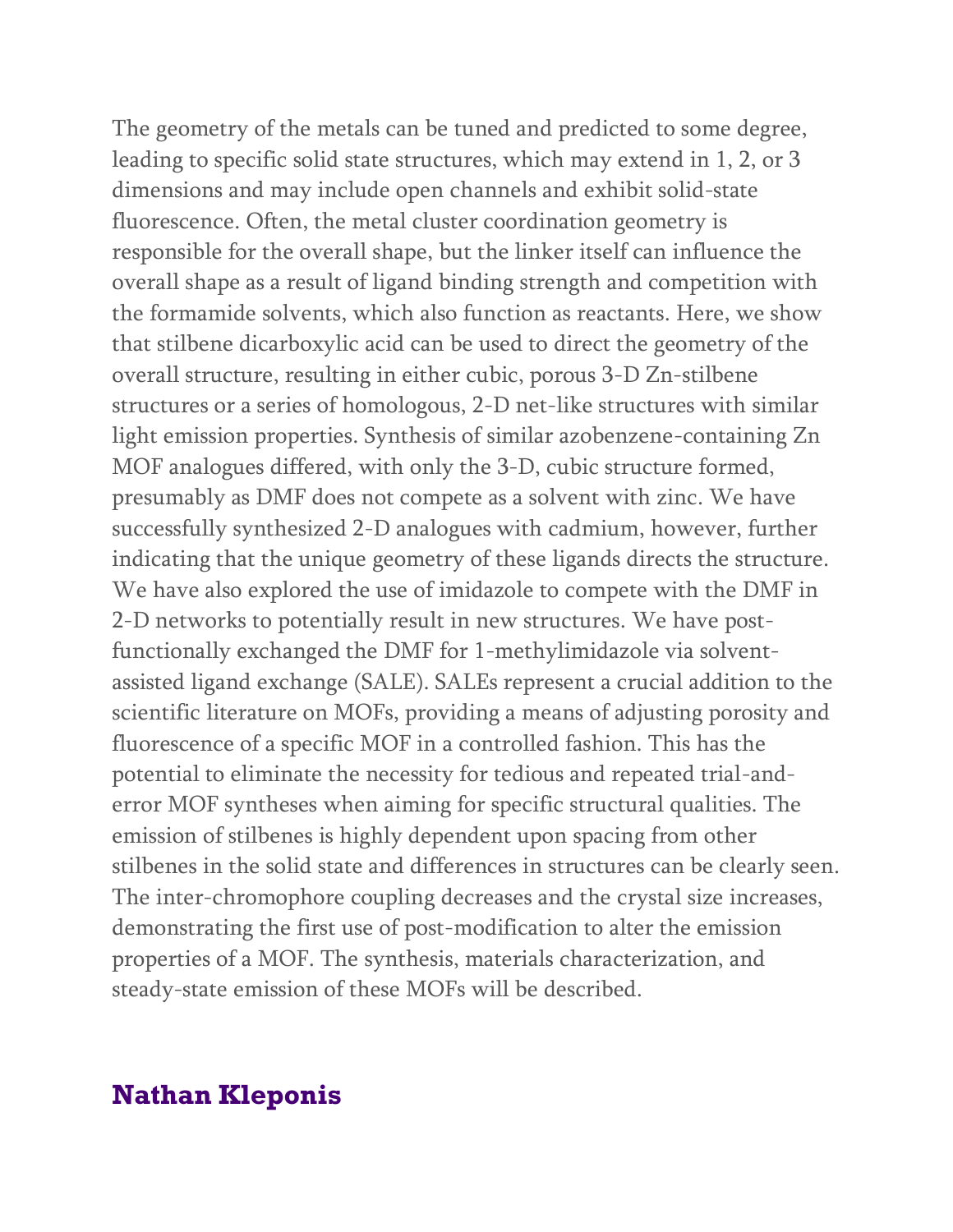#### Physics in Lacrosse

Video analysis using Dartfish was used in an investigation of a lacrosse shot in an attempt to determine the optimal placement of a player<sup>1</sup>s hands on the stick to help players optimize the velocity of their shot. During a lacrosse shot two forces are exerted on the stick, one from each hand. In order to calculate the forces, position measurements were made on a video of a typical lacrosse shot and the data was analyzed to calculate the position of the center of mass of the stick as a function of time. The angle the stick makes with the horizontal axis was also calculated. Velocities and accelerations were calculated by dividing the change in position, or velocity, of two points by the change in time. The forces that were applied by the hands of the player can then be modeled using these acceleration values. After the forces were calculated we proceeded to adjust the forces and observed what happened to the path of the stick with each adjustment.

# **Wilson Ku**

### The Alchemy of Campaign Finance Reform: From the Federal Election Campaign Act to Citizens United

The growing issue of campaign financing is significant to United States' democracy as: "If money is free speech, then the wealthiest people in America are those that get to speak the most freely". Campaign Finance Reform began with the 1907 Tillman Act, banning direct contributions to presidential or congressional candidates from corporations and banks. By 1972, the Watergate scandals pushed campaign finance as a forefront issue triggering a chain reaction of federal court cases to try and limit the influence of money in politics to avert quid pro quo. However, since Watergate, money in politics flows at an even more exponential rate and disclosure remains limited. The purpose of this study is to conduct an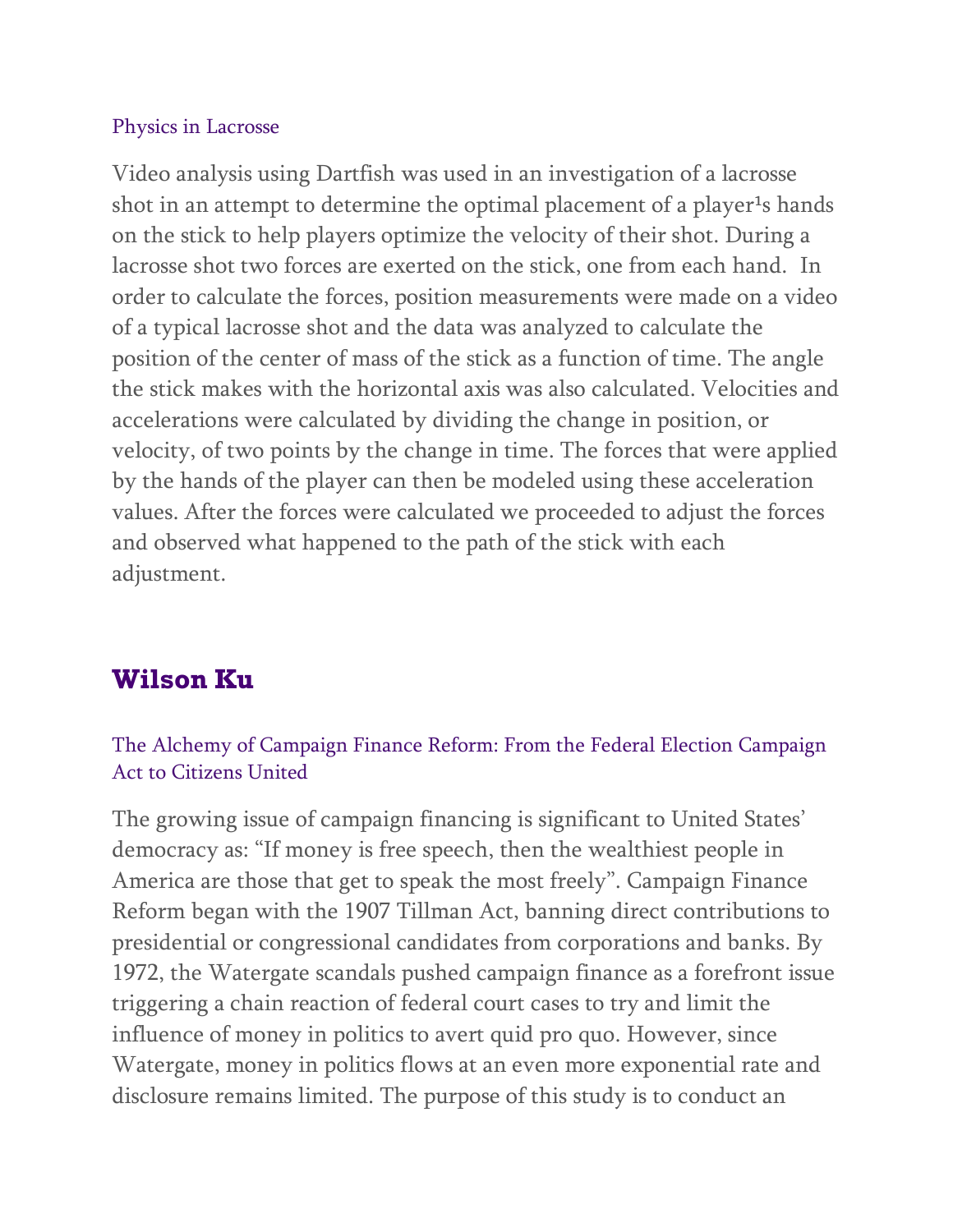analysis of Supreme Court cases, one before Watergate and one in the 21st century, in order to develop an understanding on: how in the midst of campaign finance debates such reforms and legislations come to be enacted? The examination reveals three key historical developments of: 1) legal institution in defining, facilitating, and perpetuating; 2) role of the law; 3) possibilities and consequences in attempt to use law as a remedy. The comparison of both Supreme Court cases yield what was held to be a violation of the Federal Election Campaign Act (FECA) during Nixon's reelection campaign is now legally granted with Citizens United. The 5-4 decision eliminated decades of campaign finance laws, freeing corporations and associations to spend as much as they want as the court determined that money is equivalent to First Amendment's speech, concluding that corporations share the same political rights as citizens. As a result, this study concludes: 1) the ways in which traditional legal culture and discussion create their own reality; 2) law divides society into fragments and reduces the human experience to conform to the molds of legal doctrines; and 3) legal judicial form generalized conclusions from limited information and treat both individuals and objects as identical, thus their analysis developed by their own personal experiences are presented as unbiased and objective.

# **Jerry Kumjian**

#### Identity Crisis: The Case of Micrococcus

The objective of this study was to identify an unknown bacteria given absolutely no background information or hints what so ever. By performing several tests, we were able to observe characteristics of the bacterium that allowed us to distinguish and identify it as Micrococcus. These tests included Gram staining, Spore staining, catalase testing, oxidase testing, motility sensing. The unknown bacteria presented a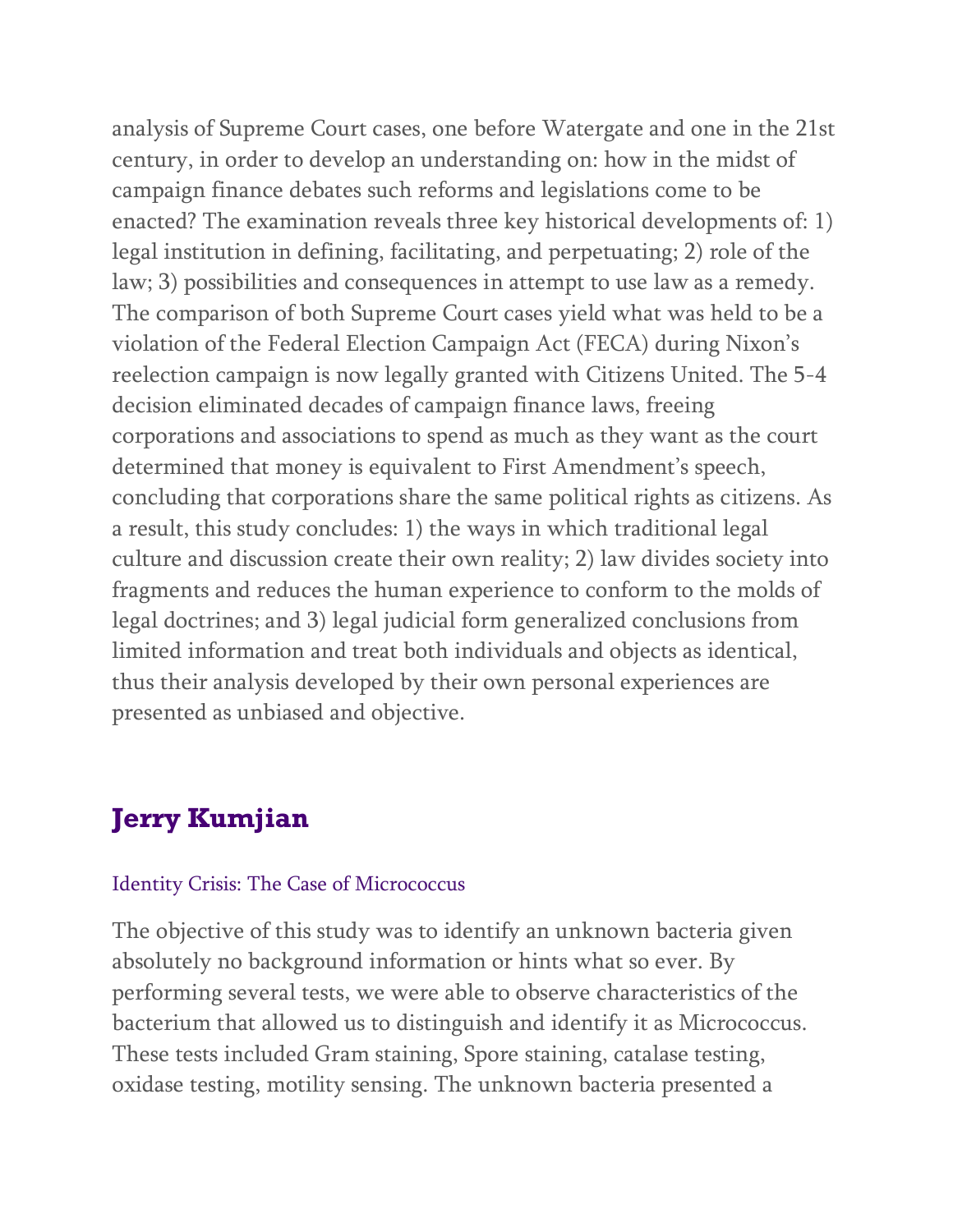Gram-positive stain, cocci shape and no motility. In addition, it was both oxidase+ and catalase+. Spore staining also came up negative, establishing that the unknown is non-spore forming. With these results I navigated the dichotomous key in the lab manual to narrow down the scope of the genus before referring to Bergey's manual and ultimately concluding that my unknown bacteria was of the micrococcus genus.

# **Gabriel Lane**

### Electronic Dance Music Culture, A Conflict of Identity

With the birth of electronic music, underground raves were born. With not that many people following the music, rave events took place in warehouses, basements, or anywhere that would accept them, creating a sub-culture of followers to assimilate too, that being rave culture. Today we see electronic music events selling out stadiums and popular concert halls. Even though electronic music has grown into something much bigger today, rave culture finds itself being a classification of past EDM culture. We stand at a point of popularity in EDM wondering where rave culture ends or stops, and where a new era of following beings or starts. This study aims to identify the historical background of rave culture and track its growth since then to compare difference between the two time periods. To further look into this, I analyzed personal participatory observational festival/show footage through an ethnographic lens to examine and analyze this culture, as well as conducted interviews with 2 experienced and 2 inexperienced people in the EDMC scene. Through my findings, I have been able to identify how rave culture has been identified as a particular period of time that EDM events occurred, and we see a new age of EDM events starting. EDMC has become much bigger than the underground birth of itself, with many reasons leading back to examples of common-consciousness, social identification, commercialization, and visual/physical sensation stimulation. This supports my finding through scholars who have identified the like-minded pleasure of the physical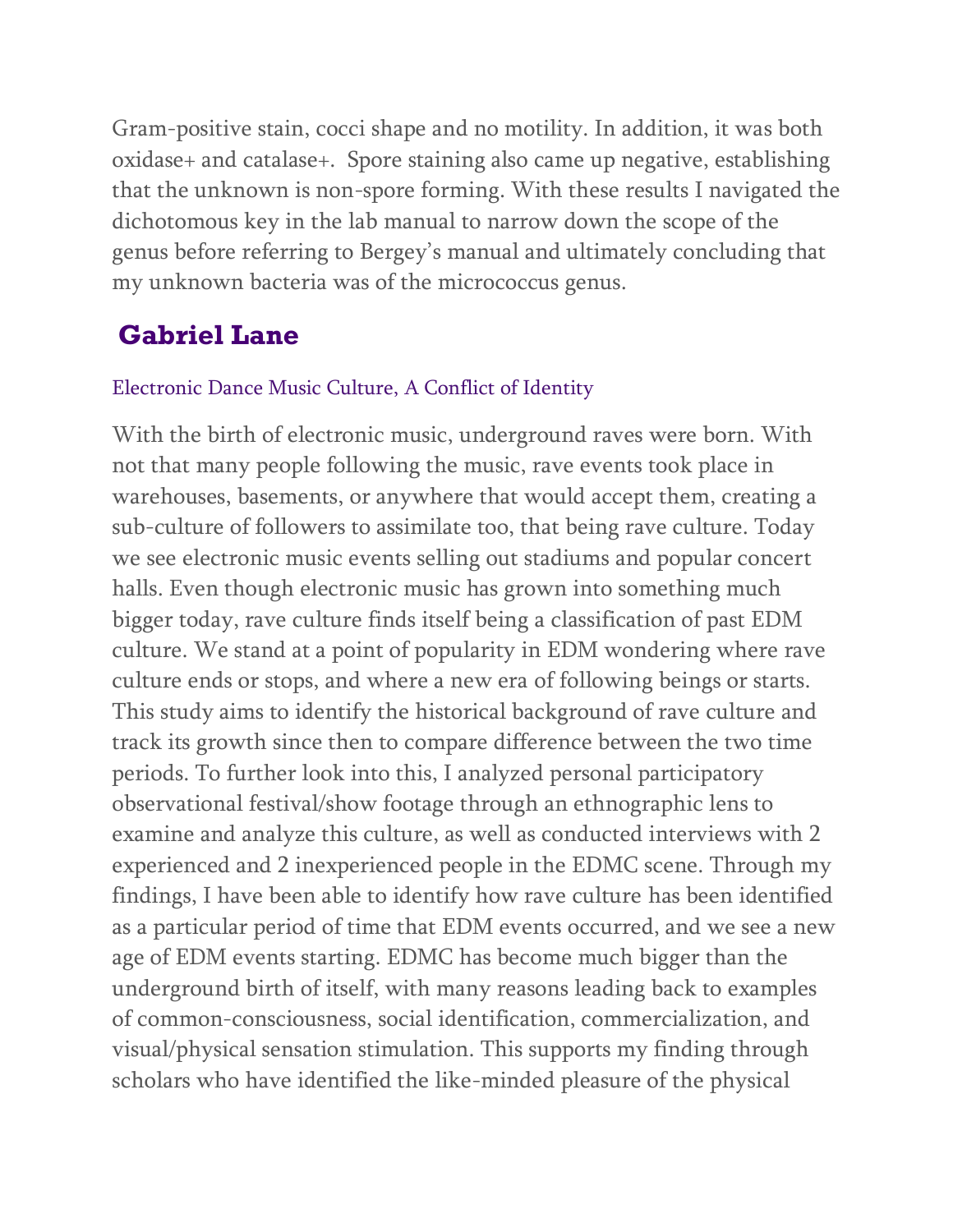music, and crowd participation culture. We can gather that EDMC has grown much bigger, into an entire section itself of music, making it impossible to define as a particular aspect of physical or emotional assimilation, but instead being defined as the collective grouping of aspects that EDM now carries. Electronic Dance Music Culture.

### **Katherine Lazo**

#### The Role of Stereotype Threat in the Mathematical Self-Concept, Self-Efficacy, and Performance of Middle School and Adolescent Girls

In school curriculums there has been an intentional shift in the way information is presented and taught to students so as to prevent gender stereotypes. Exposure to gender stereotypes (i.e. boys are better at math than girls) can lead to stereotype threat among those whom the stereotype is about. Recent studies show that in mathematics stereotype threat negatively influences the academic performance among girls. Poor academic performance by girls is caused by the low self-efficacy and selfconcept developed because of stereotype threat. In one study, girls were given one math test before which they discussed the negative stereotypes about girls and mathematical abilities and a second where they spent time coloring a picture. The results showed that the girls who colored a picture performed better on the test then girls who had the discussion, also that girls who had the discussion rated themselves lower in terms of mathematical abilities showing low self-concept and self-efficacy. This literature review, written for a senior project, looks across multiple studies to show the effect of stereotype threat on the mathematical self-concept, self-efficacy, and academic performance in middle-school age and adolescent girls. Reviewing stereotype threat and its implications on the academic performance among girls is important because this influence carries out throughout the academic career of the women and can lead to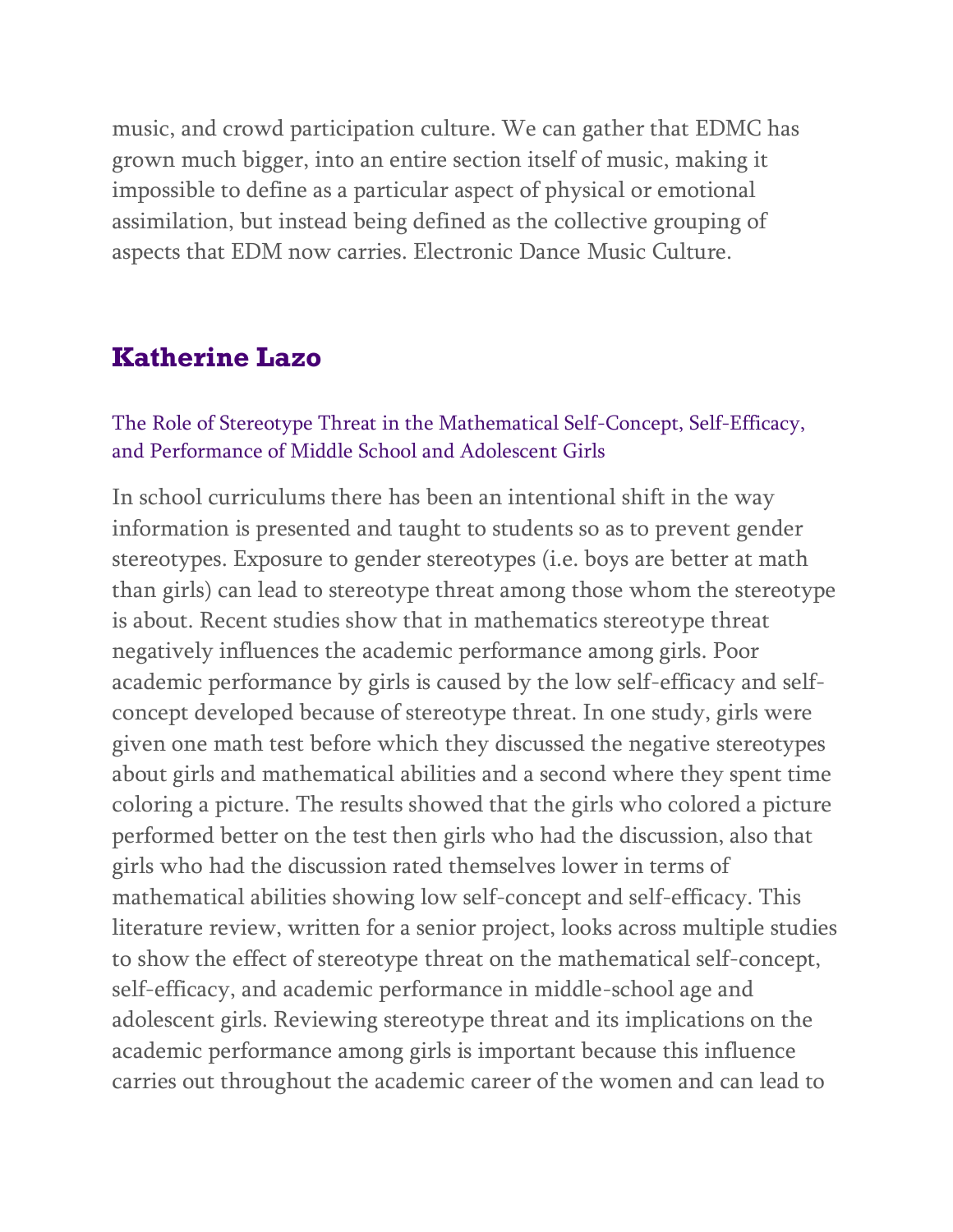a better understanding for educators on how to organize their curriculum and classroom.

## **Daniel Lee**

#### Rubus fruticosus Components Inhibition of Extended Spectrum Beta Lactamase

All components of Rubus fruticosus (blackberries) extracts (fruit, leaf, stem, and root) were tested in their potential to inhibit extended spectrum beta lactamase (ESBL). Inhibition of ESBL were determined through direct competition between nitrocefin substrate and R. fruticosus methanolic extracts and monitored for hydrolyzed nitrocefin at 486 nm. Results showed that at screening concentrations of 10 mg mL-1, the fruit, stem, and root all had inhibitory properties against ESBL with the root having the highest inhibition at an average screening of 48.8%. However, the leaf failed to show any inhibitory properties, having an average screening value greater than 100%. Despite results being preliminary, this study is very promising in elucidating R. fruticosus potential as an antimicrobial in offering a more homeopathic and effective alternative in restoring antibiotic functionality.

### **Esther Leon**

Custom vs. Prefabricated Foot Orthoses: A Study of Biomechanical and Perceptual **Differences**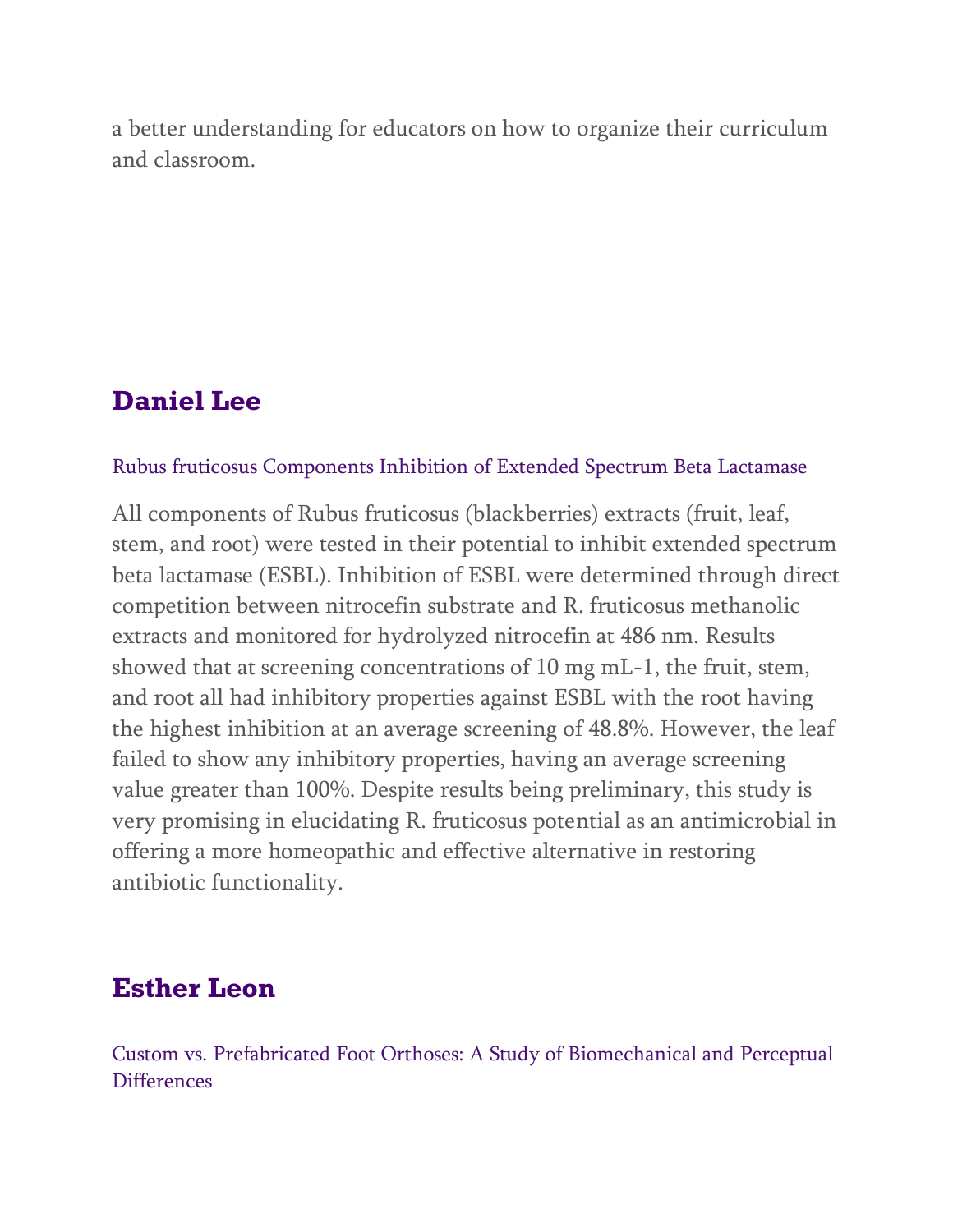In this study, I reviewed the literature on the debate about custom versus prefabricated functional foot orthoses, in-shoe therapeutic devices meant to address lower extremity pain or dysfunction. This included defining what functional orthoses are, reviewing relevant anatomy and biomechanics, investigating their theorized method of action, discussing their uses and benefits, and comparing the differences as found by previous studies between customized and non-customized (prefabricated) orthoses. Previous work has suggested that no significant difference exists between customized and non-customized, yet many patients still pay hundreds of dollars more for custom orthoses. With this information, I constructed a personal study (approved by the IRB, #N092014FS\_1) in which I asked six Whittier College students who currently use custom orthoses to exchange them for using prefabricated orthoses for a fourweek trial period. During this trial period, subjects met at three intervals for in-house testing with the researchers. At each session, they were asked to walk with both their custom and the prefabricated orthoses across a force plate recording ground reaction forces in order to analyze possible differences in shock attenuation between the two pairs. They were also asked to walk on a treadmill at a leisurely pace for 20 minutes with either pair of orthoses (determined by randomization) to examine possible differences between custom and prefab during extended use. Finally, they were given a survey asking about the differences they perceived between the custom and prefab in regard to comfort and symptom relief. This study is currently in progress, so data is not yet available, but results should be finalized by the date of URSCA for presentation. The findings from the force plate and treadmill testing plus the subject surveys will be statistically analyzed for any biomechanical and/or perceived differences between custom and prefabricated foot orthotic use.

### **Guadalupe León**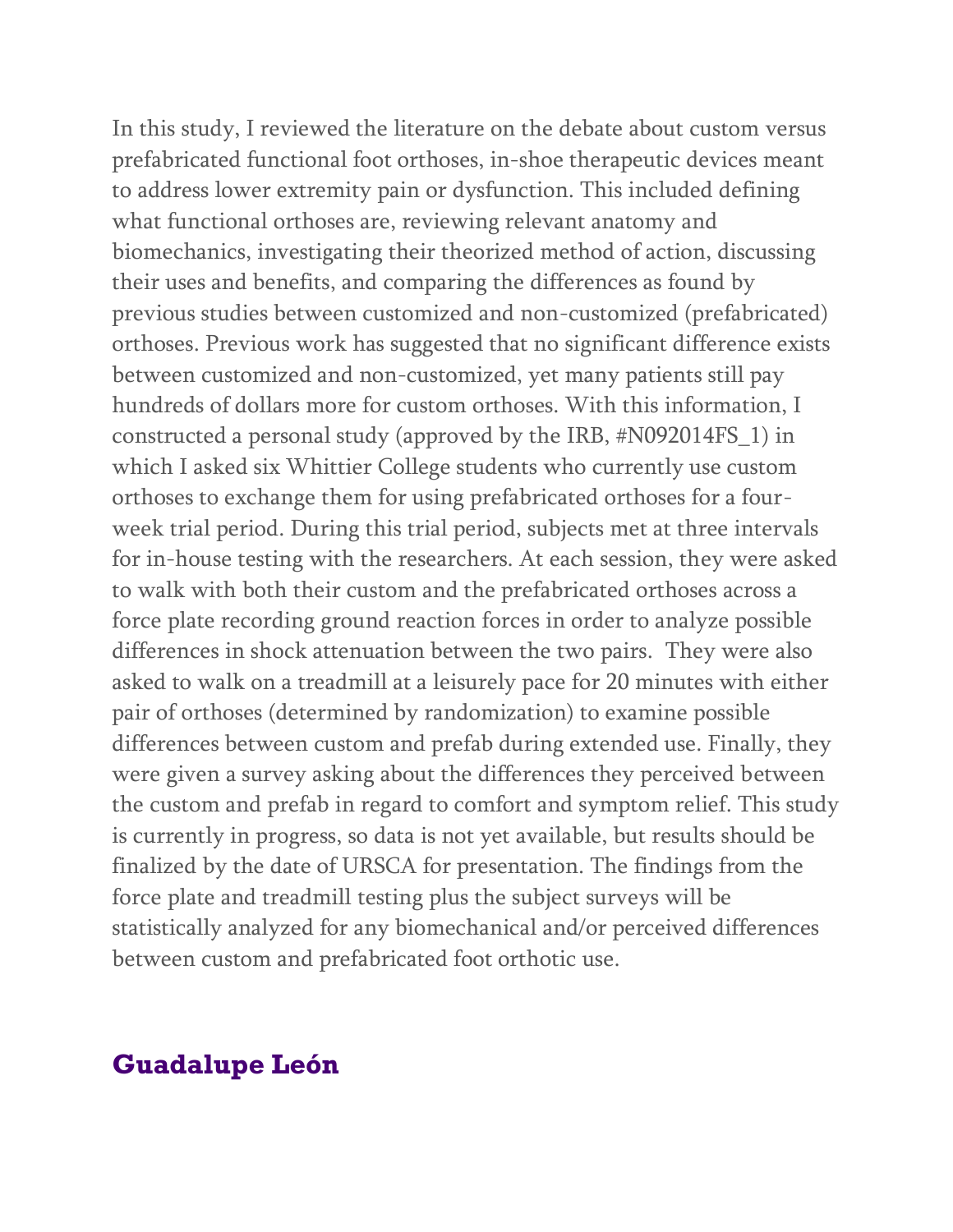#### Effects of Caffeine Consumption during Prenatal Development

Throughout the years, research has shown that caffeine consumption during pregnancy can negatively affect prenatal development. Excessive caffeine consumption during the prenatal period can interrupt the fetal development, resulting in miscarriage, alteration of the baby's brain, and fetal growth retardation. Although, research has proven that excessive caffeine consumption negatively impacts the fetal development, there are research studies that claim caffeine intake alone is not responsible for these negative impacts due to other factors, such as smoking and alcohol consumption, being taken into consideration. This paper will review 20 empirical studies that support that excessive caffeine consumption (100- 300+ mg/per day) during pregnancy does affect the prenatal development. Some studies find that women who consume high amounts of caffeine during their pregnancy have a higher chance of having a miscarriage in comparison to those who do not consume any caffeine. Based on animal experiments, other studies have found that prenatal exposure to caffeine results in decreased fetal body weight and length. This is my senior project in child development, and I find this topic interesting because I have previously researched alcohol effects on prenatal development and I want to learn about other factors that affect prenatal development.

# **Nayely Limon**

#### Day Laborers Facing Public Challenges: Is There Really a Challenge?

Migration throughout the United States has increased immensely over the years. As more individuals enter the United States illegally, their hope is to have a better life due to better job opportunities they can attain in the United States. However, most of these immigrants face challenges as they look for employment due to their illegal status, so they rely on selling their labor on public spaces dubbing themselves as day laborers. There has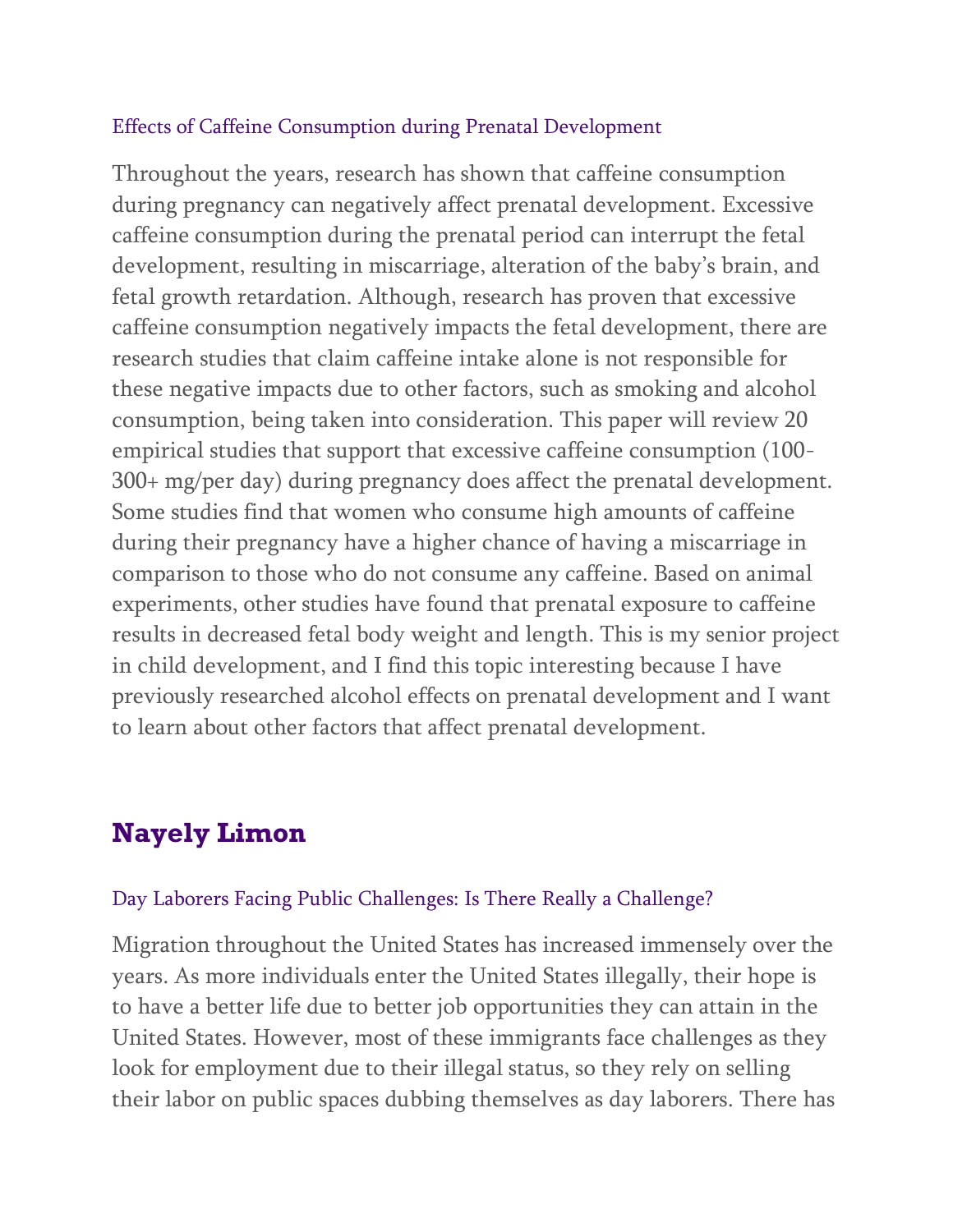been academic literature that discusses the challenges that day laborers encounter as they seek employment in the public space, such as economic problems, and health issues. Nevertheless, the day laborers have a goal to transform the public space into a regulated hiring site that they can control. It is evident that anti-immigrant and local community groups are not in favor of having day laborers occupy the public space. These groups believe that they need to keep their community protected and day laborers just become another social problem that should be dealt with. This research project aims to answer the following question: how do day laborers avoid trouble and cope with the challenges they encounter with police authority, communities, or residents of the area as they solicit employment in the public space? I took a case study approach, which included field observations in Home Depots and content analysis: such as newspaper articles, blogs, and police records regarding day laborers, community, and public space. I observed three Home Depot stores four times each for a total of 12 observations in Los Angeles. The data collected included police records from three different police departments and twelve articles from newspapers and blogs. My results were that the community around these home improvement stores do not have a problem with day laborers. Through my findings the important themes were bringing people together, shift of negative to positive connotations of day laborers, and equal rights.

### **Robert Loakes**

#### Burning Man: Transformation Through Experience

This research is focused on the community and ethos of the countercultural event Burning Man, and its purpose is to study the personal lives and experiences of Burners (participants in Burning Man) and how this event has come to impact them. Burning Man is an annual event held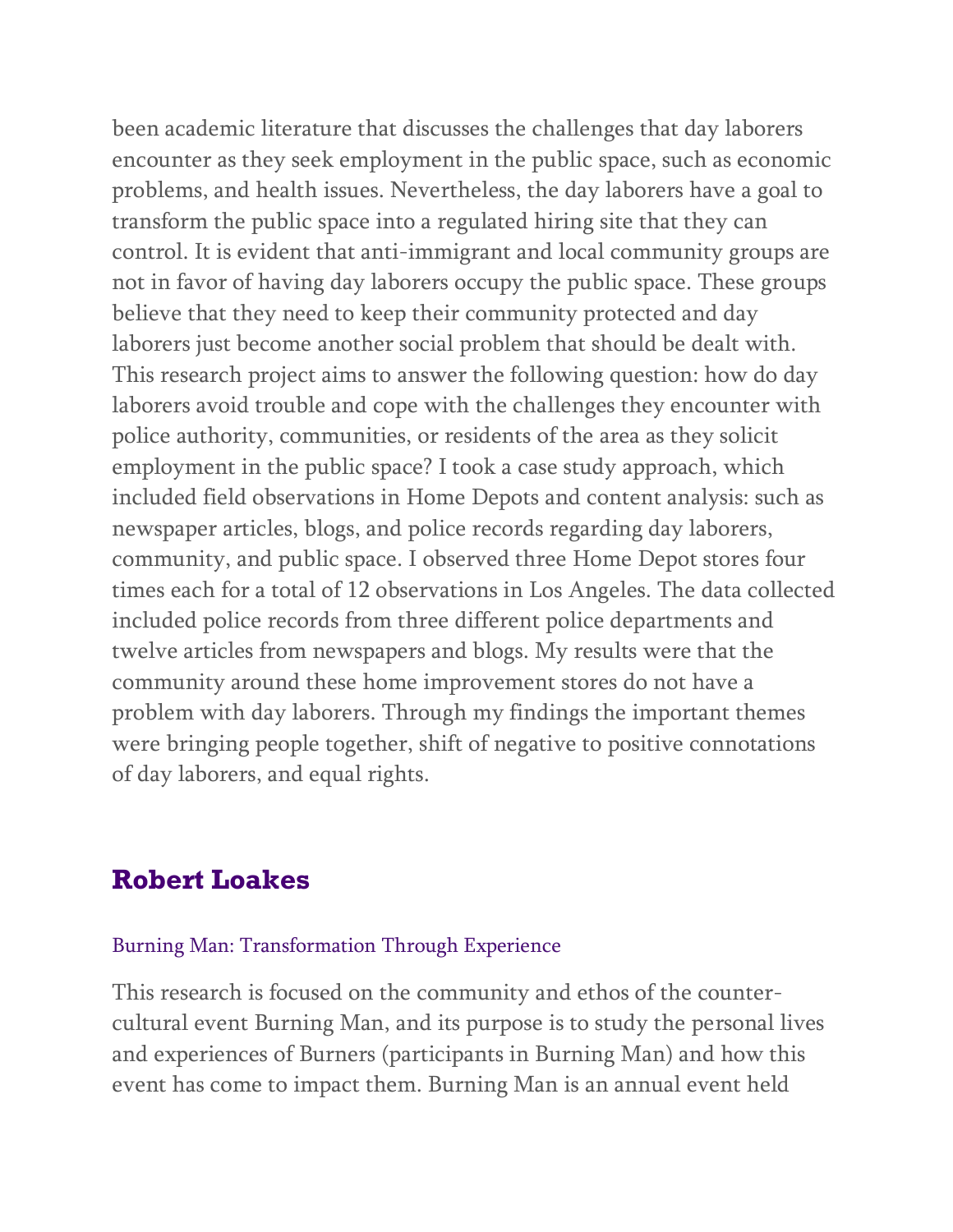each year in the middle of the Black Rock Desert NV, one of the most inhospitable environments in the world. In this environment a seemingly impossible thing occurs; out of the desert springs, the third largest city in Nevada, for one week out of the year, in this city transformational experiences can happen. By using a mixed methods research design consisting of surveys and interviews I found that this event does in fact have a meaningful impact on people's lives, and how exactly it impacts them depends on the individual. I employed theoretical insights from the anthropologist Victor Turner (1969), such as liminality, whereby Christians return from pilgrimages after going through rites of passage, positively changed by their experiences. Burning Man has also been critiqued in that many of the participants are said to have the privilege of leisure time which serves as a barrier to participate in this event. I have found, however, that there is a generational difference between the participants. Older Burners tend to have much less privilege than younger participants. I also conducted my research to help erase the stigma that has begun to surround this festival; most people come to view it as a giant party in the desert, when it is much more than that. Burning Man is a place where people can be true to themselves, and, in doing, so many people find their lives changed forever by participating in this liminal world.

### **Aaron Martin**

#### The Impacts Poverty has on Academic Achievement

Research has shown that poverty has a negative effect on children's academic performance. Although the magnitude of these effects may be up for debate, nevertheless, poverty can affect the health and development of a child, as well as the academic achievement throughout their schooling. This paper will review 20 empirical studies that show the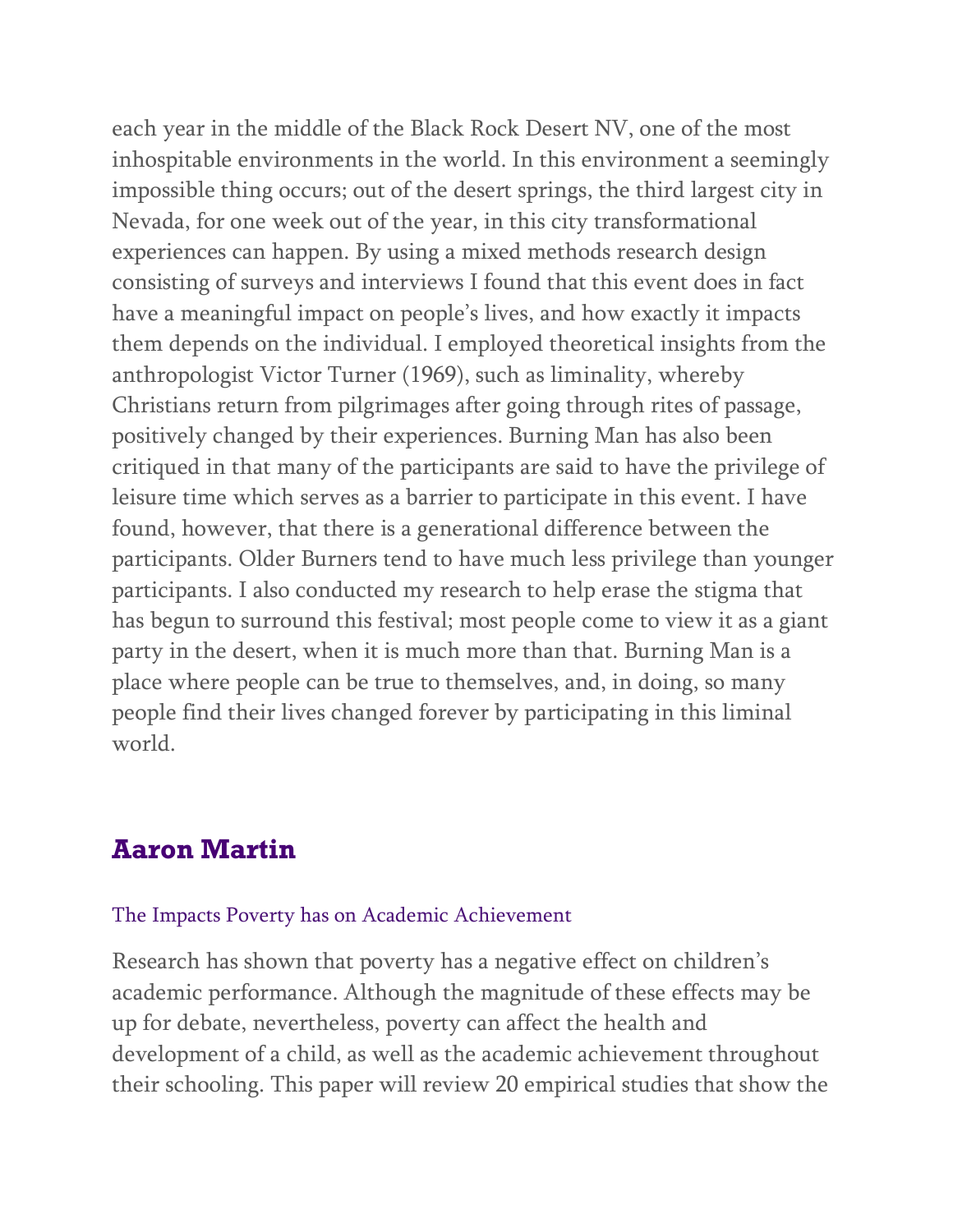various ways in which poverty can influence academic achievement including: school quality, lack of resources, food insecurity, financial and parental stress, and social capital. While outcomes for children in poverty may seem bleak, this literature review will also examine potential buffers of low economic status, which includes school connectedness, income policies, and resiliency. A study found that even at a marginal level of food deprivation a child's ability to learn and do well on achievement tests is lowered. Other studies have found that school connectedness (or school bonding) can act as a buffer to the effects low-income families face. Studying the influence of poverty on academic and developmental outcomes is important to researchers and teachers nationwide in order to give children the opportunity to succeed.

# **Denise Martinez**

### Traditional Medicine in a Modern Era: The Role of CAM as a Healthcare Alternative

"Western Medicine," as we know it today, consists of heavy pharmaceuticals and extreme surgical procedures. Colonial expansion in the 1600s brought disease and illness to new parts of the world. In response indigenous people turned to their traditional medicine. This form of healing was novel to the newly arrived and far different from the Western approach. Hence, traditional methods were looked down upon and seen as unreliable. Still today, many cultures across the globe use traditional medicinal methods, also known as complementary alternative medicine (CAM) to heal and combat illnesses. CAM practitioners perceive health in a holistic way, which includes a balance between the mental, physical and spiritual aspects of the body, rather than solely the physical. These practices are becoming more popular in the mainstream and are attracting a wider range of people. A large part of the foundation of modern pharmaceuticals has come from plants and herbs that are known to possess healing abilities, yet there remains a gap between what is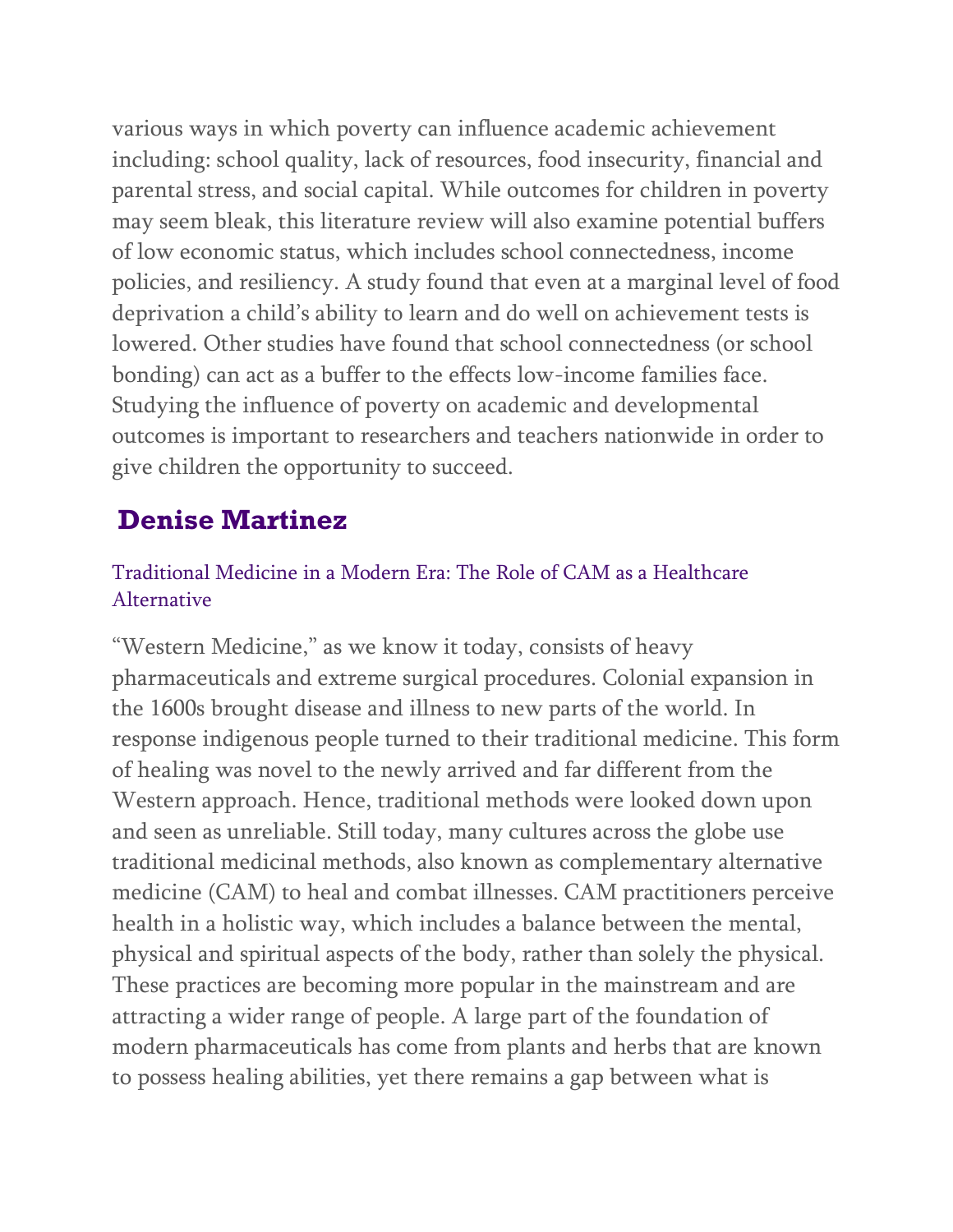understood about CAM and its significance in today's medical field. In an attempt to narrow this gap, this project looks at the way that modern American culture has adopted these methods. This practice may be growing in an effort to seek better, less invasive care that can possibly have healthier long-term effects and be easier to attain. I analyze the correlation between having access to healthcare and the use of CAM in the sample population in Southern California. Specifically, the project will target medicinal practices that can be linked to Latin American herbal practices by tracing them back to their countries of origin. The research is conducted at local botanical shops in Los Angeles County.

## **Bobbi Mendoza**

#### Magical Condom Machines: An Inside Look at a College's Structural Level Condom Dispenser Program

At most colleges, community-level sex education is the sole approach for increasing college students' condom use. However, the US Center for Disease Control and prevention (CDC) reports that "structural level condom distribution interventions are efficacious in increasing condom use, condom acquisition (condom carrying), reducing unwanted pregnancies, and reducing incident STIs" (2010). This demonstrates that there is a gap of knowledge between research available on effective sex education and the implementation of this research on college campuses. This systematic review examines a private liberal arts structural level condom distribution intervention (SLCDI) that was installed in April 2014. There has not been any research done to measure how this SLCDI has addressed environmental and personal barriers for a student to attain contraception. College students (N= 191) completed a self-administered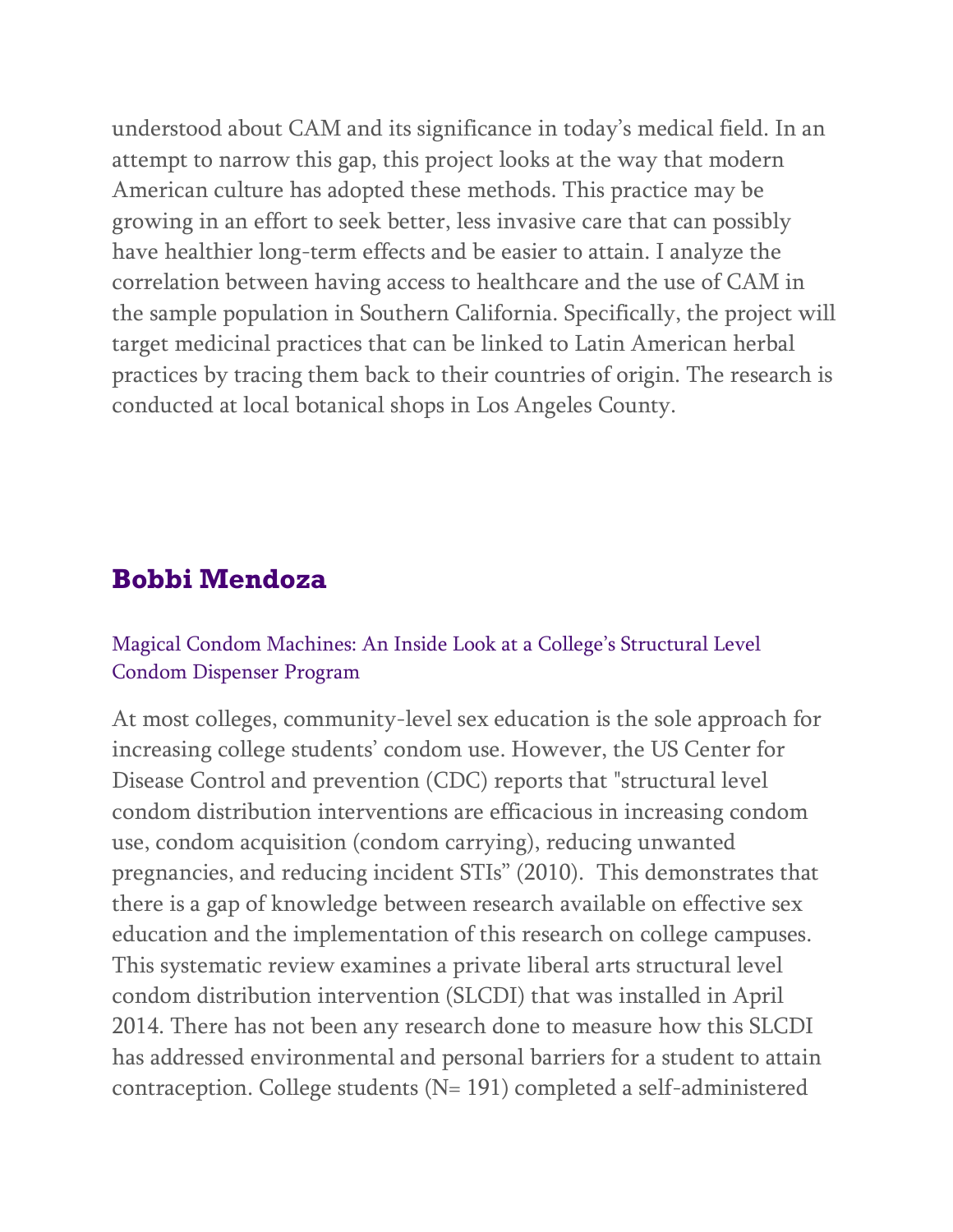confidential/anonymous survey on their sexual behavior, Perceived Personal Immunity (PPI) and on overall program satisfaction, as well as how the program works to address barriers to attain contraception (economic, accessibility, acceptability, and availability). The simple statistics results found that there are multidimensional factors for a person to attain contraception. This review recommends that an SLCDI needs to be complemented with comprehensive sex education program in order to encourage students to practice safe sex.

## **Vicki Mercado and Lindsey Tuveson**

### Determining the Sensitivity of Pancreatic Cancer Cells to Endoplasmic Reticulum Stress

Pancreatic ductal adenocarcinoma (PDAC) is an aggressive cancer with a five-year survival rate of 4-6%. PDAC is largely driven by mutations of the K-ras gene. K-ras onocogene mutations cause constitutive activation of the Ras pathway, thereby promoting constant growth signals. Early diagnosis of PDAC is difficult as biomarkers for early stages of PDAC are lacking, and pancreatic tumors are highly resistant to current treatments. Further understanding the biological bases of PDAC is imperative for the development of effective treatments. Because PDAC cells synthesize large amounts of protein to grow and proliferate, they place increased demands on the endoplasmic reticulum (ER) to ensure proper protein folding. When exposed to stress, such as the accumulation of misfolded proteins, the ER triggers a response that can result in apoptosis. While chemotherapy and chemical inducers of ER stress have previously shown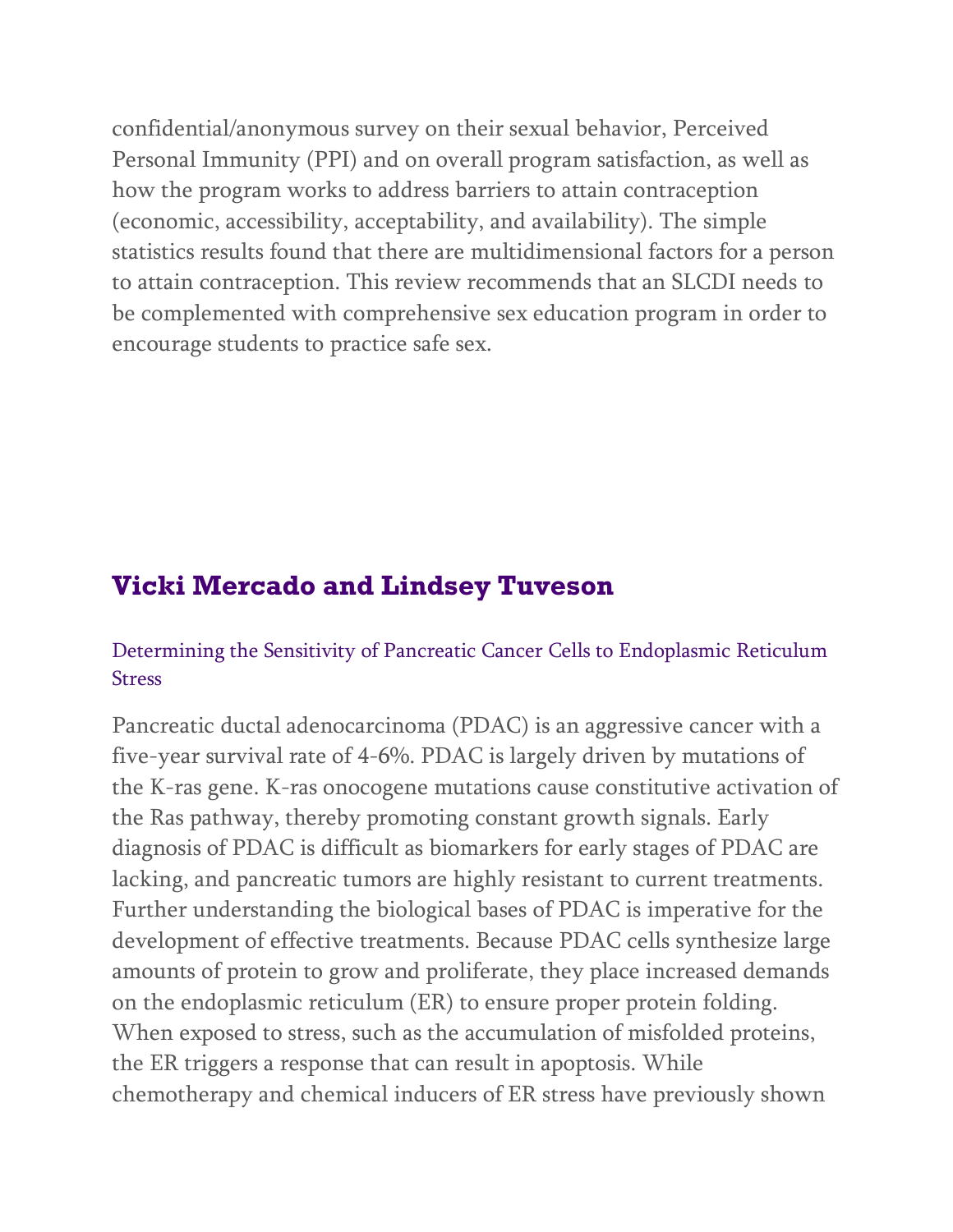a synergy in killing other K-ras driven cancer cells, whether PDAC cells are more sensitive to ER stress than normal pancreatic cells remains unclear. The objective of this study was to assess the ER stress response in PDAC cells. To determine whether PDAC cells induce apoptosis upon exposure to ER stress, we treated PDAC and untransformed duct cells with thapsigargin and quantified apoptosis using Annexin V staining and flow cytometry, as well as western blot analysis. 1245 and 10022 KPC cell lines had differential sensitivities to ER stress, with both showing ER stress sensitivity in a time and dose dependent manner. The latter seem to be more sensitive to ER stress perhaps suggesting a difference in the mechanisms these cells use to handle ER stress loads.

## **Karen Montufar-Federico**

#### Urban Sociology, Case Study: San Diego Market Creek Plaza

Certain neighborhoods in San Diego have been identified to go under revitalization to promote economic activity. One of three identified neighborhoods is in the Encanto Area where I was born and raised. One project in place is the San Diego Market Creek Plaza that is comprised of 5 plots. The city of San Diego in partnership with the local foundation Jacobs Center for Neighborhood Innovation and other public and private organizations are leading the planning the future of the Market Creek Plaza. The only 2 of the 5 plots that make up the San Diego Market Creek Plaza have been completed in the last 12 years. As the rest of the planning is address it is necessary to see how public and private organizations work in aligning needs of community members for the future of the Plaza. In the last 12 years only 2 out of the 5 plots that make up the Market Creek Plaza have been completed. Using a mixed method of collecting data of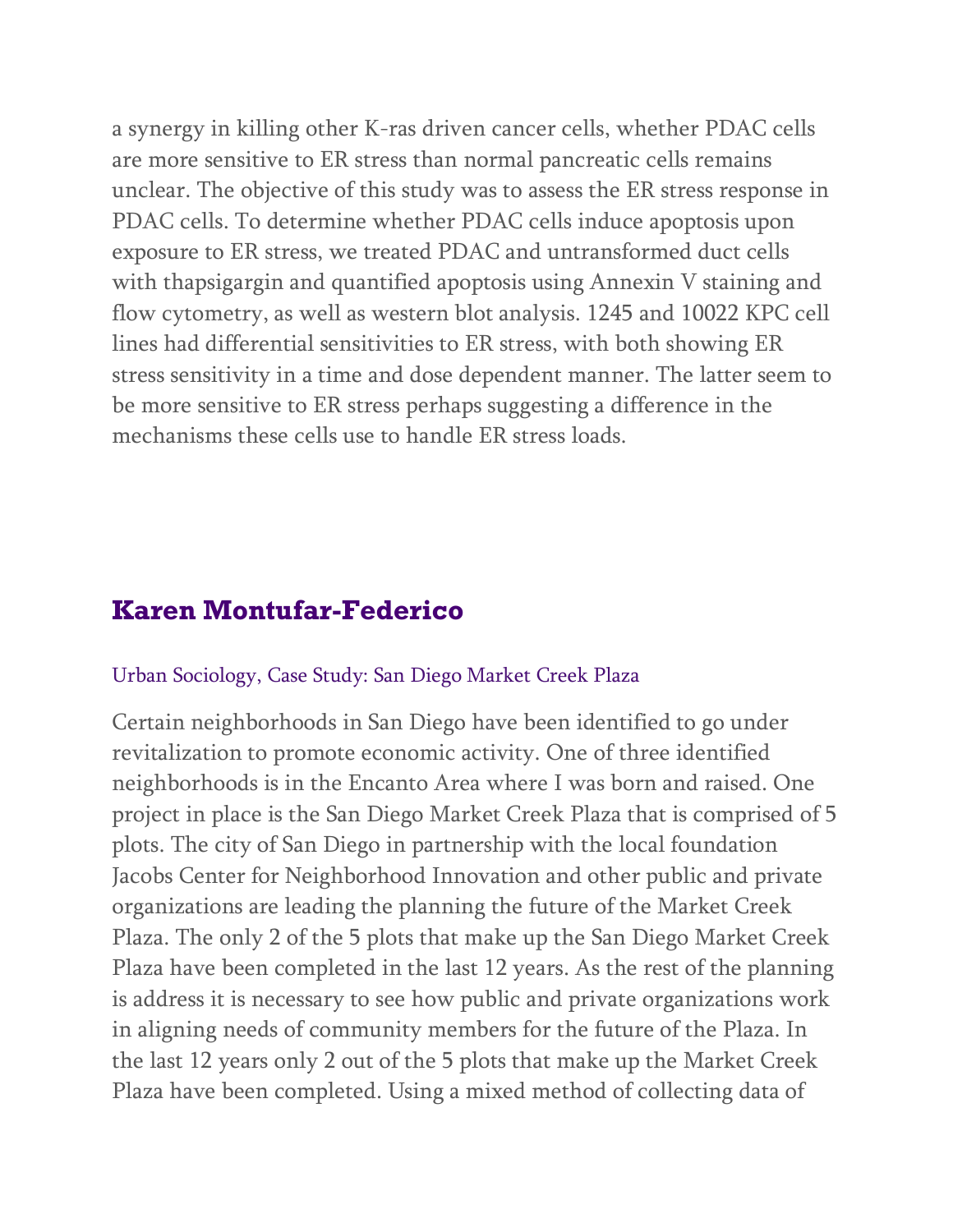the last 50 years from the US Census Bureau, voting records and nonprofit density will be used to give context of the community; combined with 15 interviews of different community stakeholders to shed light to this question. It is found that structural issues arose with partnership between private organizations and the city. In addition, Jacobs Center for Neighborhood Innovation was undergoing an internal restructuring. Combined these two roadblocks have impeded the collaborations from meeting their mission to the community. As this research was being conducted, there has been a rise in community outreach and increase involvement from the community in the planning process.

# **Alyssa Morgan**

### Assessing the Effects of Drought on Arthropod Species Richness in Restored and Unrestored Coastal Sage Scrub in Santa Monica Mountains National Recreation Area

Southern California is currently facing the most severe droughts it has seen in over 100 years is consequently resulting in immense changes to the ecosystem that are yet to be understood. Thus, an ideal opportunity to study the success of coastal sage scrub restoration efforts is presented. Typically, native California plant species have higher tolerance to drought-like disturbances due to certain adaptations (Cleland et al, 2011). Native plant species also form the base of food/energy webs within ecosystems and therefore are an imperative aspect to native consumers throughout the tropic chain. Increase in invasive plant species leads to a significant decrease in native plants and animals, resulting in a loss of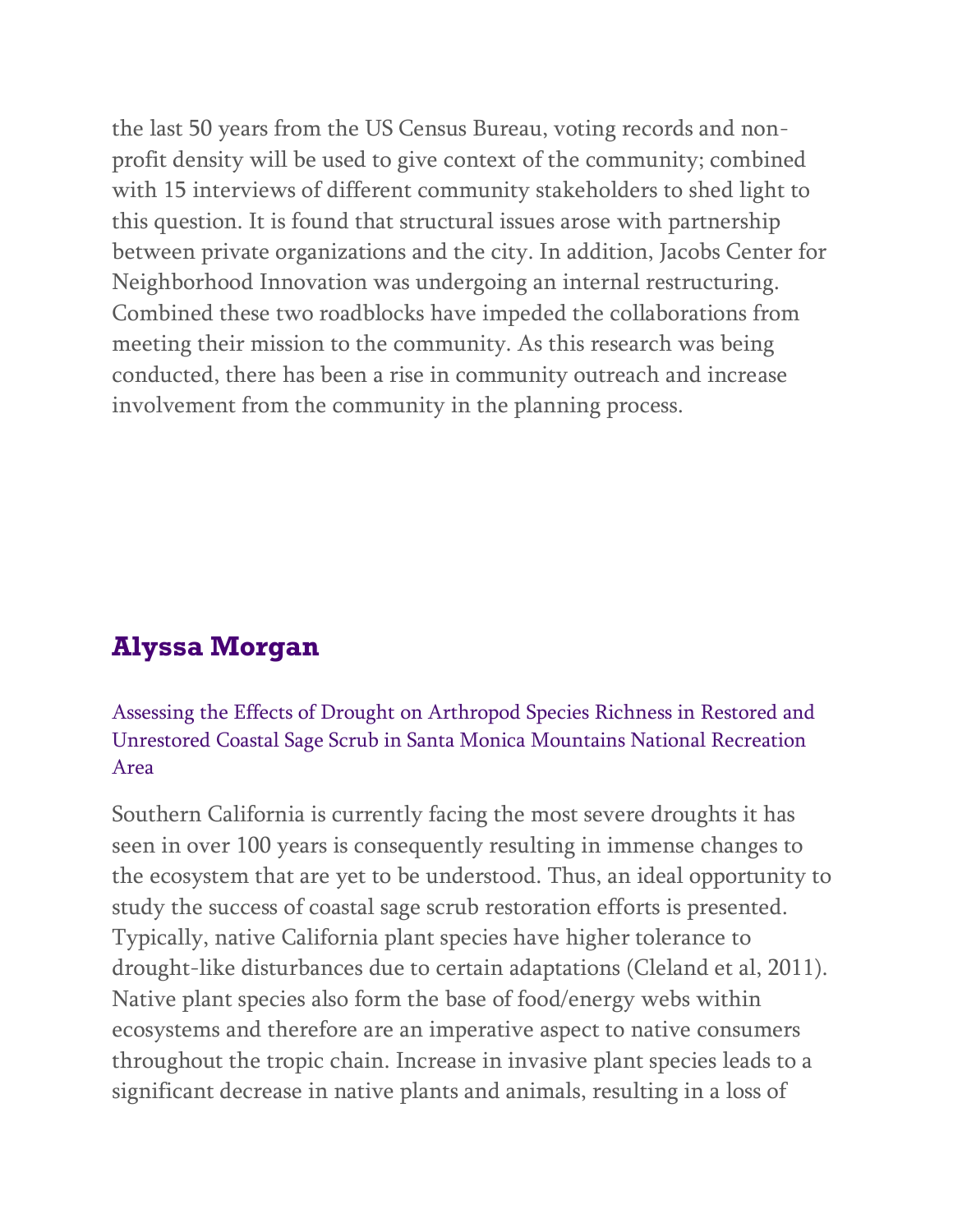species diversity (Beard et al, 2008). Ecological restoration including the removal of non-native plant species and the introduction of native species should provide a more suitable habitat for native animals. To determine the results of this restoration effort we are sampling and analyzing three areas located within the Santa Monica Mountains; restored, unrestored, and invaded. We hypothesize that the restoration will be beneficial to native arthropod species, as well promote vegetation that will recover faster when the drought recedes. Therefore, we predict that restored areas will have higher plant coverage leading to an increase of native arthropod species and higher species abundance over time. A total of two samples of arthropods were collected via pitfall traps. Organisms collected were washed and identified to the family level in order to perform statistical analysis. Preliminary findings from the first sampling suggest that the invaded area contains higher species abundance (number of individuals per species) but a decrease in species richness (number of different species present.) Given the preliminary data we will continue with further analysis of the second sampling in anticipation of similar results. Additionally, we will be conducting a vegetation sampling in the three locations in order to correlate plant species with arthropods. From our current results we can determine that restored areas do seem to favor species richness as predicted due to the favorable environment. However, restored areas do not seem to promote overall abundance which may be due to lack of recovery time. These findings suggest that restoration efforts are critical to the preservation of native species, but the results of which can only be seem over time.

### **Kathryn Nakamura and Emily Shimamoto**

The Link Between Periodontal Disease and Cardiovascular Disease in Southern California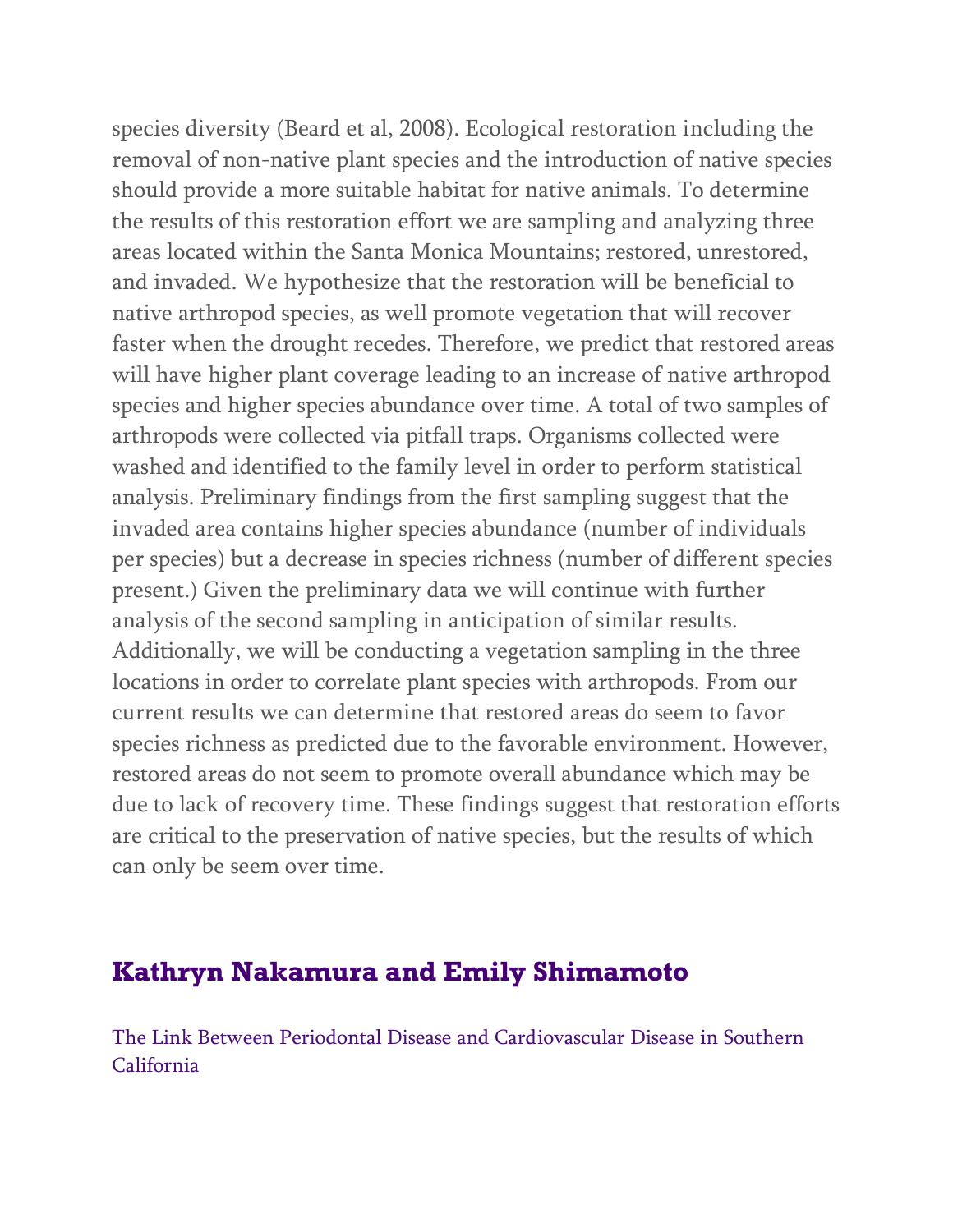Two prevalent diseases in the United States are periodontal disease and cardiovascular disease. Both diseases have many negative health effects on much of the population. Some of these negative effects include the risk of hypertension, myocardial infarction, stroke, failure of other organs, and the loss of teeth. The mouth is known as the gateway to the body, which could be one of the reasons as to why periodontal disease is a risk factor for cardiovascular disease. It is important to study these two diseases because poor oral health could be contributing to poor cardiovascular health. Therefore, proper oral health can be used as a preventative measure for cardiovascular disease. From the literature, there has been a confirmation that the link between periodontal disease and cardiovascular disease exists, we hypothesized that periodontal disease is a possible cause of cardiovascular disease. A questionnaire was distributed to see if there was a correlation between periodontal disease and cardiovascular disease, specifically looking at risk factors such as age, tobacco use, oral health habits, and other illnesses. They were distributed to 100 people from a general population in southern California. We found that there was no significant correlation between periodontal disease and cardiovascular disease because most of the population we sampled had no previous history of periodontal disease. Although our results do not reflect our hypothesis, looking at another region could help reaffirm the literature.

### **Kelcey Negus**

### Urban Displacement: A Growing Issue Addressed by United Nations High Commissioner for Refugees

As a chairperson for the Executive Committee of the United Nations High Commissioner for Refugees (UNHCR) at the Model United Nations of the Far West 2015 Conference, my research was conducted on the specific issue of urban displacement. After providing an overview of the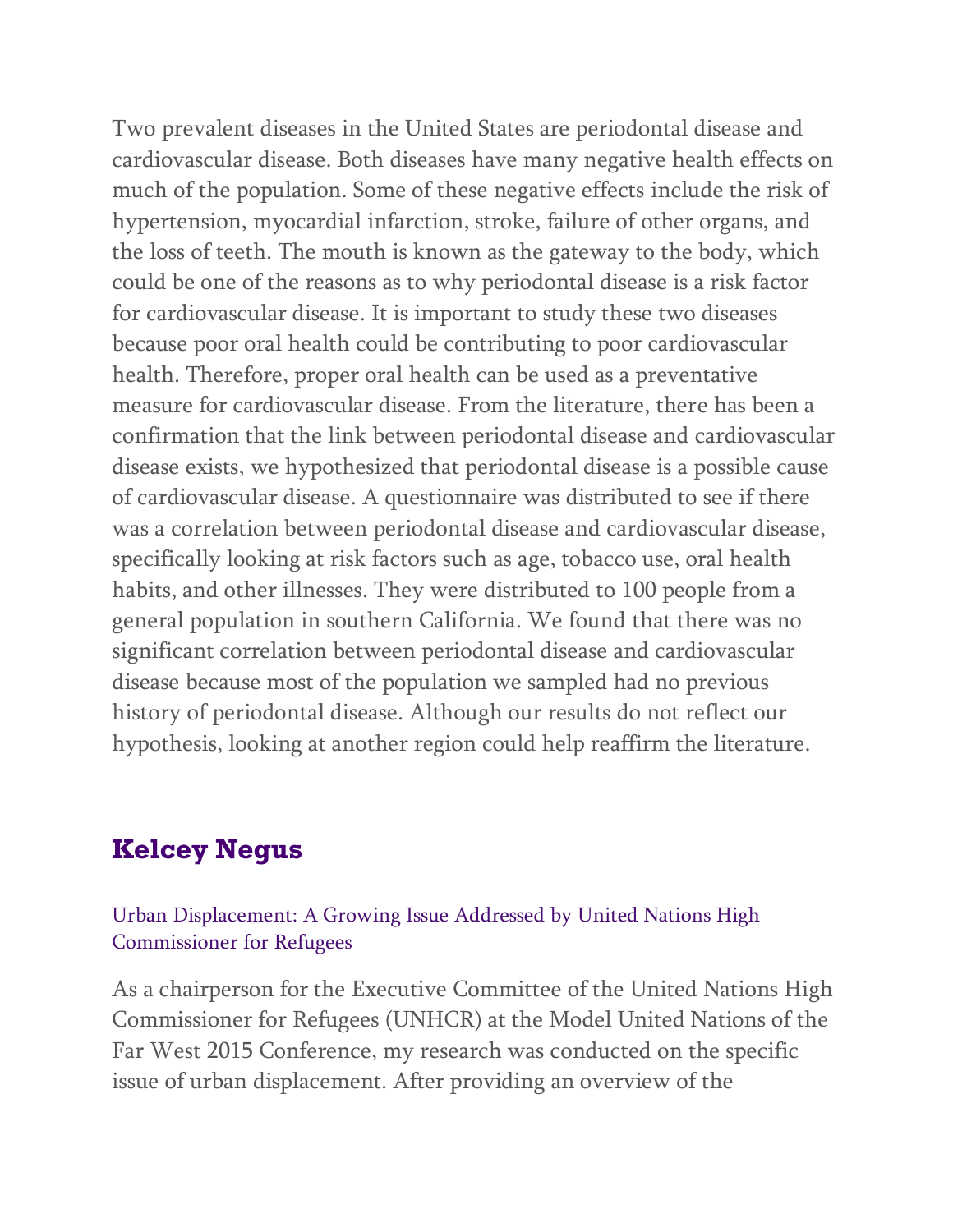committee and its functions, the paper explores the relatively new issue of urban refugees that now make up over half of the refugee population. A substantial portion of the paper is supported by the information provided by the UNHCR 2009 report "Policy on Refugee Protection and Solutions in Urban Areas." While UNHCR is responsible for the creation of mandates for the assistance of refugees, the larger issue at hand is who is to be held accountable for acting and proving assistance to these refugees. UNHCR's key principles for assisting urban refugees are: 1) to ensure that cities are recognized in urban areas for refugees to reside and exercise the rights to which they are entitled, and 2) to maximize the protection space available to urban refugees and the humanitarian organizations that support them. Urban refugees are particularly challenging for UNHCR to assist as they are often difficult to access. In order to provide assistance to all those in need, the United Nations High Commissioner for Refugees works in partnership with municipal authorities, police, local business, health administrators, NGOs, and civil society institutions. This paper provides an overview of examples of these partnerships, the challenges, and the potential solutions. The paper concludes with a call to all Member States of the United Nations to work in conjunction with UNHCR in order to provide assistance to and ensure the subsistence of urban refugees. Promoting self-reliance, encouraging burden-sharing, providing legal protection and upholding standards listed in the 1953 Convention Relating to the Status of Refugees and the 1967 Protocol on the Status of Refugees are all steps that actors involved with urban refugees must take in order to address this growing issue.

## **Nita Neziri**

Convex neural codes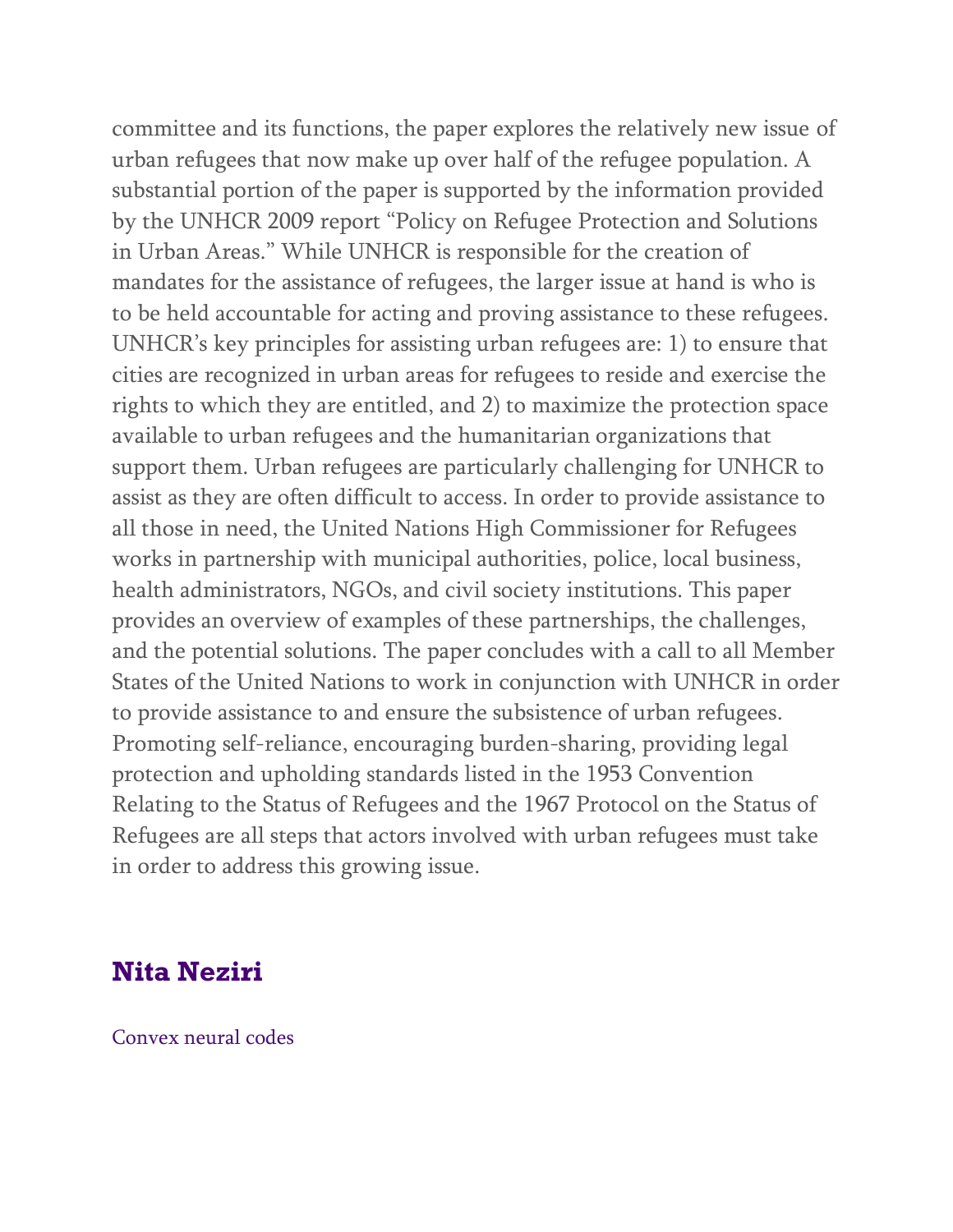One of the basic functions of the brain is too make accurate representations of the world. When a stimulus hits the brain, neurons fire in response to it. Different kinds of stimuli create stimuli spaces which are highly structured in our brain. In response to the stimuli, some neurons fire together in groups while some fire alone and the pattern of all these possible firings is called a neural code. These codes associate to each neuron a convex receptive field. One example of receptive fields would be hippocampal place cells, which are neurons whose receptive field is a 2 dimensional spatial field. These 2D regions overlap and create smaller regions, which activate a particular set of neurons. In this way, for any particular neuron, we can think of the stimuli which caused it to fire, as a subset of some Euclidean space. Thus, the "receptive field" for a neuron is going to be some set S. In this paper I look at the neural convex sets of 1, 2, 3, and 4 neurons using line segments in R1. By analyzing these examples, I aim to find a pattern that will make it easier for us to make assumptions for convex codes with 5 or more neurons.

### **Lily Nguyen**

Production of Alpha-Terpineol By the Biotransformation of (+)-Limonene, (+)- Alpha-Pinene, and (-)-Beta-Pinene Via Fusarium Oxysporum

Alpha-terpineol is a popular aroma that can be found in a variety of plants, in bound forms. Only a small amount of a-terpineol can be extracted naturally. Hence, biobased products containing natural aterpineol has higher marketing value than those with artificial a-terpineol. Alpha-terpineol can be obtained naturally through biotransformation of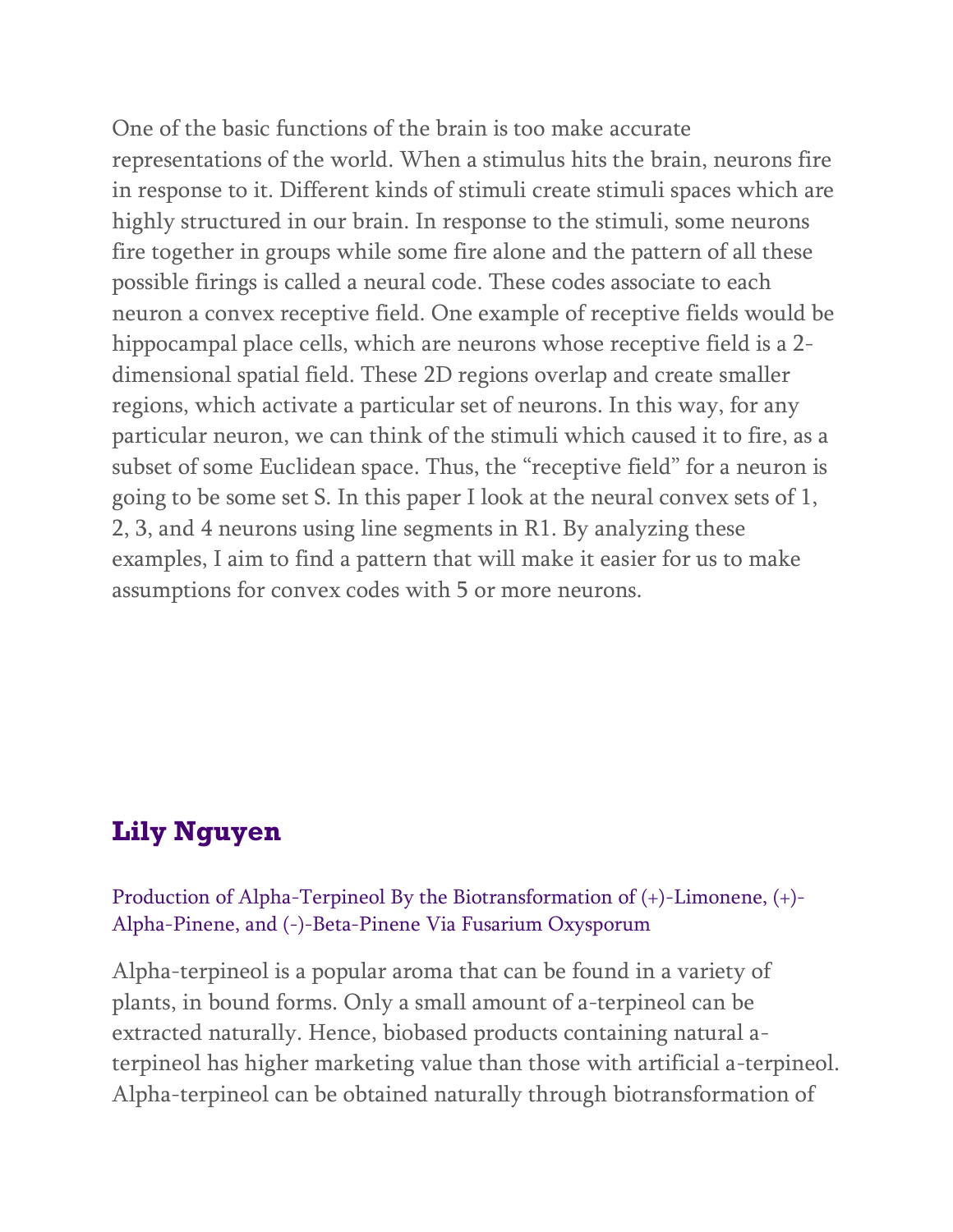terpenes, such as limonene, a-pinene, and ß-pinene. The purpose of this article is to study the metabolic profile of Fusarium oxysporum using (+) limonene, (+)-a-pinene, and (-)-ß-pinene. 0.25g cultivated Fusarium oxysporum and 0.5mL of terpene were added into 100mL DDI water with TWEEN 80 and incubated at 26ºC/ 175rpm. TWEEN 80, a surfactant, allows terpene to be mixed with DDI water and thus increases the interaction between fungi and substrates. Every 24 hours, a sample was collected from each mixture. Samples were centrifuged at 3840 g, extracted with ethyl acetate, and dried off with sodium phosphate, before submitting to TLC and GC-MS. Based on the TLC and GC-MS data, new compounds were presented after 72 hours of biotransformation, and the production of a-terpineol was confirmed for the biotransformation of (+) limonene, but not for (+)-a-pinene and (-)-ß-pinene.

## **Carlin Ober**

#### The Adoption of Relationships: A Study Focused on the Adoptee

Since the nineteenth century, the United States of America has allowed suitable parents the right to become permanent, legal guardians to a child that is not biologically theirs. The privilege of adoption comes with risks and benefits that have been studied numerously throughout time. However, there is often one element consistently left out of research that is crucial to the understanding of these results: the adoptees. Recognition of the adoptees is significant for the full awareness of effects within the adoption process. This article focuses on the long-term and short-term ramifications adoption has on an adoptee's life through the perspective of the adoptee. It is important to acknowledge that the adoptive parents are not the only people impacted by this process. The methods include 25 survey questions answered by 30 people, specifically completed by adoptees, sent to a small community and interviews of 10 adopted adults.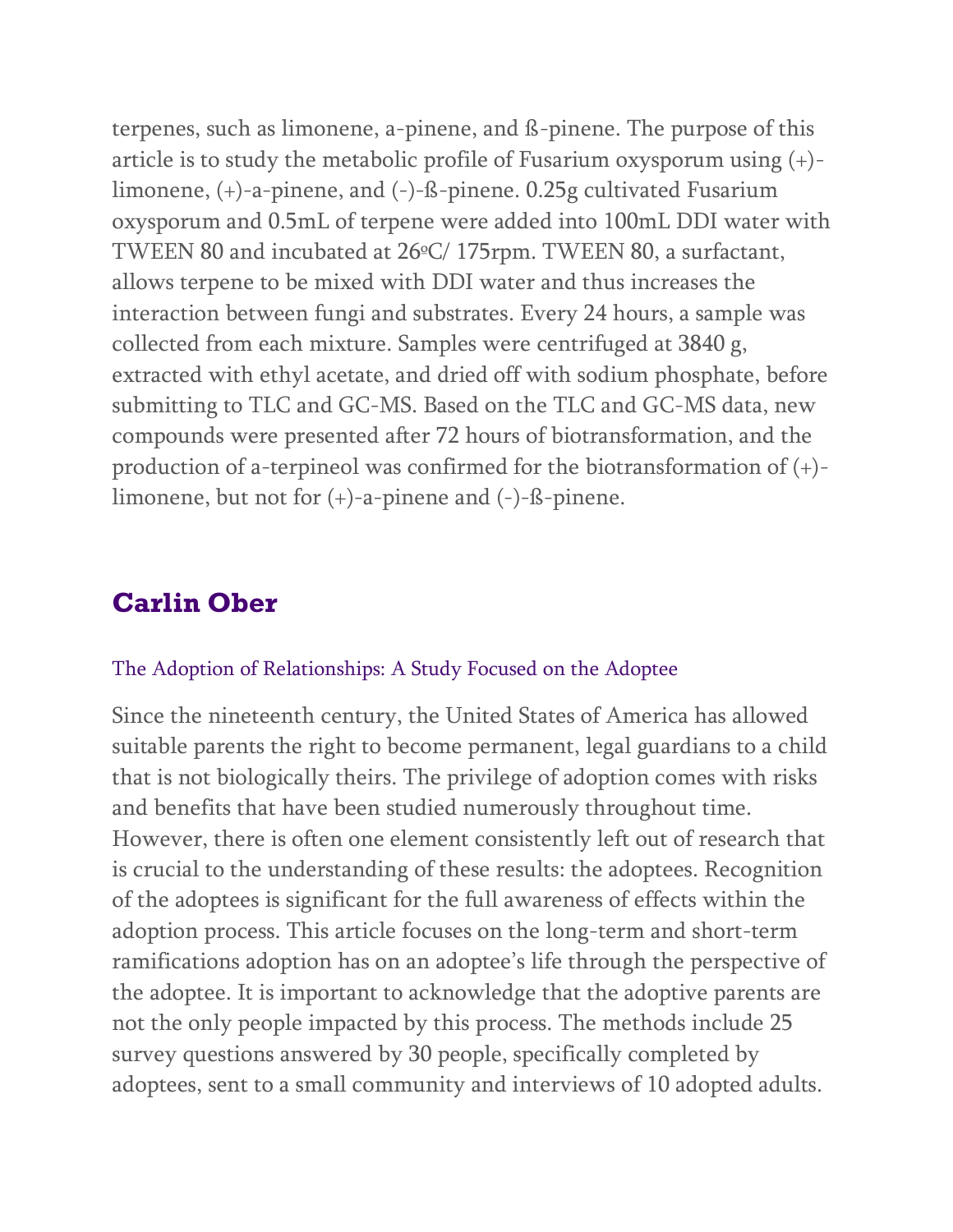Preliminary results suggest gender and age perspective differences, feelings of abandonment, and contrasting perceptions of families' involvement and interactions. Principal conclusions indicate the success of adoptive family systems involve positivity and openness towards adoption, although views may differ according to gender, and the identity of an adolescent adoptee is similar to that of a non-adopted peer. Identity is defined as how one personally defines his or her own characteristics and being. Due to the reduced sample size, the conclusions are limited. With more time, further interviews would be conducted and additional surveys could be sent out with hopes to expand the quantity of results.

## **Lissete Ocampo**

#### The Impacts of Autism on the Non-Disabled Sibling

This study investigates the social effects of living with an autistic brother or sister by looking into the types of impacts it has on the non-disabled sibling's family dynamics, their social environment, and their psychosocial development. This topic is a relevant area of study as there has not been much research focused on siblings. Though interest has increased in the last few years, the majority of existing studies are psychology-based, therefore, lacking an anthropological-sociological perspective. My research shows how diverse the effects of having an autistic sibling can be, depending on the individual and their circumstances, such as the severity of their sibling's autism or the amount of support they feel they receive. Participants have also been given a voice through their stories which allows insight into this family issue from their point of view. The methods used to answer the question were interviews along with a survey. Results were varying and showed that siblings were affected in different areas of their lives, but one area that remained consistently and largely affected was their family dynamics. Interviews revealed that participants felt that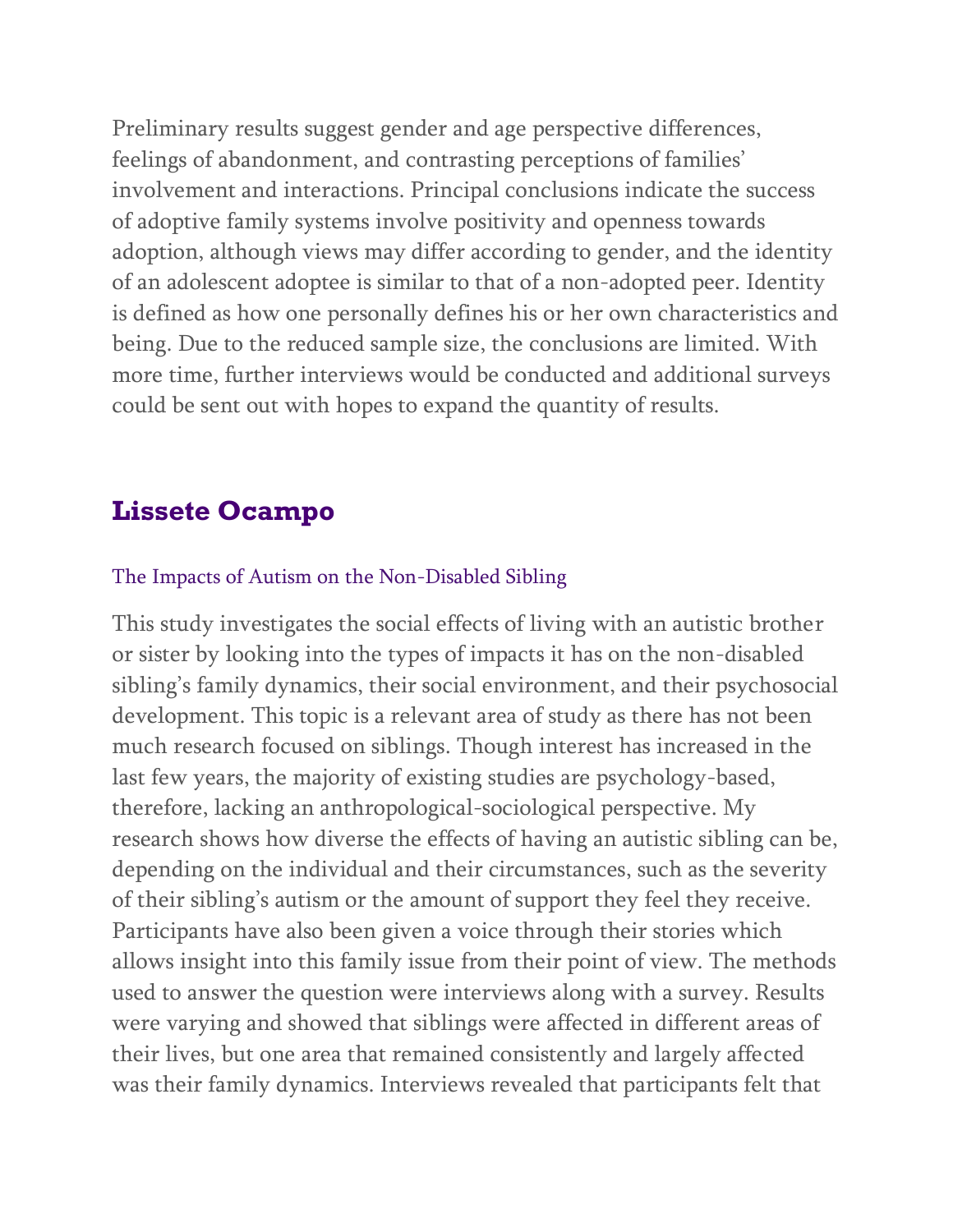having an autistic sibling mainly affected family relationships through negative experiences, though some expressed positive outcomes like unity and strength. Survey results supported this finding, indicating the highest impact on family relationships and family activities/outings, and the lowest impact on academic achievement, friendships, and romantic relationships. Participants repeatedly expressed a serious need for understanding. Further studies of families with autistic members would allow siblings to feel more understood. Awareness needs to be brought to this family issue so that siblings, and other family members, can speak more openly about it without feeling judged.

# **Zach Ouderkerken and Bill Kronholm**

### "Existence of Projective Plane Geometries of Order 18"

Projective Plane Geometry is a finite geometry in which every pair of lines intersects at exactly one point. The order of a projective plane tells us how many points lie on each line and how many lines lie on each point. For a projective plane with order n, each point contains  $n + 1$  lines, and each line contains  $n + 1$  points. Lam and Thiel showed that there are no projective planes of order 10. Using similar methods we will search for the existence of projective planes of order 18.

# **Jacqueline Perez**

#### Bacillus Subtilus

The identification of microbes is important because knowing how bacteria works and affects humans is important. There are some bacteria that are bad for our body and there are bacteria that can be used for clinical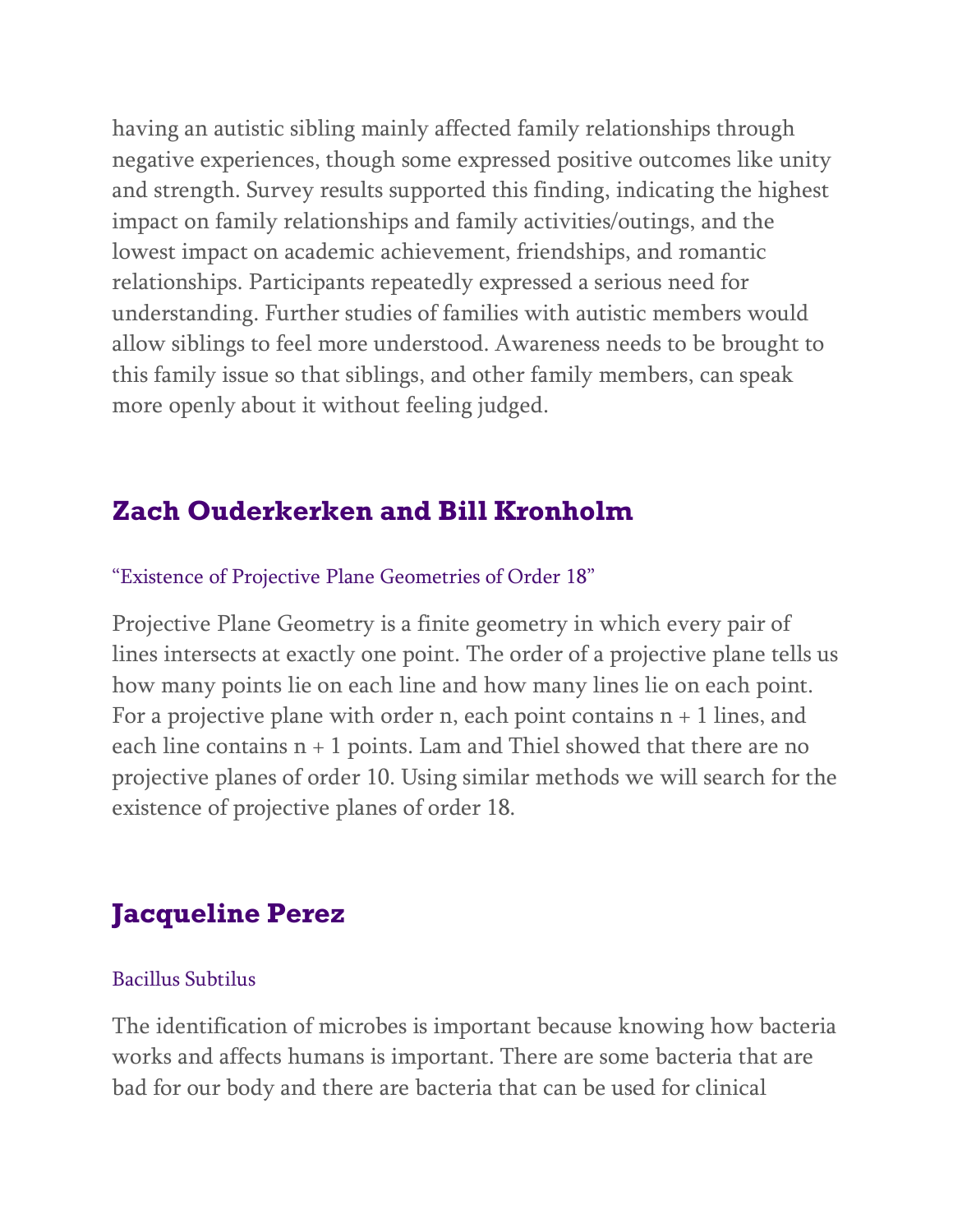purposes. The reasons vary from identifying a specific organism that is causing a medical problem to knowing how it can be treated to producing antibiotics such as penicillin by knowing the correct microorganism. The tests done in this study were performed in a way that would help us recognize the specifics and identity of the unknown culture. When the gram stain was done, the results showed that it was gram positive rods. Next, the spore stain was conducted and the results showed that it was a spore former. Next, the catalase test was done and it resulted in a positive catalase reaction. Lastly, the motility test was conducted and the results showed it was a positive motility test. With all these results, I was able to conclude that the unknown bacterium was Bacillus subtilis

### **Marie Perez**

### Anti-Diabetic Effects of Metformin, Cinnamon and Bitter Melon Supplements on C. elegans

AMP-activated protein kinase, or AMPK, is a protein kinase that is increasingly becoming interesting in the study of diabetes type 2. Recently, the stimulation of AMPK was found to improve blood glucose homeostasis, lipid profile, and blood pressure. Antidiabetic drugs have been found to stimulate the AMPK. The 'drug of choice' for treatment of diabetes mellitus is metformin, a biguanide, which is shown to treat the diabetic condition through the stimulation of AMPK. The most common adverse effect of metformin is the gastrointestinal irritation. Although metformin is beneficial in treating diabetes mellitus, the purpose of this project was to investigate more holistic methods of treating diabetes mellitus with no harmful side effects by examining the efficacy of two commonly used natural supplements: bitter melon and cinnamon. In addition to its common use, previous studies show that bitter melon and cinnamon both affect the AMPK pathway in order to up regulate the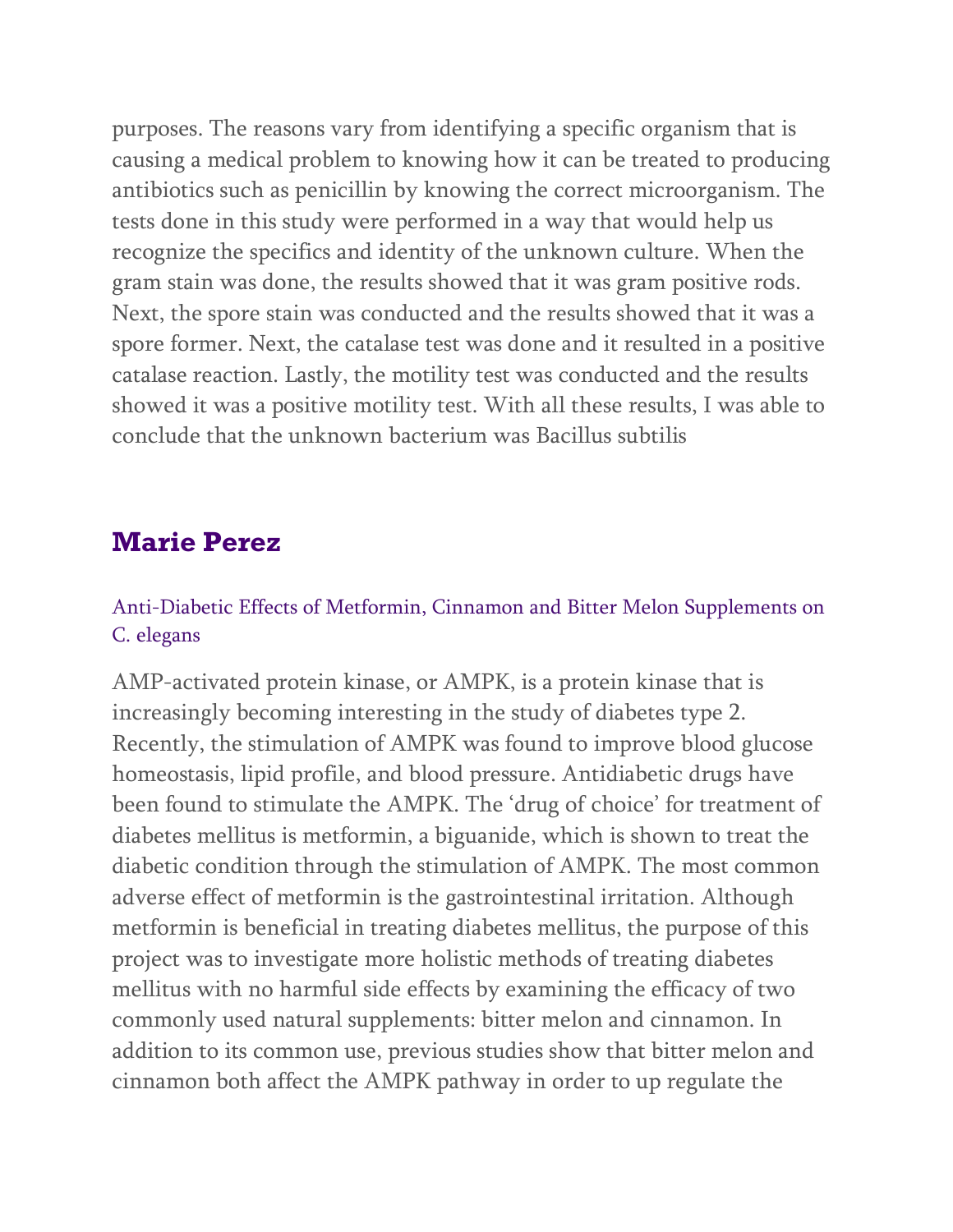glucose transport 4 (GLUT4) translocation in muscle and adipose tissues. In order to conduct our study, we utilized the nematode Caenorhabditis elegans (C. elegans) in order to study the effects of these three treatments. The AMPK pathway is known to be a conserved pathway between c. elegans and humans, thus making c. elegans an ideal model for this study. The c. elegans were subjected to treatment by using NGM plates mixed with the respective treatments. The lifespans, fecundity, fat deposit levels, and pharyngeal pumping rates of these c. elegans were then measured to evaluate the efficacy of all the treatments. The results of this experiment are predicted to show that treatment with cinnamon or bitter melon supplements can induce the same, if not improved, longevity, fecundity, fat deposit levels, and pharyngeal pumping rates as compared to treatment with Metformin in e. elegans. If these predictions are proven, then the results of this experiment could potentially provide the reasoning for using cinnamon and bitter melon supplements as opposed to metformin. The high availability, and possibly higher effectiveness, of these antidiabetic treatments could help eventually reduce the high prevalence of diabetes mellitus. Future research can look more into potentially adverse effects of using cinnamon or bitter melon supplements, and how combining natural supplements and pharmaceuticals could affect the treatment of diabetes mellitus.

## **Kelci Quinabo**

Promoting English Language Learning for Bilingual Children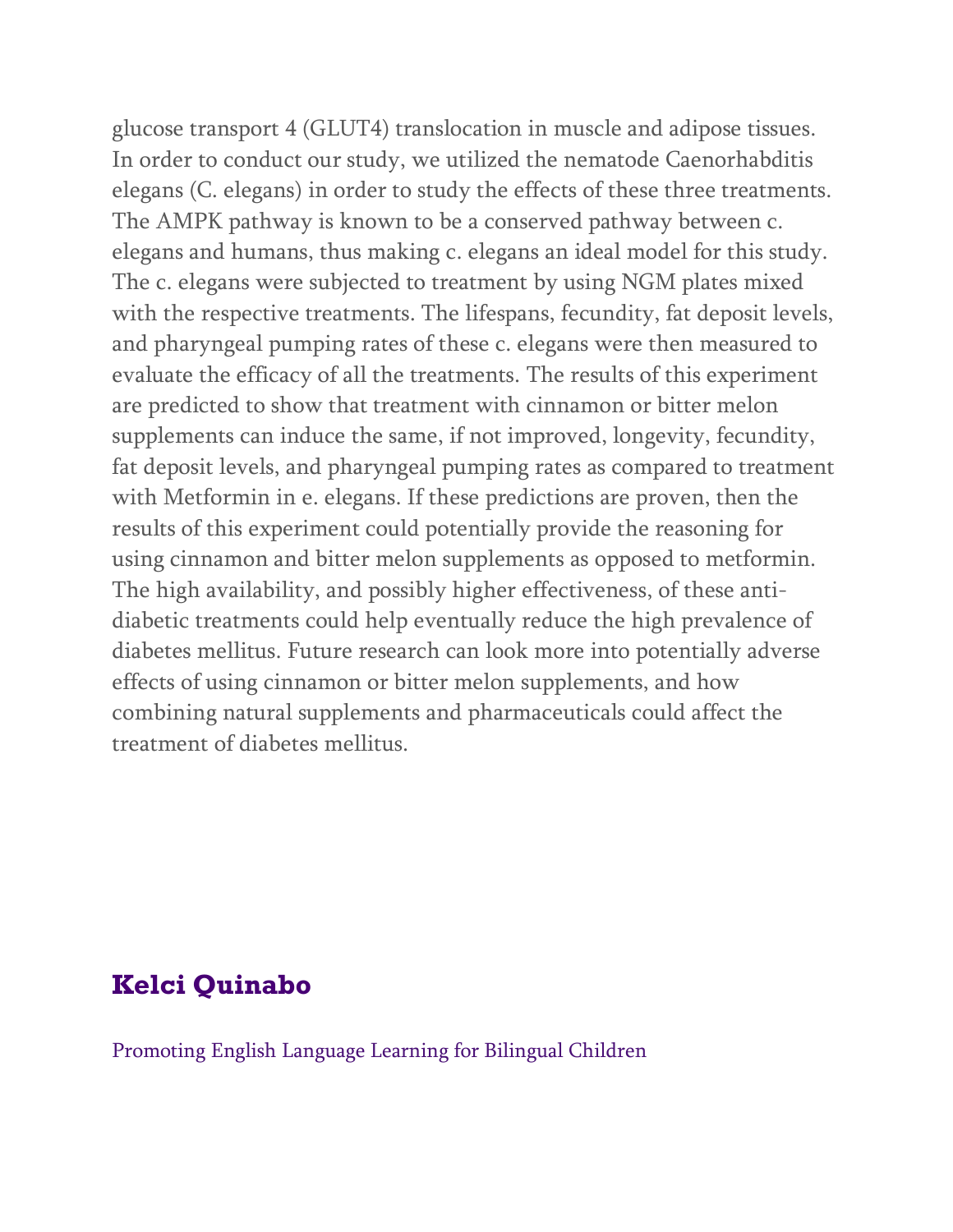Children who are able to speak two languages are considered bilingual, and for most children in the United States, being bilingual is not a surprise. According to research, children have the ability to learn and speak different languages simultaneously to become effective bilingual speakers. In the United States, most bilingual children's second language is English. For these bilingual children, there is a risk for low parent involvement in schools, lower socioeconomic status (SES), and unavailability of English language learning (ELL) programs, which can have negative effects on second language learning. Previous research supports the notion that monolingual children excel more in school, but other evidence contradicts this belief due to positive results with bilingual children and their success in learning English. This paper will review 20 empirical studies that identify the different factors that lead to the success of English language learning of bilingual children. Some studies find that bilingual children who use both their native language and English language at home and at school are able to develop stronger vocabulary knowledge and skills. There are many beneficial programs that further the success of bilingual children's English language and this poster will analyze what makes those programs successful. This is my senior project for child development, and I hope to deepen my understanding of bilingual children's English language learning throughout this project.

### **Bianca Rhodes**

#### The Importance of Play in Childhood Language Development

Research has shown that play has a positive effect on language development in children. Interest in the value of play on child development has grown rapidly within the past few decades and is largely affecting the way in which classroom curricula are being organized. Although some studies have criticized play research because of the wide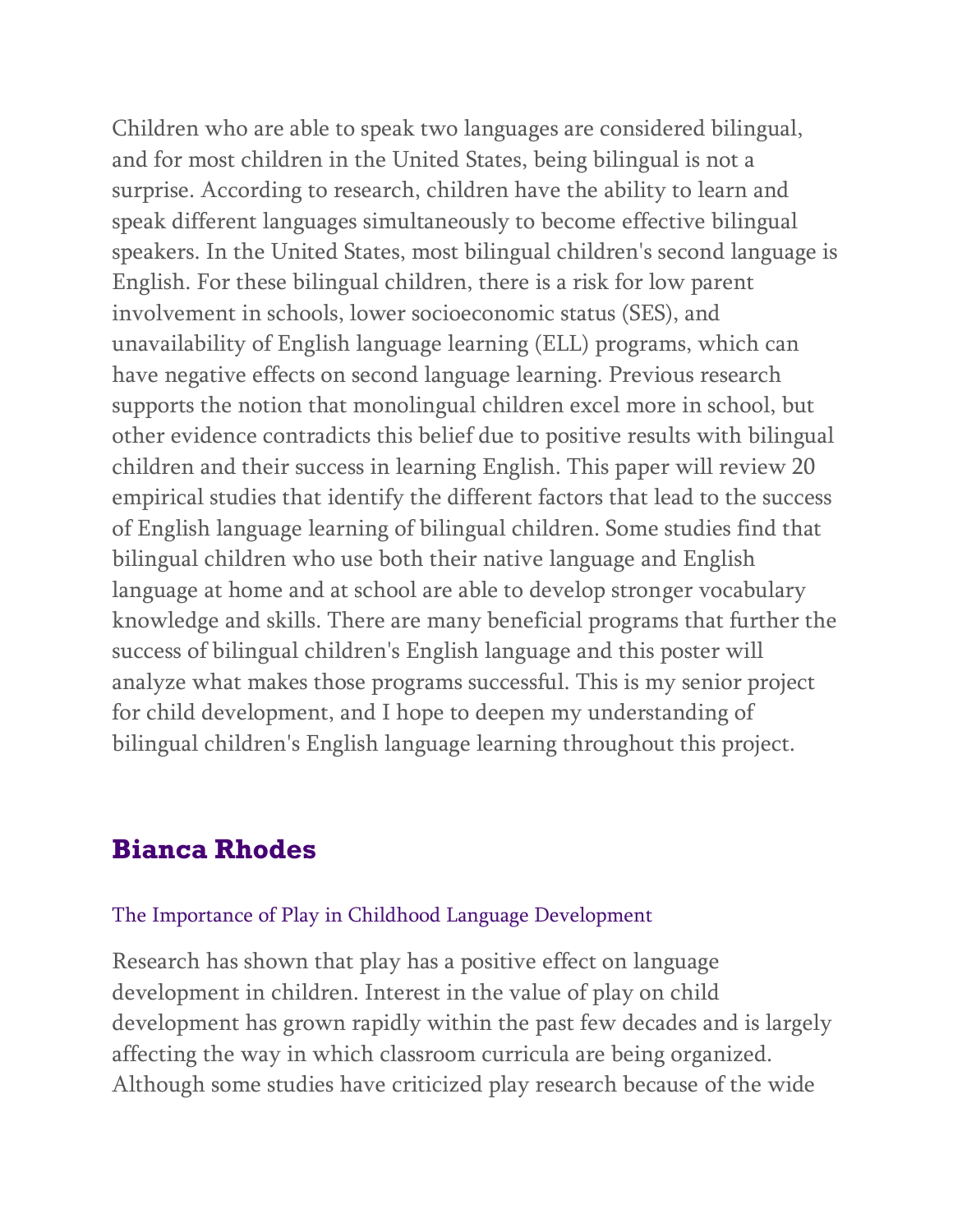variety of definitions used to characterize play, nevertheless, certain types of play have been heavily linked to developmental growth because they provide a safe environment for social interaction, teach children symbolic representation, and allow time for creativity and imagination. This paper will review 20 empirical studies that support the effectiveness of play for children's language development and will look at four types of play in particular: symbolic, peer, guided, and free play. Each of these categories of play are linked to developmental gains in language for a variety of different reasons. Some studies emphasize the value of social interaction during play and its importance for scaffolding learning through questioning and conversation, both with peers as well as adults and teachers. Other studies focus on the benefit of symbolic representation, because it requires children to find connections between words and objects or actions. It has also been argued that when play is child-initiated, as opposed to structured by teachers or parents, children are more receptive to language learning because they are participating in an activity that interests them. The aim of this lit review is to explore and examine the various ways in which play contributes to language development. This paper is my senior project in child development, and I hope to use my findings from this study in my future career as a preschool teacher utilizing a play-based curriculum.

### **Rebecca Robinson**

#### Instruction in the English Language Learner's First Language

Research has shown that support for English language learners (ELLs) is often inadequate. Educational researchers have responded to this by working to develop practices that can help ELLs. Optimal ELL instruction is a multifaceted issue to tackle. My literature review focuses on the research supporting the use of instruction in the students' first language as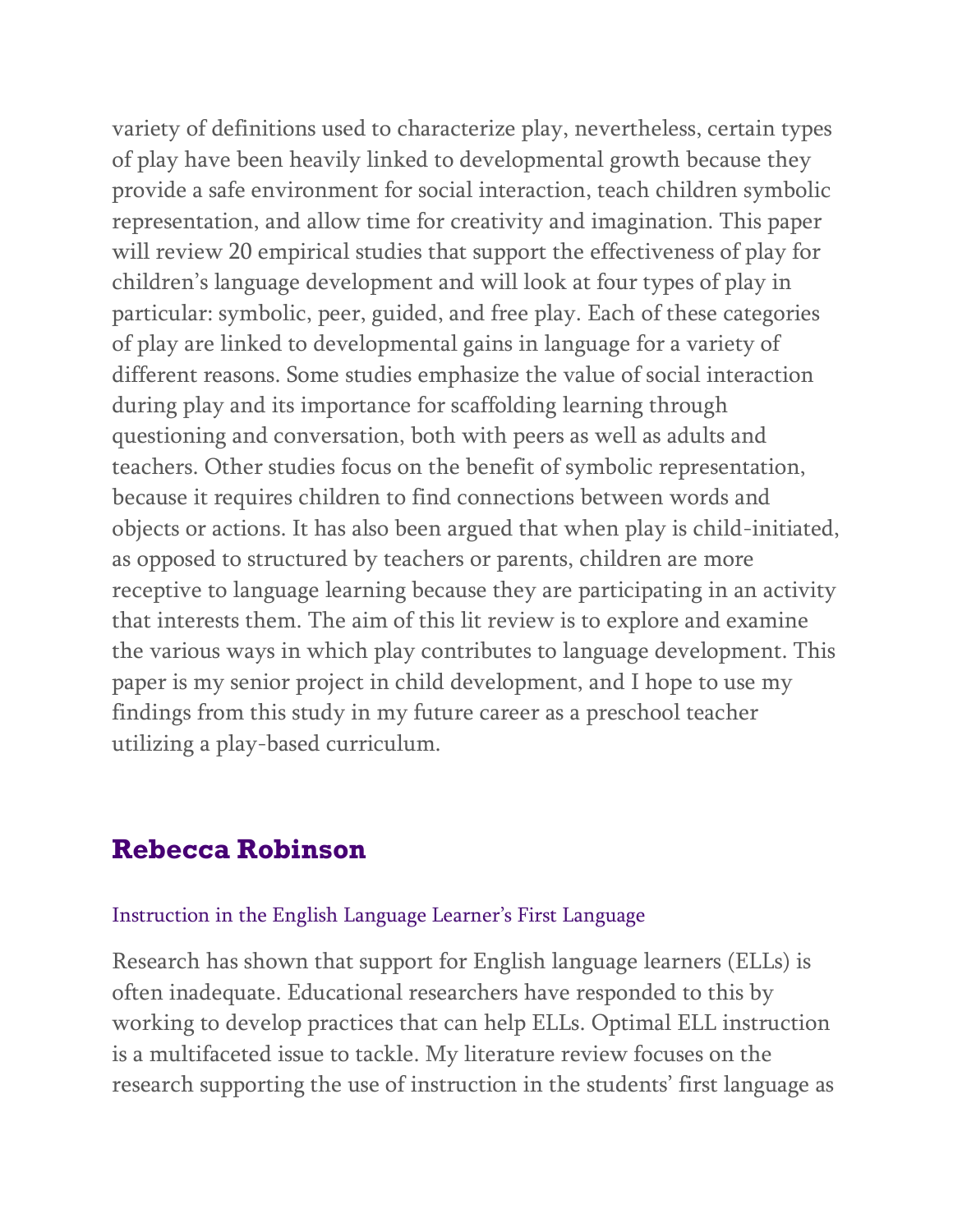a tool to develop fluency and literacy in the second language. The benefit of first language instruction results from shared lexical patterns, the carryover of literacy skills such as phonological awareness, and a greater level of comfort in transitioning to the new language. This paper will review 20 empirical studies that cumulatively support the validity of teaching in the students' first language to facilitate development of English fluency and literacy. Although some people support immediate English immersion, research suggests that teaching in the first language for a limited amount of time better prepares students for the transition to full-time English immersion. My personal purpose for conducting this literature review is for my child development senior project, and for my future graduate school endeavors in which I will prepare for a career teaching in underserved and low-income schools, where teaching ELLs can be a challenge.

# **Arica Rodriguez**

#### The Quality of Community at Whittier College

My research focuses on the following question: "What is the Quality of Community at Whittier College?" The questions target the student population at a small liberal arts college in Southern California and focuses on different commitments to and perspectives of the campus population. The importance of the question is to find out if, in general, the student population feels that the College is a communal location, since the campus has so many different sectors that make it up. The methods I used to empirically test the research question were surveys that I distributed to the student body and interview questions. I received 97 surveys and performed 10 interviews. During the course of my scholarly work, I found that at this small liberal arts college in Southern California, there is more division than what is portrayed in publications, to prospective families,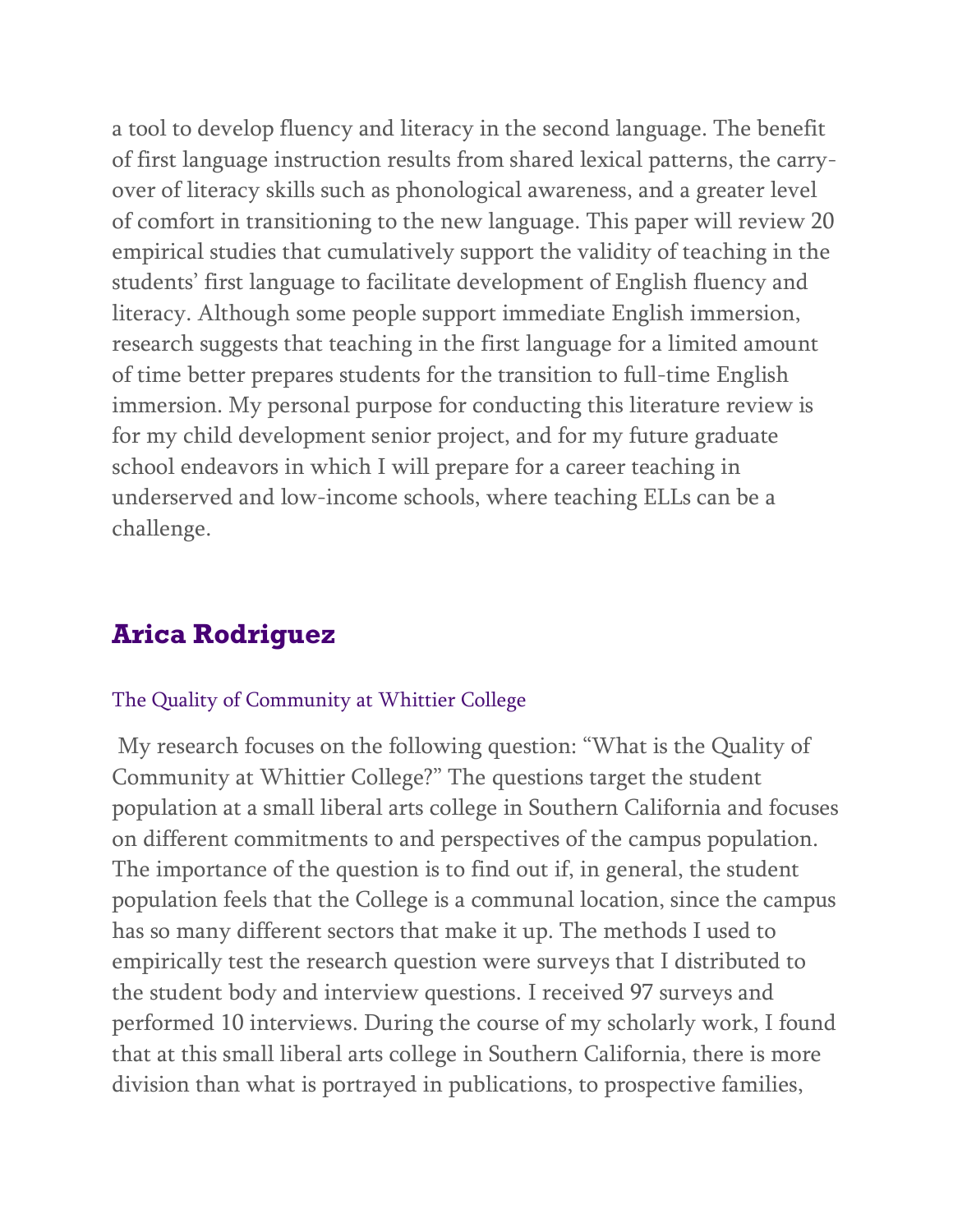and by the media. Many students feel little sense of community from the campus. The results have shown that the school portrays a high sense of community, yet students actually feel a low sense of it. The broader implications of the findings will hopefully be able to 1) show the college that students want to feel a stronger sense of community, and 2) make administrators and faculty realize that a strong sense of community keeps students happy and wonting to go to school. This project will hopefully advance the quality of a feeling of community on this college campus.

## **Jazmin Romero**

#### Changes in Friendship Expectations Throughout Child Development?

Research has shown that friendship expectations change over the course of the child's development. Friendships during early childhood are known to be based on shared activities as opposed to middle and adolescence, which require a deeper understanding as well as similar interests and values. Many researchers will argue that children look for someone who has their same views, this serving as a validation for their ideas. This paper will review empirical studies that support the changes of their friendship expectations as children transition from early childhood to adulthood. Some studies find that younger children expect their friends to be entertaining while adults expect them to be useful. As children grow older, they expect their close friends to be there for them when they need emotional support. The majority of the time, males would describe their friendship as a team; they look for someone they can joke around with, do certain activities together, and not necessarily someone that they have to see every day. In contrast, their female counterparts look for a friendship in which they can have a one-on-one interaction, be more revealing, intimate, and personal. I find this particular topic interesting because it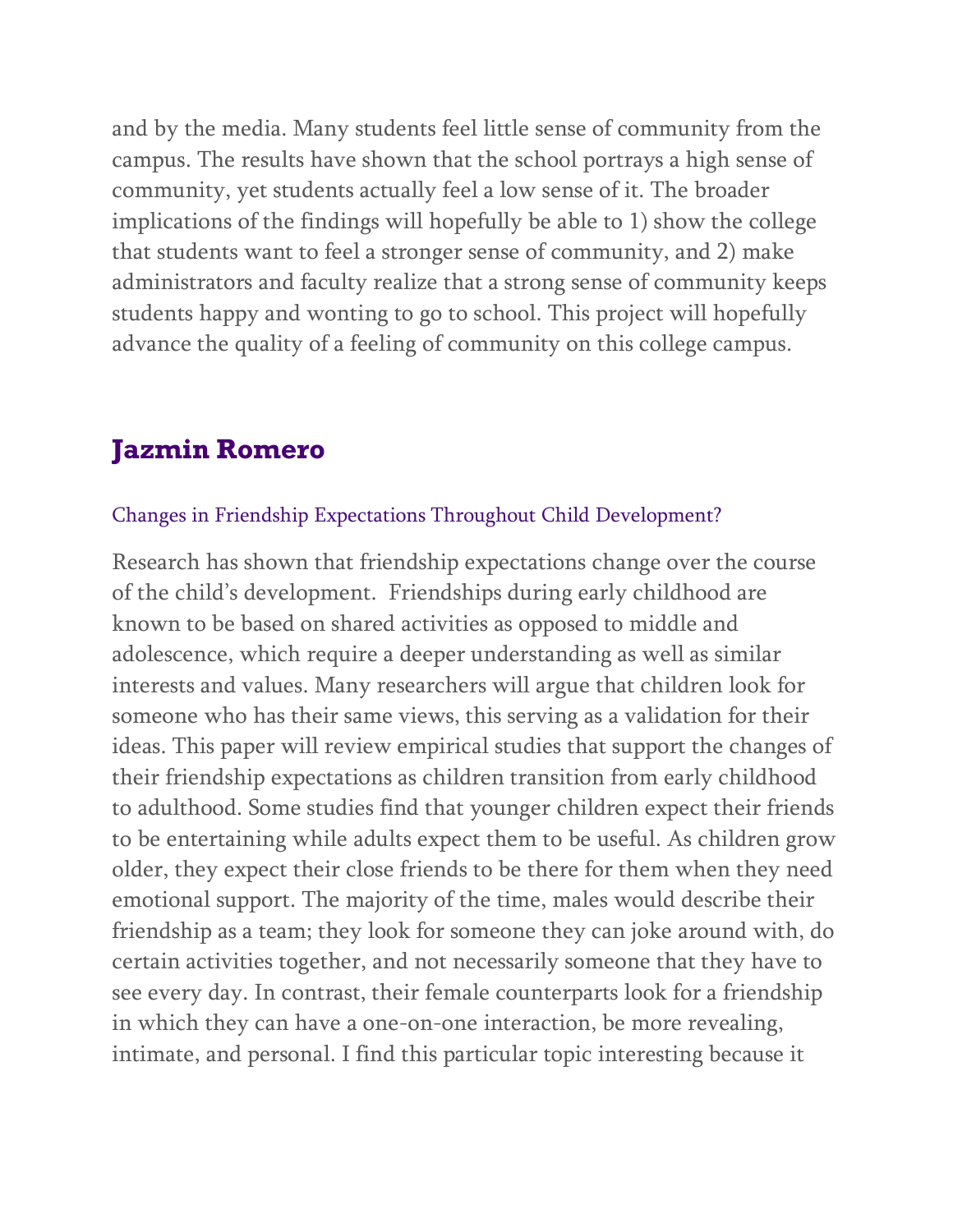would be worthy to see how friendship expectations shift and affect attachment styles from early childhood to adolescence.

### **Sarah Romero**

#### A Comparative Analysis of the Academic Performance and Student Engagement of Residential and Commuter Students at Whittier College

Statistical data has indicated the population of college students has continued to grow all over campuses in the U.S. Specifically, the growth of commuter students has captured the attention of researchers. Past research has analyzed the academic difference between residential and commuter students by measuring GPA, age, gender, and socioeconomic status. Although these variables are significant factors behind students' success, research has not yet measured success through students' engagement on campus. The purpose of this study is to investigate the relationship between academic performance and levels of engagement between residential and commuter students. With that I ask: is there a difference in the academic performance and student engagement between residential and commuter students at Whittier College? This research consisted of mixed methods by conducting in-depth interviews with five residential and five commuter students, with 100 surveys on campus. The motivation behind mixed method is to capture what past research has not been able to accomplish: in-depth interviews supported by numerical data. In addition, this research will define students' academic performance by examining students' capability of sustaining academia and students' engagement on campus. Preliminary results suggest that there is no relationship between students' academic performance as either residential or commuter. Results from interviews do suggest there is a relationship between how much a student is engaged on campus and whether they are a residential or a commuter student.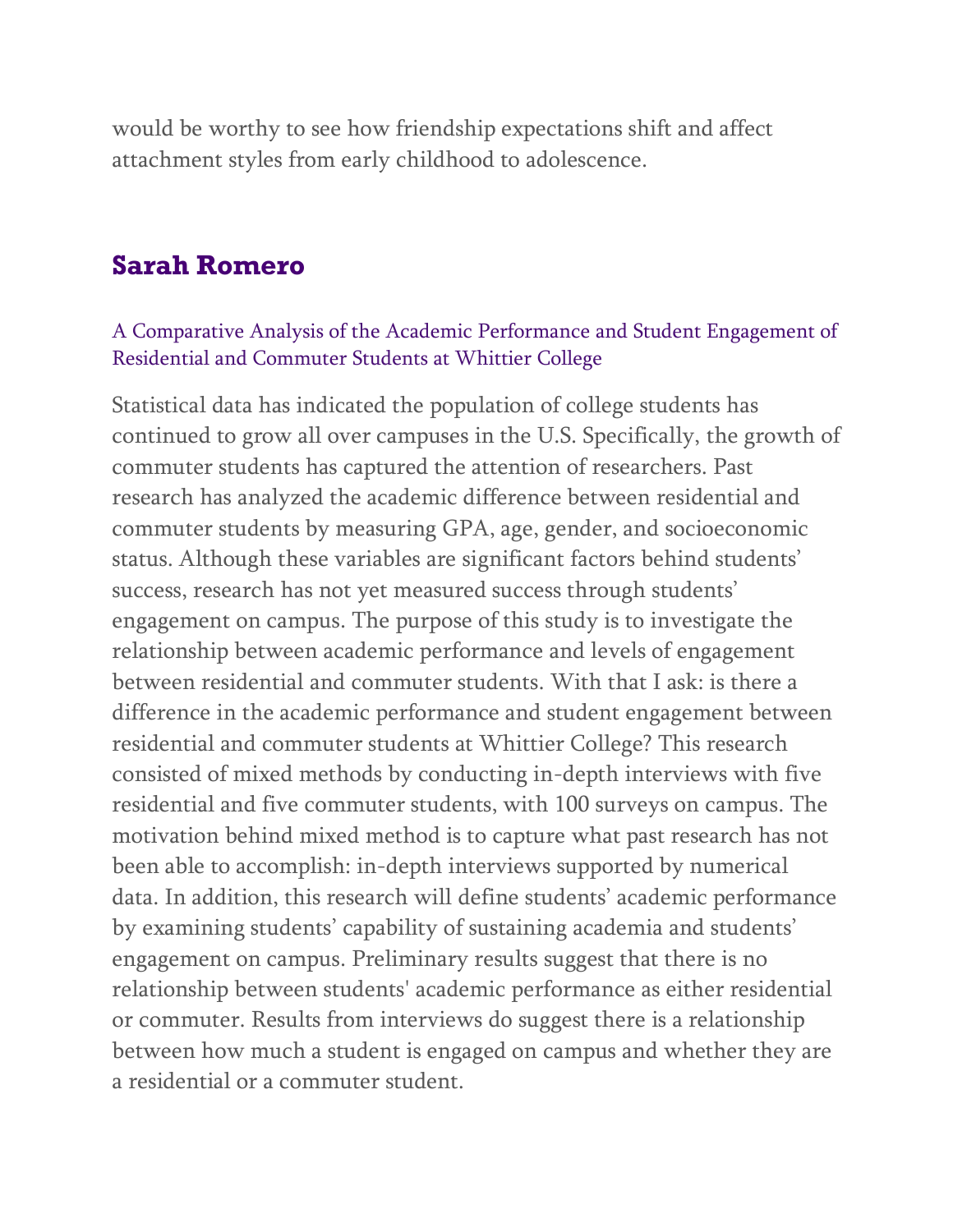# **Lorena Ruiz**

### Parents Attachment Influences Child's Future Relationships

Research has shown that divorce has an influence on child's relationships throughout their lives. Some studies state that divorce doesn't specifically affect a child's future relationships, even though the effects of divorce creates insecurities in the child's relationships with both their parents and future romantic partners. It may also influence their own parenting styles. Insecurities are established on the child leading them to possibly have an avoidant attachment relationship with their parents. This paper will review 20 empirical studies that show the negative effects divorce has on children's relationships with their parents throughout their lives. Some studies find that parents who have lower income are more likely to establish an avoidant attachment relationship with their children due to other obligations such as working long hours to support the family. Other studies find that children have a better attachment with their mothers than their fathers after the divorce because they engage in more interactions with their child. Depending on the temperament of the child they will be able to resist the influence of negative behaviors portrayed by their parents. Children with easy going temperaments are most likely to do better than difficult children, and slow-to-warm children. I was interested in the topic because a parent's attachment can influence the child's future relationships after the divorce.

# **Eugene Saitoh**

#### Testing and Identifying an Unknown Bacteria

The objective of this experiment was being able to identify an assigned sample of unknown bacteria using standard procedures, techniques, and methods that were taught throughout the semester. The unknown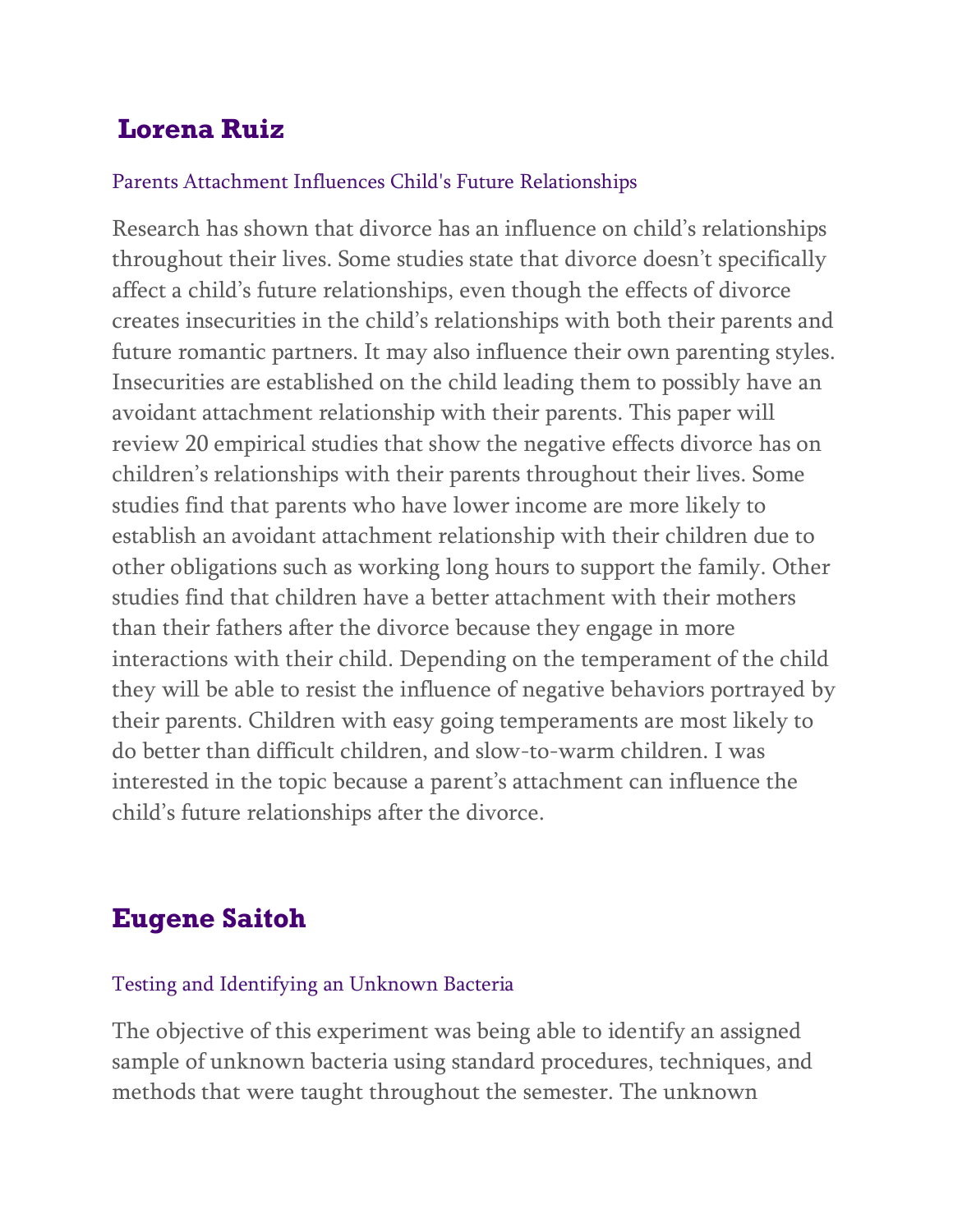bacterium that was assigned was sample #11 and the goal was to determine which methods and procedures to take in order to identify the bacteria. By conducting several different tests and methods (such as gram staining, motility test, spore staining, catalase and oxidase tests) I was able to identify and determine the characteristics and the genus of the unknown. Each week, I would record observations and results, and determine which procedure to conduct next to further narrow the identity of the unknown. I determined this by using The Benson's Microbiological Application Laboratory Manual of Determinative Bacteriology to conduct different tests. After conducting the experiments and tests, the unknown bacterium resulted in a gram-positive stain, had the cell shape of cocci, tested positive for catalase, and was a spore-former. Based on the results and the use of both manuals, I concluded the unknown bacteria to be Staphylococcus aureus.

## **Emma Sakuda**

#### The Effects of Different Intervention Techniques on Children with Autism

The numbers of autism diagnoses are rising, and people everywhere are trying to find the best treatment technique possible in order to help children with autism live an ordinary life. Research has shown that the effects of intervention techniques can be extremely advantageous for children with autism. Different methods of treatment, such as art therapy, ritual and repetitive behavior treatment, balance training, and peer networking, are required to effectively treat children with autism because the characteristics of the disorder are so broad. This paper will review 20 empirical studies that support the practices of different intervention techniques that have been developed to help children with autism in all divisions of child development. Studies developed to improve social functioning showed promising results as treatment groups showed growth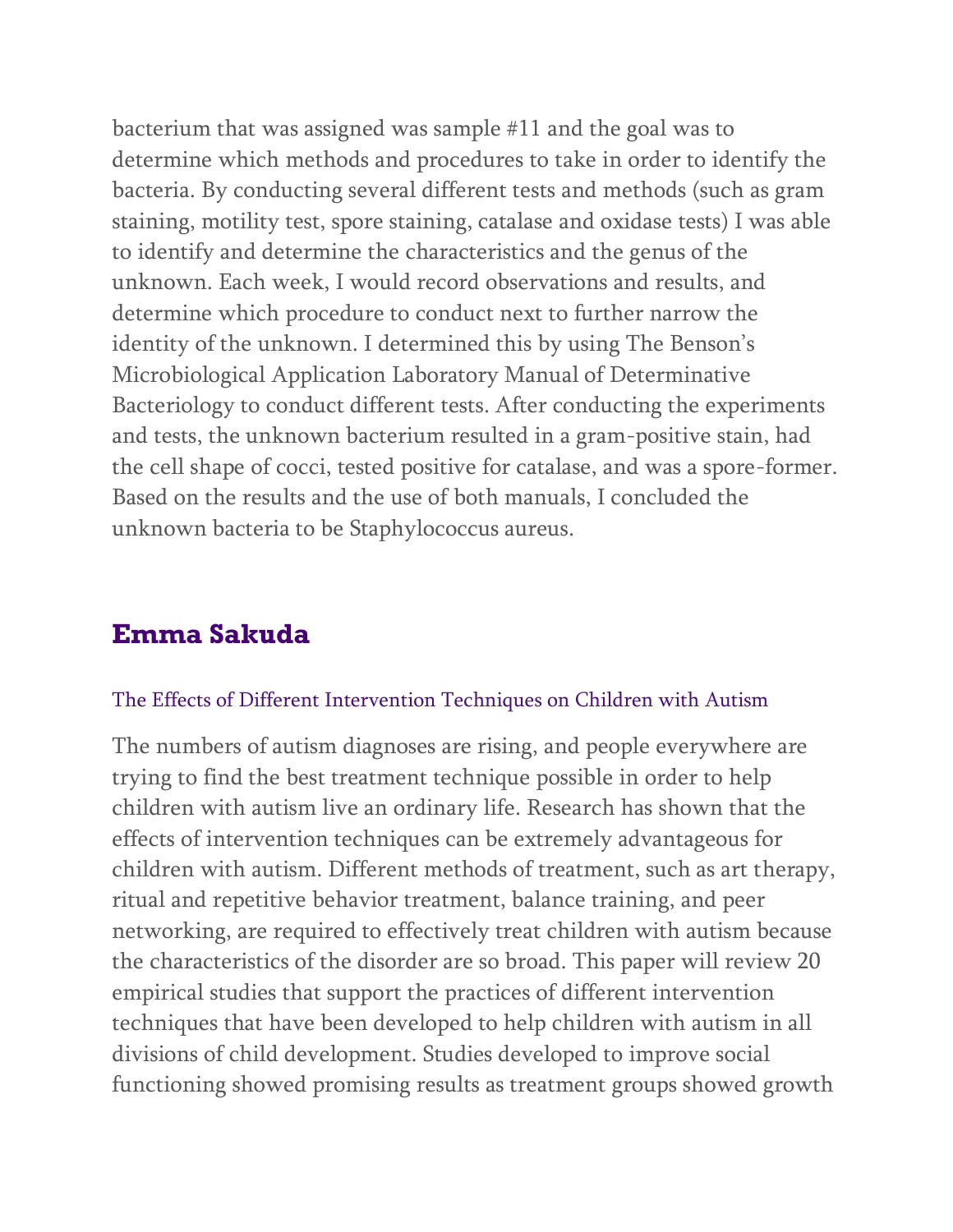in joint attention skills and peer interactions. The avoidance extinction approach was used to treat ritual and repetitive behavior and was effective for the majority of the participants. Balance training intervention was used to help children with autism improve their motor control and resulted in significant improvements in postural control for the treatment group. This is my senior project in child development, and this particular topic is critical because a single best treatment is not the answer to treat children with autism spectrum disorder; but rather, multiple methods of intervention can have more successful and substantial effects on the symptoms of autism.

# **Kenia Saldana**

### Nuestrohood: Relationships between African American and Latina Women in a Public Housing Development in Los Angeles County

Public housing residents are an understudied population, especially women. Studies have demonstrated the importance of women maintaining and supporting the family unit and as community leaders, but most has focused on individual racial groups rather than interethnic relationships. The changing demographics of the projects, especially in California, make it important to study how these different racial/ethnic groups live together in the same community. Through interviews of 10 Latina and Black women with or without children over the age of 18, this study seeks to find how these women have managed to maintain themselves and their families in a housing project called Du Bois Village (DBV) located in Los Angeles County. More importantly, how have interracial relationships among women in housing projects served to enhance or hinder their survival? How have language and racial stereotypes impacted the possibility for women to come together to make their living environment a safe and healthy place? Findings suggest that women do not have formal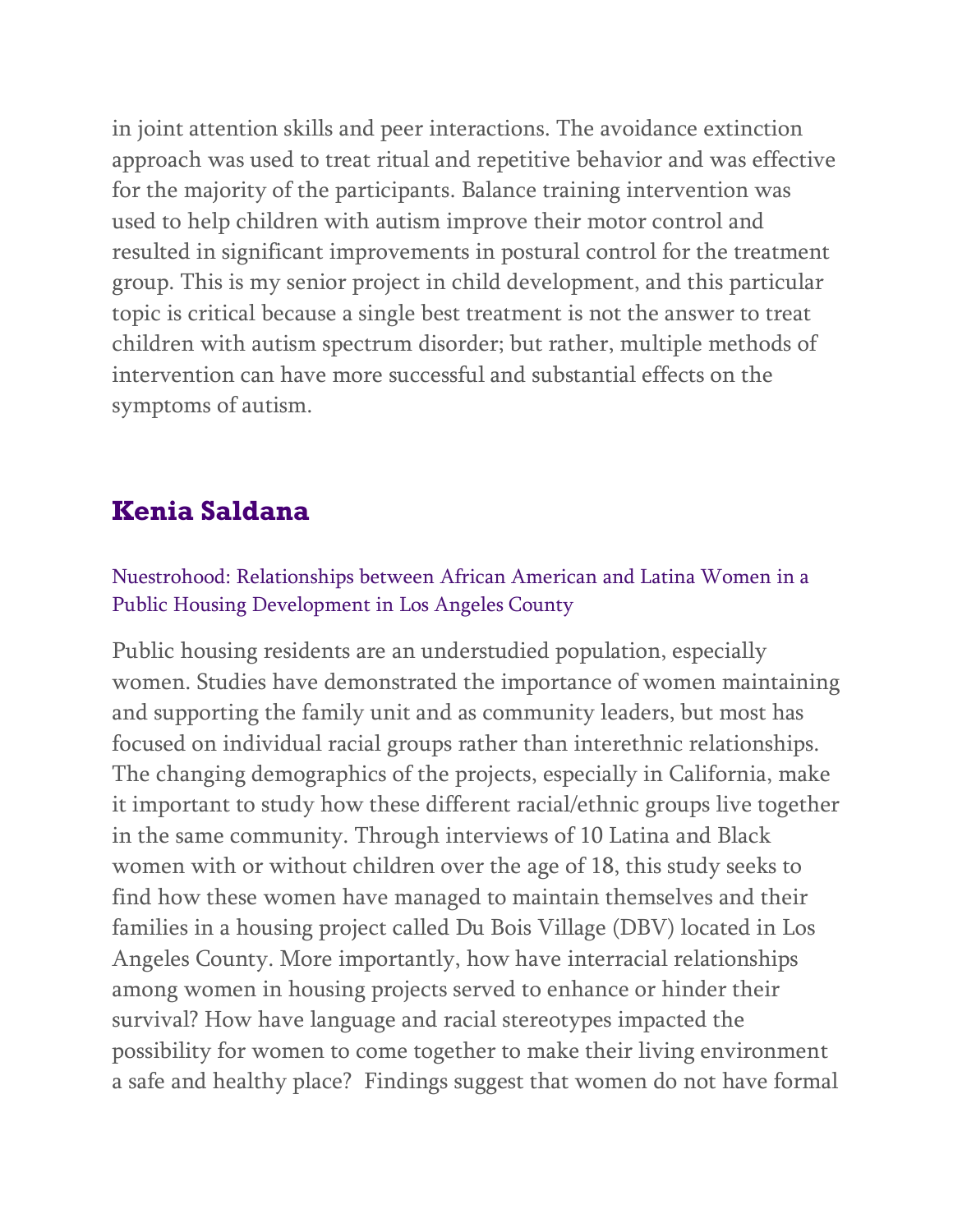relationships with their neighbors, this is not due to racial differences but to them being isolated from each other in order to protect themselves and their families from conflict. From the interviews and some observations, it can be suggested that even though the women avoid communicating with their neighbors they still acknowledge the racial shift in the projects therefore they try to form relationships through community meetings, even though conflict over perceived differences sometimes arises.

### **Elizabeth Sanchez**

La Beauté dans Tous Ses États dans 'Balzac et la Petite Tailleuse Chinoise' (2000)/ Beauty in all its Forms in 'Balzac and the Little Chinese Seamstress' (2000)

Set amidst the Chinese Cultural Revolution, Dai Sijie's "Balzac et la Petite Tailleuse Chinoise" [Balzac and the Little Chinese Seamstress] is the story of two young men, the narrator, and his friend Luo, who are sent to the "Phoenix of the Sky" mountain to be "re-educated" as ordered by Chairman Mao, and their mutual infatuation with the daughter of the mountain town's tailor, the titular "Petite Tailleuse". The purpose of this paper is to examine the different idealizations of beauty presented in the novel. First, I will explore the nature of the "tame" beauty the narrator and Luo find in classical music, literature, cinema, and the art of storytelling. Second, I will examine the "savage" beauty of the uneducated, rustic, but physically attractive Tailleuse, as well as the natural beauty of the provincial setting. Lastly, I will consider how the Tailleuse embodies both "tame" and "savage" qualities, and how her decision to leave the mountain reveals an individual beauty all her own.

### **Terrileigh Anne Shepherd**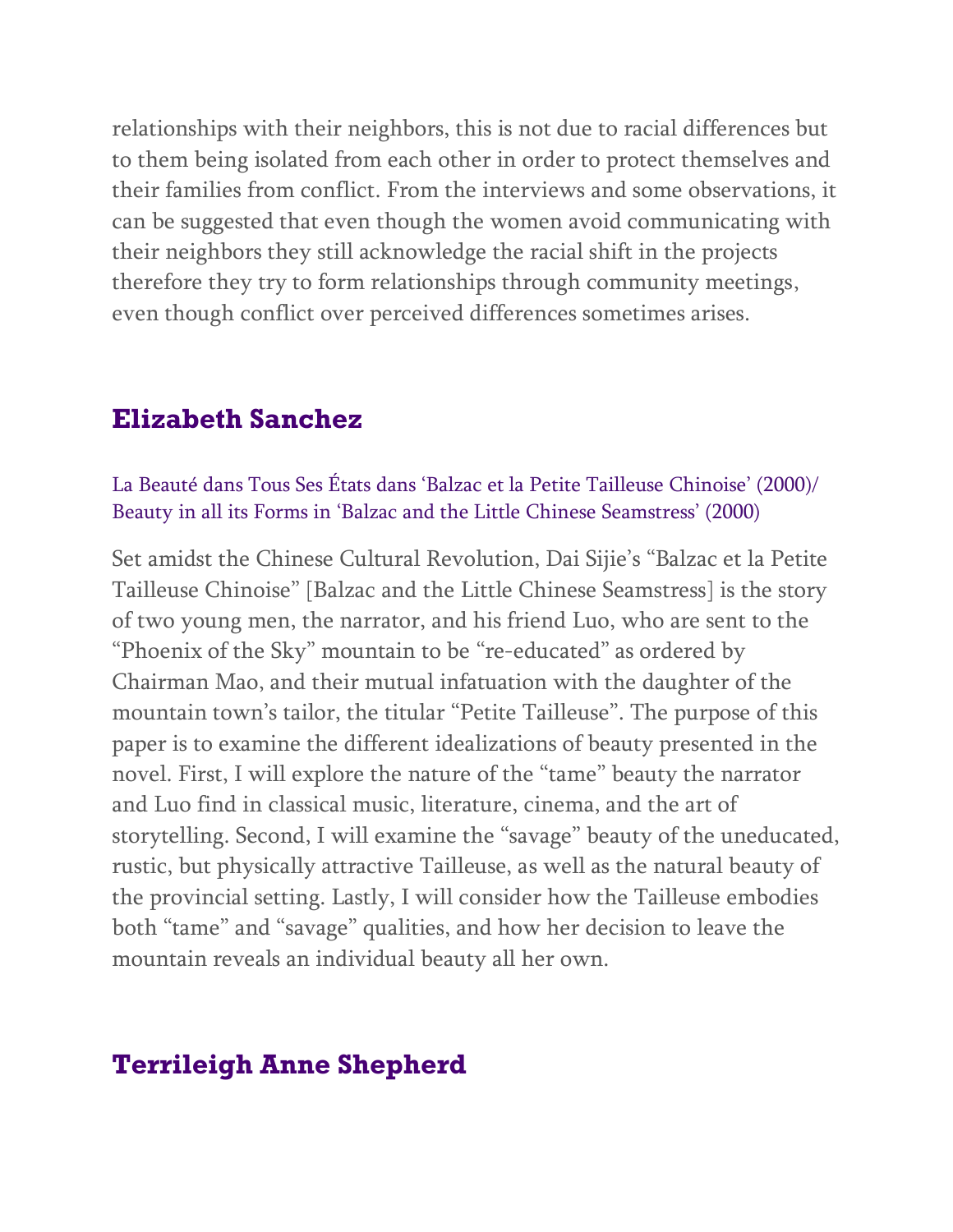#### Dung Beetle Abundance as an ecological indicator of Edge Effects

Recent research on dung beetles has proven invaluable due to these industrious insects' roles as bio-indicators for a habitat's mammalian biomass. However, despite this research contributing to the evidential pool that reaffirmed the rapidly declining populations of primates and other forest-dwelling mammals, little emphasis had been placed on the use of dung beetles as indicators for tree abundance, on which all forest animals rely. In this study, we used an adapted model of edge effects to simulate how deforestation and forest fragmentation affected animal abundance (Ries and Sisk, 2004). We compared tree and dung beetle abundance along the same transects within five forests that were fragmented to different degrees along the Tana River basin in Kenya; we applied the transitional model of edge effects by Ries and Sisk (2004) and expected to find that dung beetle abundance decreased significantly with closer proximity to the forest edges, where resources, in the form of food providing trees for the mammals, are traditionally less abundant (Ries and Sisk, 2004). In light of this our hypothesis was that dung beetle abundance, which acts as a bioindicator for corresponding mammalian abundance, would be directly correlated to tree abundance. The results of the study did not entirely support our hypothesis that dung beetle abundance would decrease towards the forest edges, due to the surprisingly heterogeneous nature of the fragmented forests. Even between the different transects within the same forests, there was a large degree of variation in both mean tree basal area and mean dung beetle abundance, showing that the forest interiors are uniquely structured due to the human activities that occur within these areas. This can further be affirmed by the widely dissimilar internal structure among different forests, which undergo varying degrees of disturbance and therefore do not follow the same patterns of growth and development as neighboring forests. However, despite the heterogeneous structure of the individual forests, there was a strong positive correlation between tree abundance and dung beetle abundance, which affirmed our prediction that an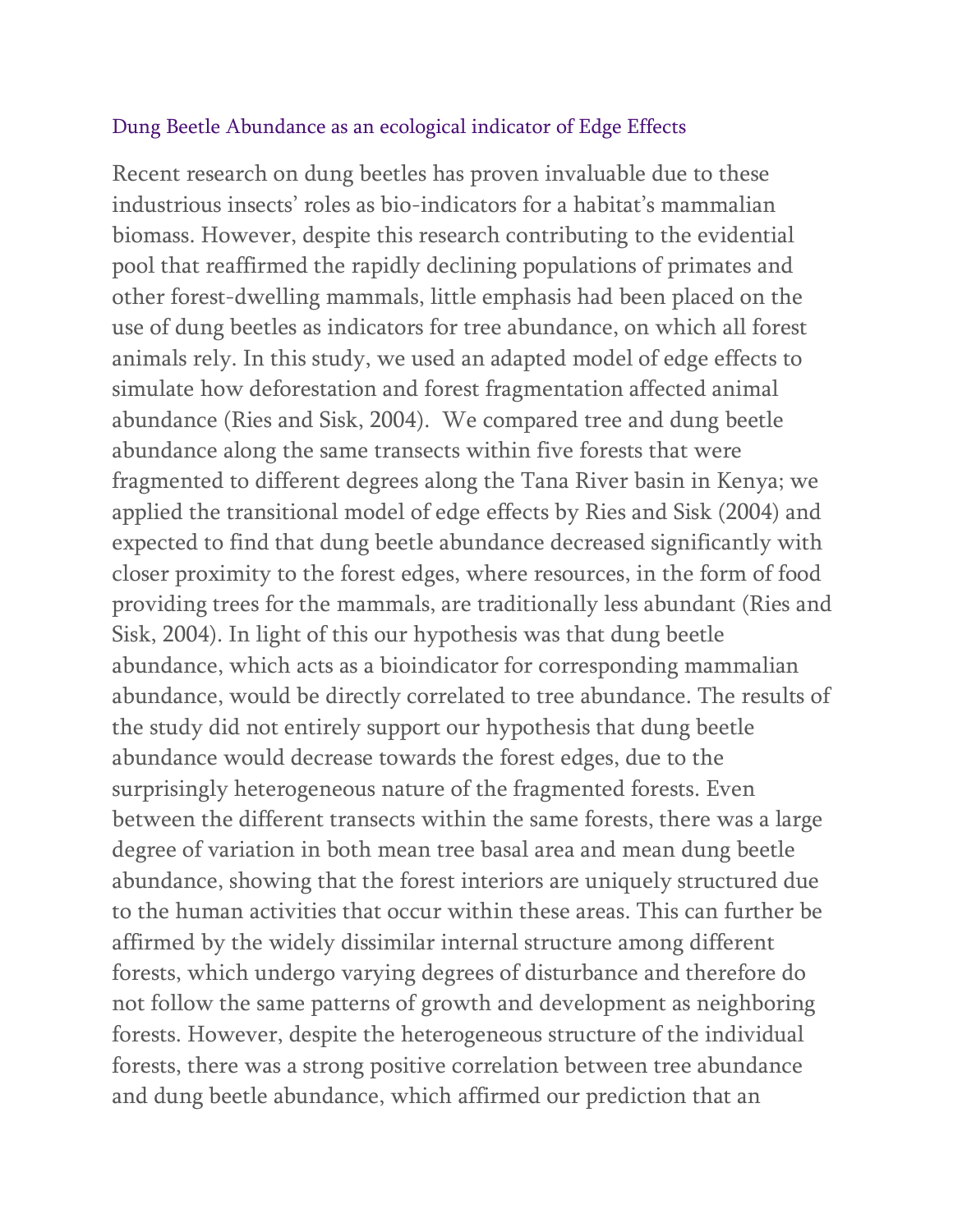increase in basal area would result in an associated increase in dung beetle individuals. This being said, it is pertinent to note that dung beetles are effective and accurate bioindicators for both tree abundance and therefore corresponding mammalian abundance.

### **Madyson Statley**

#### Autism and Early Intervention

Research has shown that early interventions for children with autism rely heavily on proper diagnosis and type of intervention. Autism is identified as a spectrum disorder, which means that the characteristics and difficulties of each child with autism are different including difficulties in speech, sensory perception, health, cognitive awareness, physical health and the most common identifier being social communications and interactions. This paper will review 20 empirical studies that explain two types early interventions for children with Autism. The first type focuses on teaching the parents of children with Autism. This type of intervention includes promoting appropriate behavior from the parent(s), informal instruction on how to communicate with one's child and setting an appropriate environment. The second type of intervention focuses on direct and indirect training for the child with autism. I am researching autism and early intervention for my senior project as a Child Development major because my post grad plans include attending graduate school for special education and later becoming an ed. specialist or behavioral therapist for children with autism.

### **Kelly Stinefelt**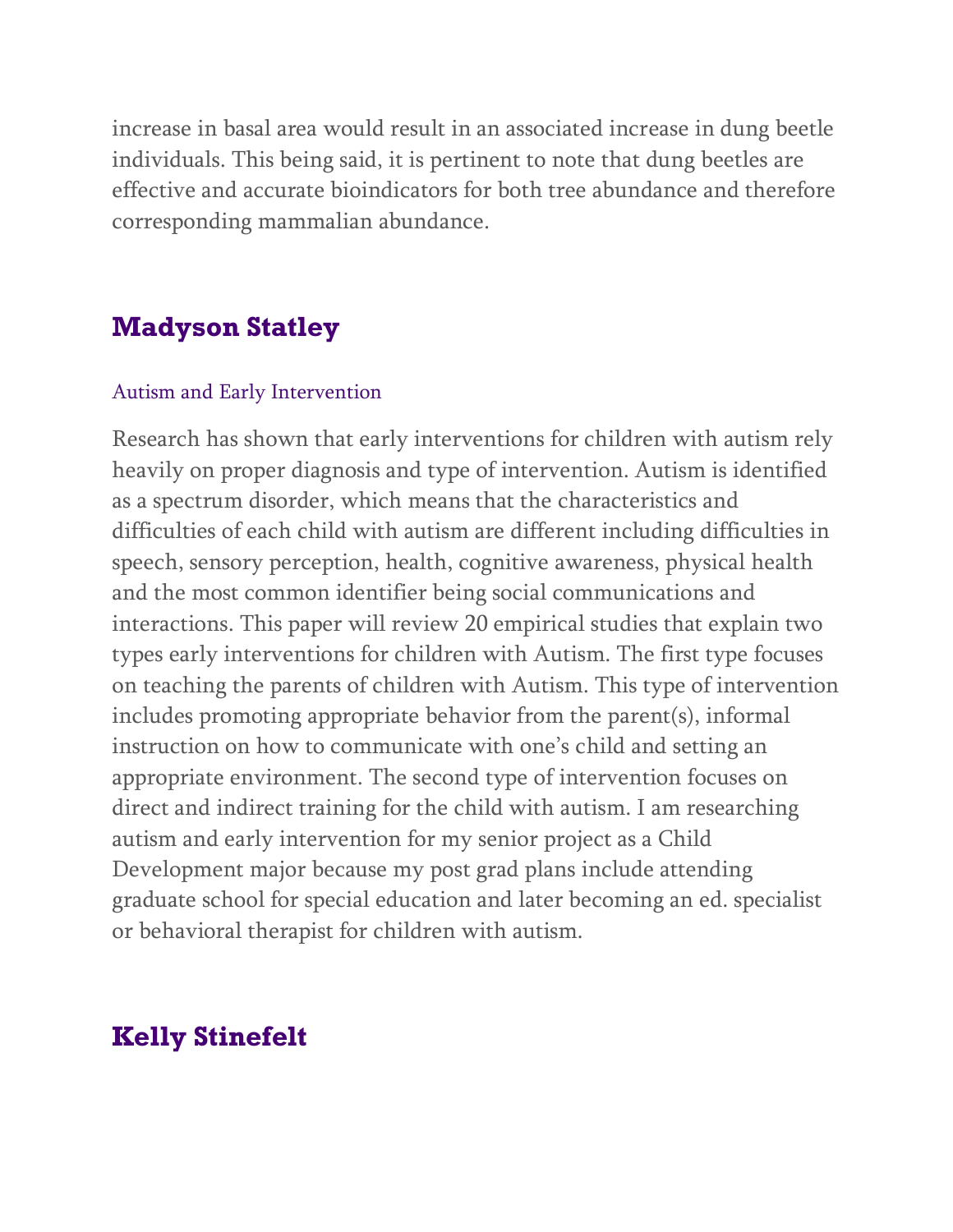### Halloween and Other Western Holidays in Japan: What Purpose Do They Serve in Japanese Culture?

In this paper, I will talk about the culture of Japan and why the Japanese have adopted certain Western holidays, specifically Halloween. I will talk about it from an interdisciplinary approach drawing on an anthropological, historical, and globalization-based perspective. I believe that Japan thought that it needed to Westernize during the Meiji era and during the postwar period so it could become powerful like the Western nations. Because of that, it adopted certain facets of Western culture such as certain values like individualism and holidays to suit its needs, instead of having it forced upon them as was the case with many colonized nations. I will also talk about the history of modern Japan, particularly the Meiji era and the U.S. occupation, and the West's influence on Japan. This paper will talk about the Japanese and Western holidays that Japan celebrates, what these holidays are about and why they are celebrated in somewhat brief detail so we can understand Halloween and why it was adopted by the Japanese people.

# **Clarice Stout**

### The Effects of Divorce on Children's Behavior

Research has shown that parental divorce and separation have a negative effect on school age children's behavior. Divorce can have a negative effect on children's emotional, aggression, social, and academic behavior because a disruption in a child's life can bring out problem behaviors including anxiety, depression and loneliness. Although there are very few findings in which some school age children of divorce are not affected at all, it is commonly known and studied that most of all divorced children have some kind of behavioral change or problem. This paper will review empirical studies that examine how and why divorce affects children's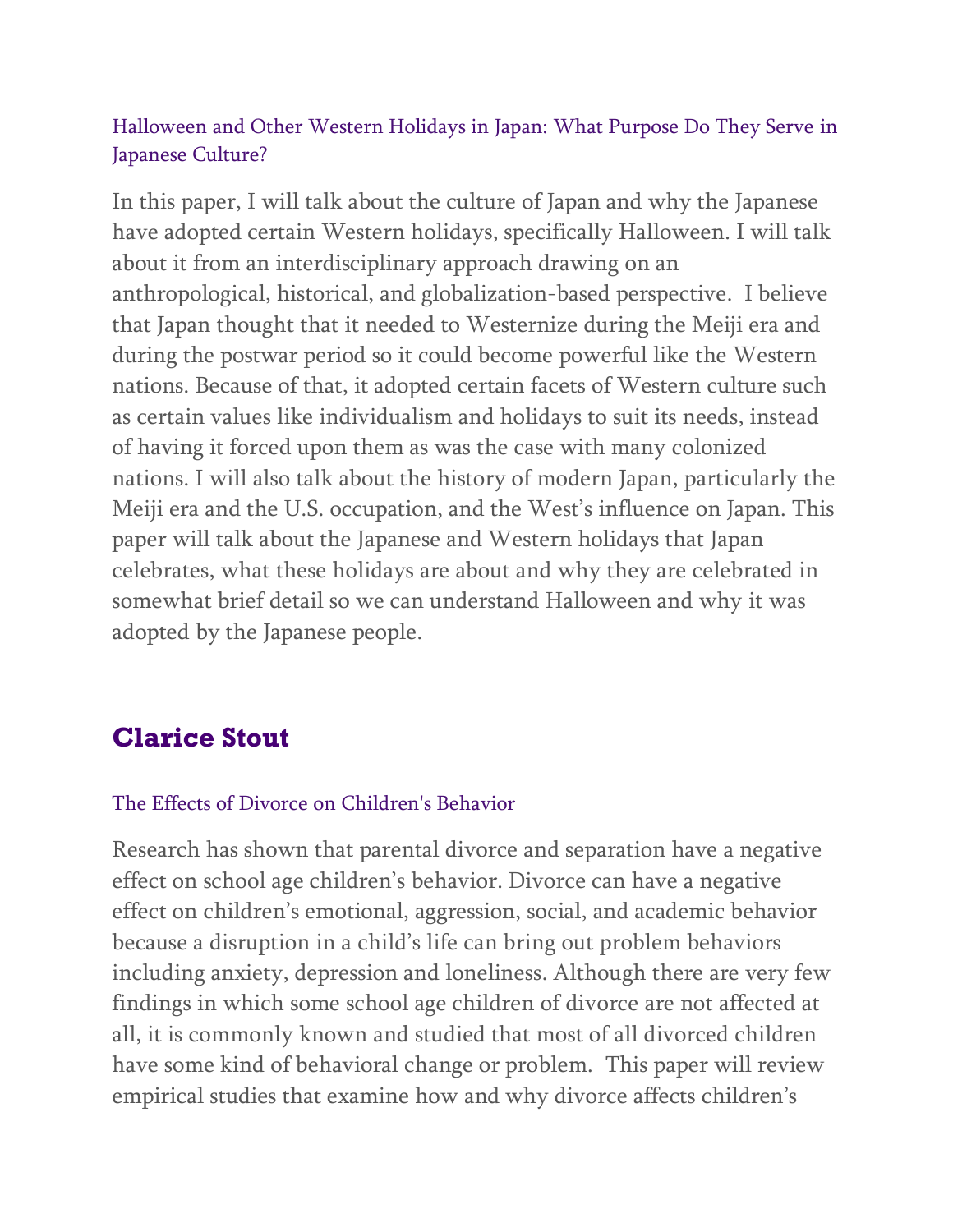behavior negatively. Studies show that divorce can sometimes lead to severe cases of anxiety or even depression in some children. Children in severe cases who need help coping with their parents' divorce not only need the support of their parents, but it is the parents' job to be aware of how their child is feeling during a divorce to better help the child adjust. Studies show that art therapy and counseling can be positive coping techniques that have been able to help children during their parents' divorce. Studying how divorce affects children's behavior is important to the child development field because knowing the behaviors that are commonly seen in children because of divorce, makes it helpful for parents and people who work with children to create a safe environment and make children feel at ease in order to help children cope because of divorce being a traumatic event.

## **Brittany Swearingen**

#### Perceived Social Support Among College Students

What role does social support play among college students? They are a part of the "emerging adulthood" period, which involves "change, exploration, and …identity development" (Arnett, 2000). This transitional period is influenced by several factors, including levels of social support experienced. Additionally, research has shown that social support shapes other aspects of life, such as attitudes and well-being. The study aims to identify specific members of the students' support system and the effects of that social support, using data from a Multiple Identities Questionnaire completed for extra credit by 315 men and 363 in Introductory Psychology courses. Participants reported the most social support from their mother, best female friend, and best male friend, with slightly less from their father, and even less from their siblings and other relatives. Overall, social support was correlated with closeness with parents,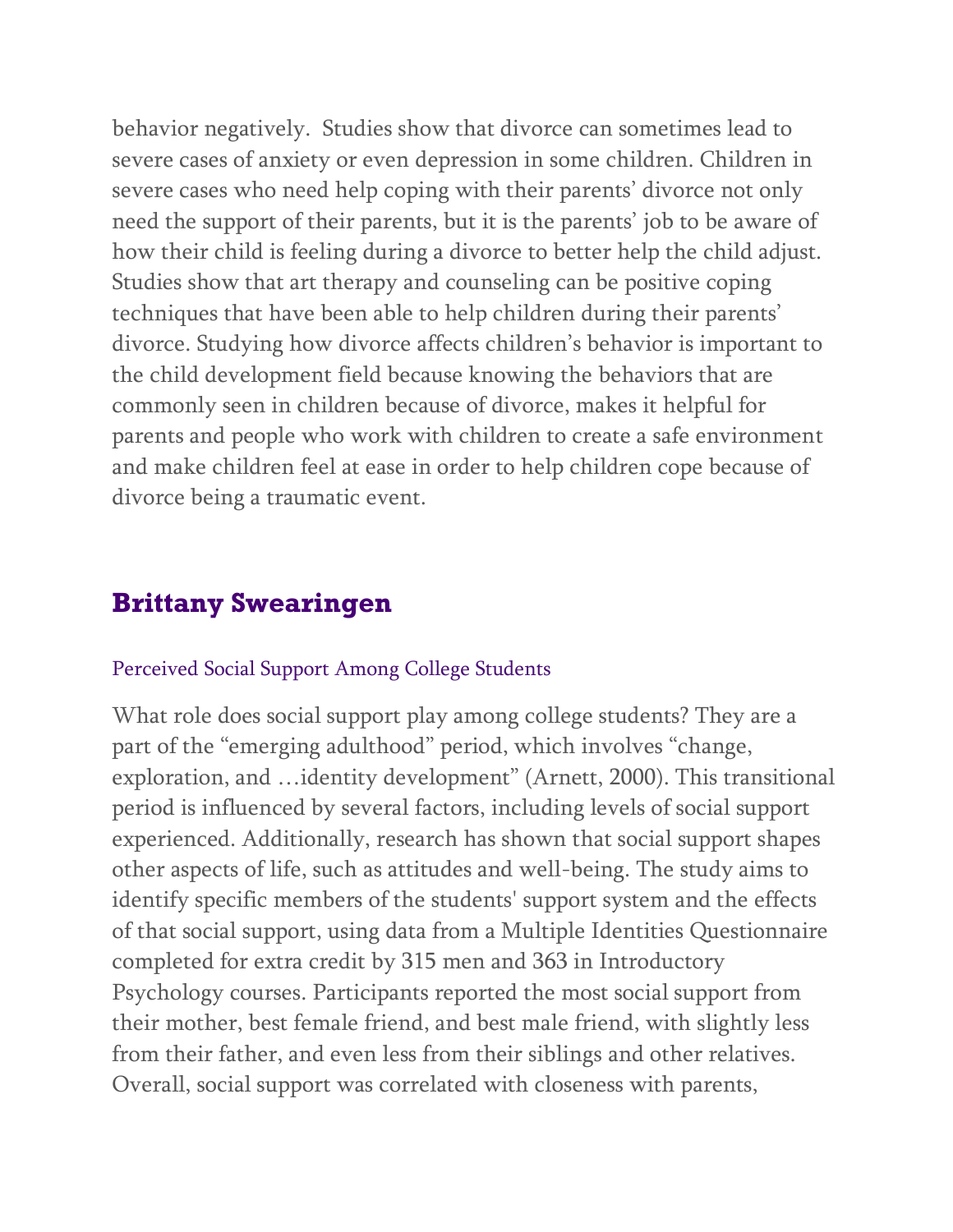grandparents, male friends, and female friends, as well as with a warm parenting style and parents serving as role models. Those reporting more social support experienced less depression, anxiety, and higher self-esteem and life satisfaction.

## **Jeremy Talavera**

#### Education: Enter at Your Own Risk

The American higher education system has created a new debt driven standard of society that has formed the next great economic bubble. In the past couple of years, student loan debt has surpassed the national credit card debt and is continually rising. This project will argue that by implementing a mandatory financial planning and comprehension course, colleges nation-wide could prevent a possible economic crisis and help students everywhere to make planned and educated decisions when preparing to pay for college. Through the use of student surveys, I was able to gain a better understanding of the lending trends at a small liberal arts college in Southern California. My research set out to find if the college was doing its part in decreasing the amount of student loan debt. Students were asked about their personal knowledge about their loans' terms and conditions as well as if they had sought financial advice from the college. I found that almost seventy-five percent of the students who responded had never sought financial advice from any branches of the college's administration. What is more, when the students were asked to scale their comprehension of the terms and conditions of their student loans, the majority of students ranked their comprehension as six and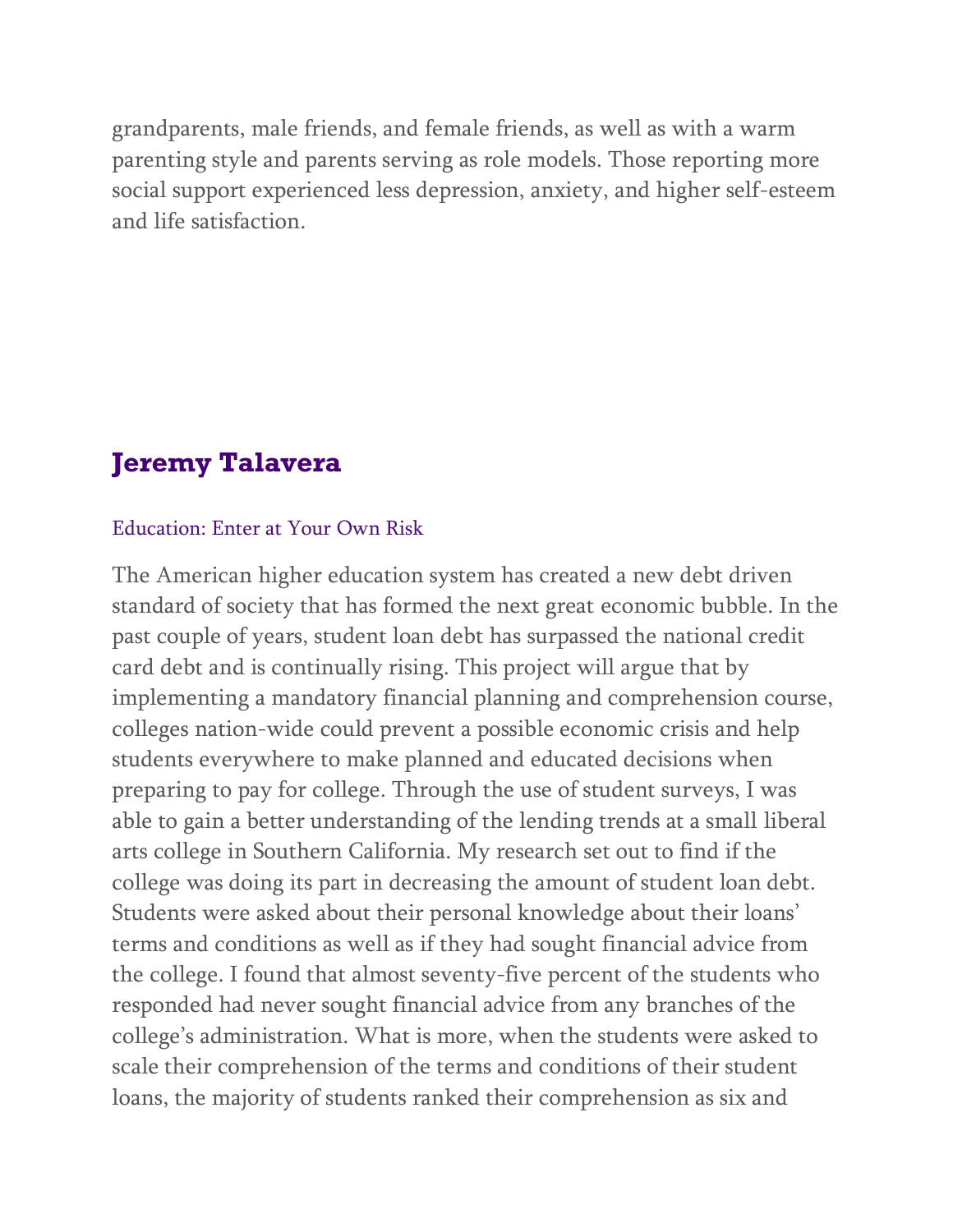below (ten being completely understand); three was the highest scored answer on the scale. While my findings show that the liberal arts college could do a better job of providing their students with the proper tools for financially planning and preparing for a college degree, the administration needs to find a system for their students that is appropriate and effective. The financial future of their students is at risk, and if their graduates prosper in the future, so will the college's reputation as a catalyst for future financial success.

### **Tiffany Tsui**

#### Effects of Bilingualism on Cognitive Development in Childhood

Research has shown that bilingual children often outperform monolingual children in areas of cognitive development. Although individual children develop differently and at their own rates, nevertheless, bilingual children are at a developmental advantage compared to their monolingual counterparts regarding the cognitive domain of development because they have more practice controlling attention due to their experiences balancing two languages. This paper will review 20 empirical studies that explore the bilingual advantage in each of the following categories: executive functioning, creativity, Simon task, sociocultural factors, linguistics, and the development of language. Some studies find that bilinguals indeed have an upper advantage when it comes to cognitive development compared to monolinguals, but certain factors come into play. After controlling for factors such as level of parent education and household income, results show that bilingual children perform better on conflict tasks than monolinguals. Children from higher socioeconomic status (SES) families outperformed children from lower SES families.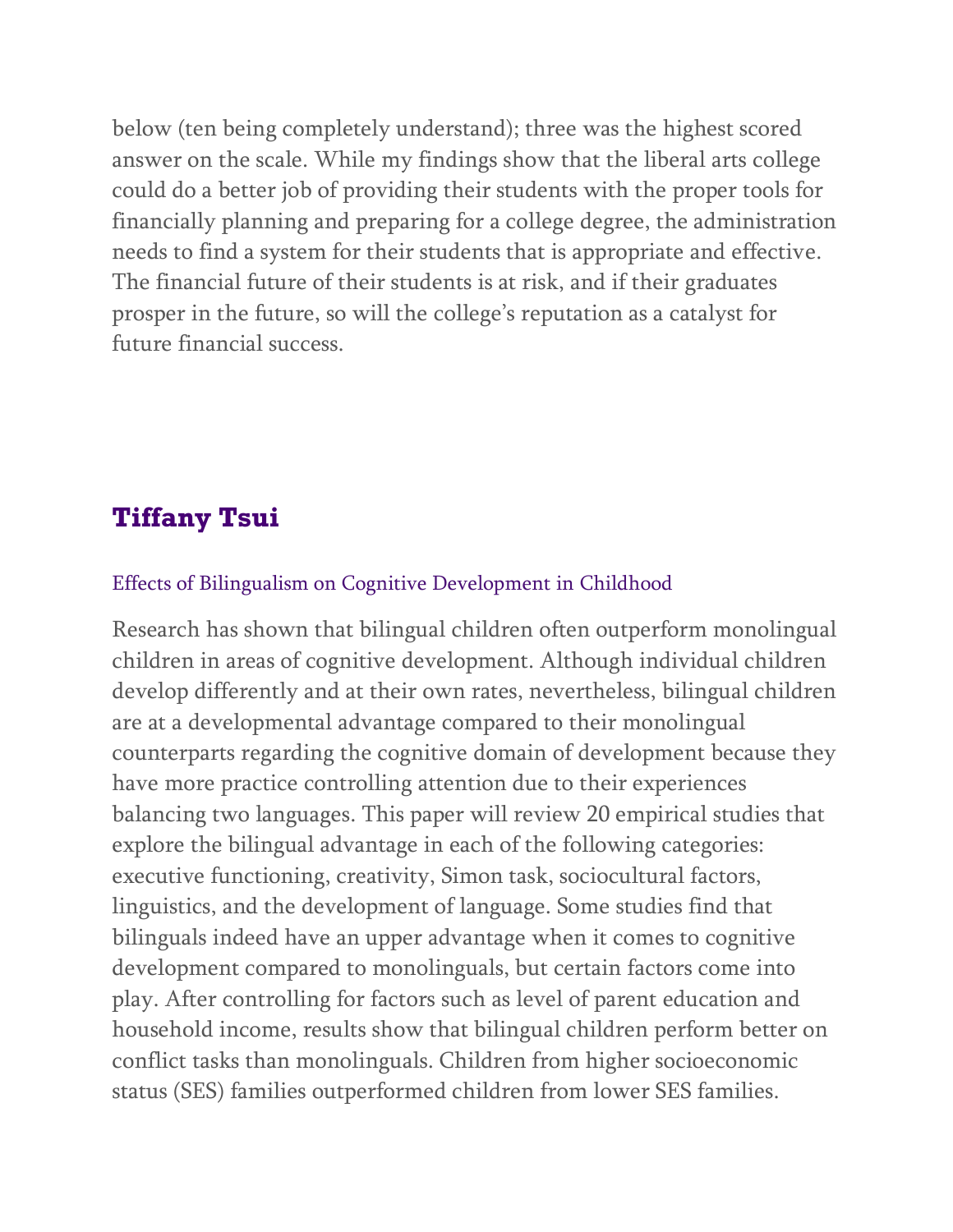Other studies find that when controlling for certain sociocultural factors, it seems as though bilingual and monolingual children show little differences in cognitive ability, which suggests sociocultural factors greatly influence the bilingual advantage. This literature review is my senior project for child development, and I find the topic of bilingualism in childhood particularly interesting because of my prior teaching experiences with bilingual and trilingual children in Hong Kong. Through direct observations, I have noticed that bilingual children perform better cognitively compared to monolingual children, which could be influenced by their already high-functioning brain capabilities.

### **Shannon Tsumaki**

#### The Technology Takeover: Positive or Negative?

The use of mobile electronic devices has grown in our society over the past years, to the point where people use them as their main source to communicate with friends and family. Even at colleges and universities, you can see students using their technology, such as laptops or cell phones, to connect with other students, instead of speaking to the people around them. My study focuses on the question, "How does the use of technology affect the social interactions of college students?" To support my research, I looked at the common uses of handheld technology, the way people handle their personal interactions, and how people cope with social anxiety that they may develop from overusing technology. Since this is a recent development in American society, my research will be useful for future studies on how technology is a factor in affecting social relationships among college students. From my research question, I have created a quantitative study by designing surveys filled out by students at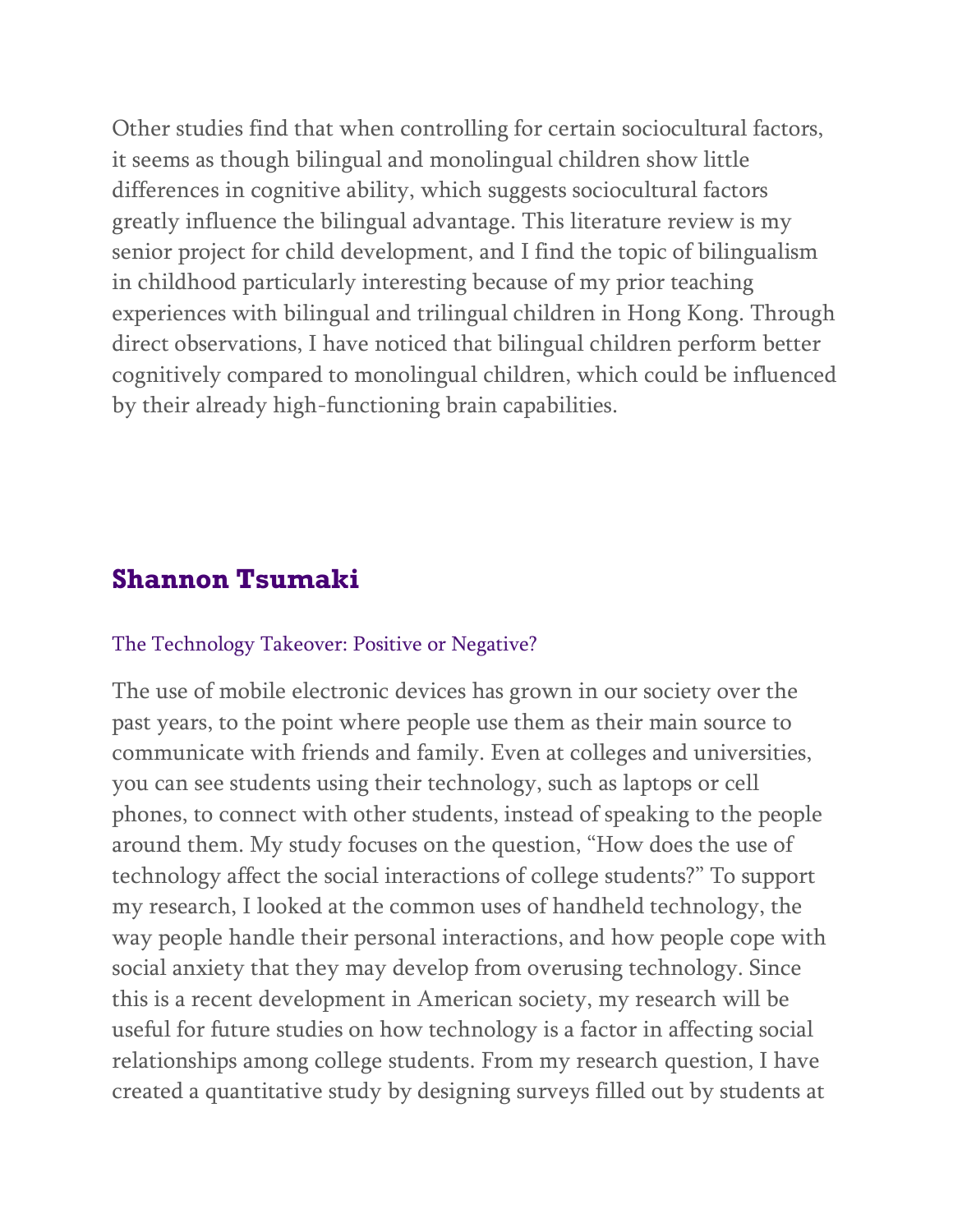a small liberal arts college in southern California. I also conducted interviews to further my understanding of the responses from the surveys. I found that students check their phones most of the time during the day, and they are on their laptops about 4 hours a day. A majority of the students primarily use their cell phones for social media sites, like Facebook, Instagram, and Snapchat, while students use their laptops for school assignments, as well as social media sites. Most of the students prefer face-to-face conversation with others, even though some of them find themselves using technology more than face-to-face conversation. Overall, technology has had a positive effect for students' relationships with others because it allows them to have an easier time communicating with each other.

## **Jaimis Ulrich**

#### Constructing 'Authentic' Identities, Pay-to-Play: A Rite of Passage in the Los Angeles Music Scene

This is an analysis of a phenomenon in the Los Angeles music scene known by musicians as "pay-to-play." Musicians use the term "pay-toplay" to describe a "deal" made between a musical act (band or solo artist) and a gatekeeper, namely a club promoter. The deal requires musicians to pay for stage time in order to play on the stage, with little to no monetary payment in return. Many musicians call this practice "exploitative," yet they have (or still do) participated in the practice. This study questions what drives people, like these musicians, to willingly participate in something they do not agree with. My initial hypothesis was that musicians pay-to-play out of desperation for the stage and lack of experience to gain access through popularity or by the demand of LA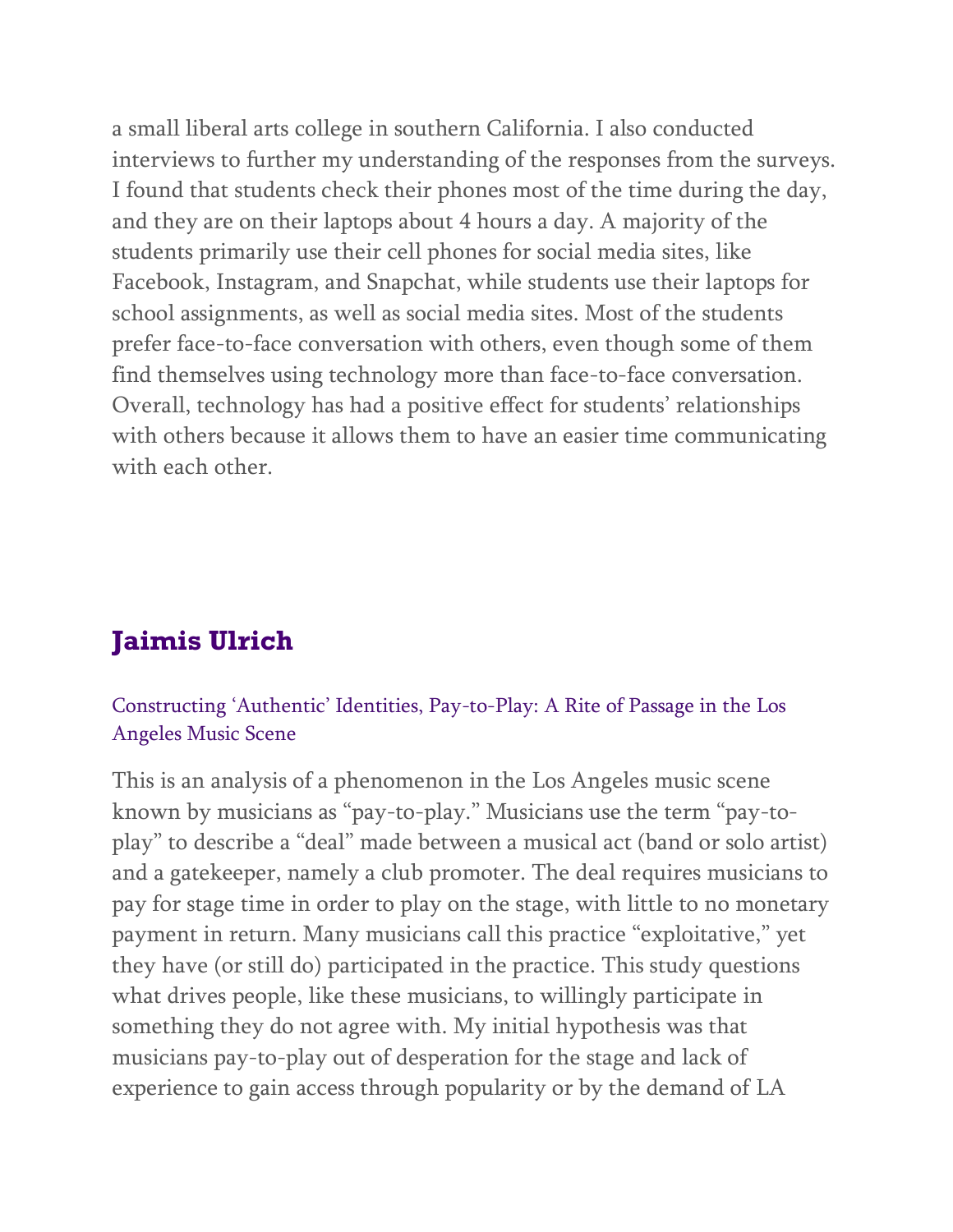venues. I attempted to answer this question through ethnographic fieldwork in the Los Angeles area, where I engaged music venues through participant observation, reflection on field notes and a total of thirty-eight personal interviews given by musicians, which were recorded and later transcribed. My findings suggest that musicians are more likely to participate in pay-to-play at the start of their musical careers, and that the basis of their consent to pay-to-play is not out of desperation, but on their need to be acknowledged by fellow musicians and listeners—their very identities as musicians are based on authentication and pay-to-play is a step many musicians must take in order to have access to a stage in which this authentication can occur. Pay-to-play is thus a larger structure that negates who has access to perform and who gets to become "authenticated" as a "professional" artist.

### **Derek Valdo**

#### The Beauty in Strength

In most cultures throughout history, women have always displayed capability of doing tasks that involve strenuous physical workloads. Women do not get the credit they deserve to pose their physical strength, and have often been criticized of their muscularity due to "normal" standards set by western culture. In North America, women have increasingly gained access to these "spaces" that are considered male dominant known as the fitness industry. Women are getting stronger as they gain acceptance in the world, and the space that CrossFit creates for women is what I set out to explore. Given the particular environment of CrossFit, women in that space will feel a sense of empowerment because they can push their work capacity to a level where they never could have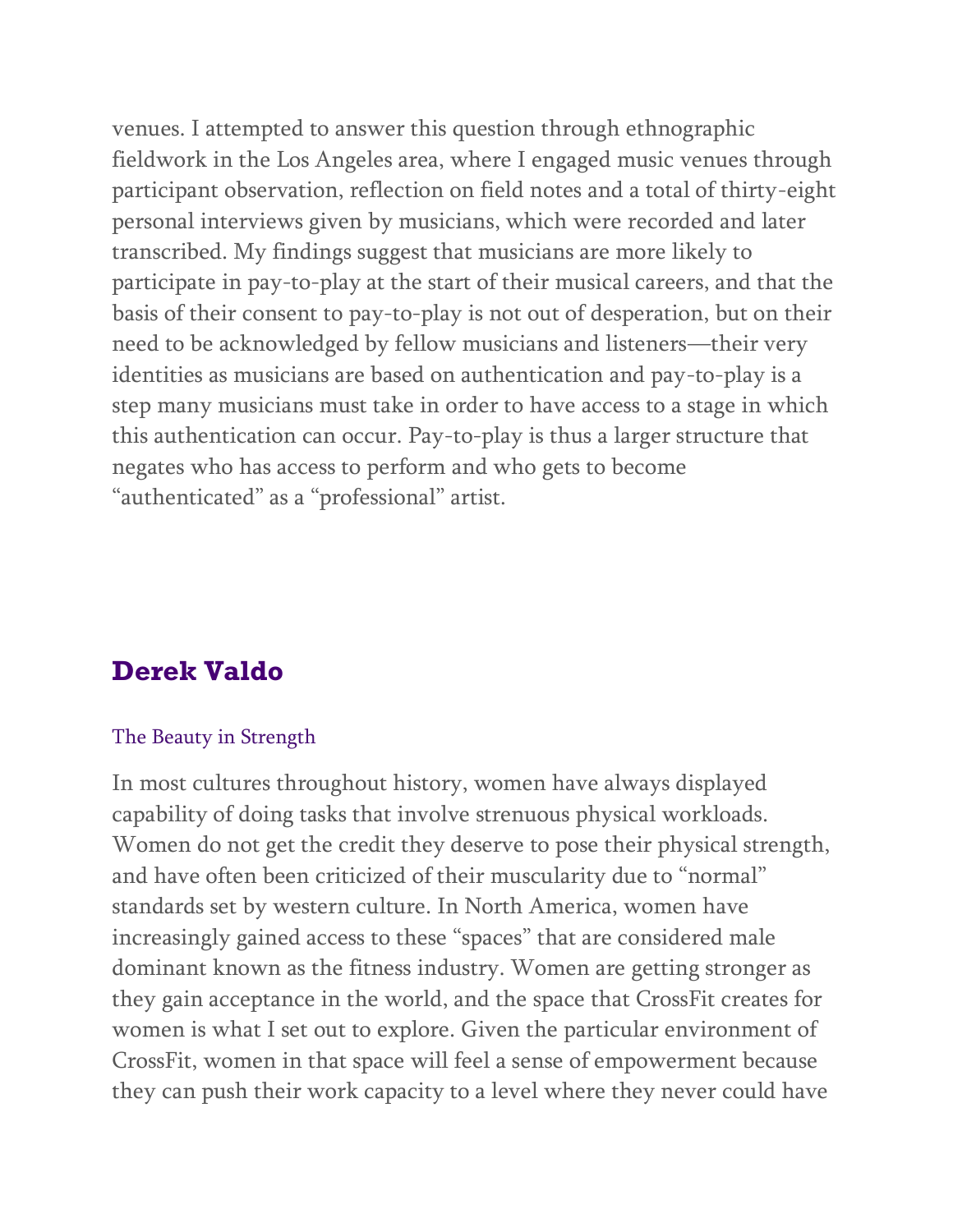imagined before CrossFit. I wanted to gain an understanding about the social environment, as well as the benefits that women gain doing CrossFit because other traditional fitness methodologies do not create a unique space like CrossFit. The camaraderie and the sense of community is why most people become affiliated with CrossFit. A total of 12 interviews were conducted to examine the experience of these women in CrossFit. I also used participatory observations to actively take part in workouts at 6 different CrossFit Affiliates. Results suggest that CrossFit not only strengthens an athlete's physical capabilities, but there is a mental component as well. The women who were interviewed expressed experiences of personal empowerment, having more confidence, and experiencing a sense of community within CrossFit.

## **Candace Villalpando**

#### The Factors that Affect Immigrant Students' Academic Achievement

The United States is one of the countries with the highest proportion of immigrants living on its land today. There are one in five children and adolescent immigrants enrolled in school. This literature review will examine how crucial it is to not already know English when entering school in the United States. The literature review will additionally take time to explore the implications immigrant children face inside and outside of school. Insight will be provided on previous research that has shown the association amongst depression with children's ethnic identity resulting in mental health issues; that must be taken into consideration when these immigrant children are in the classrooms. Although studies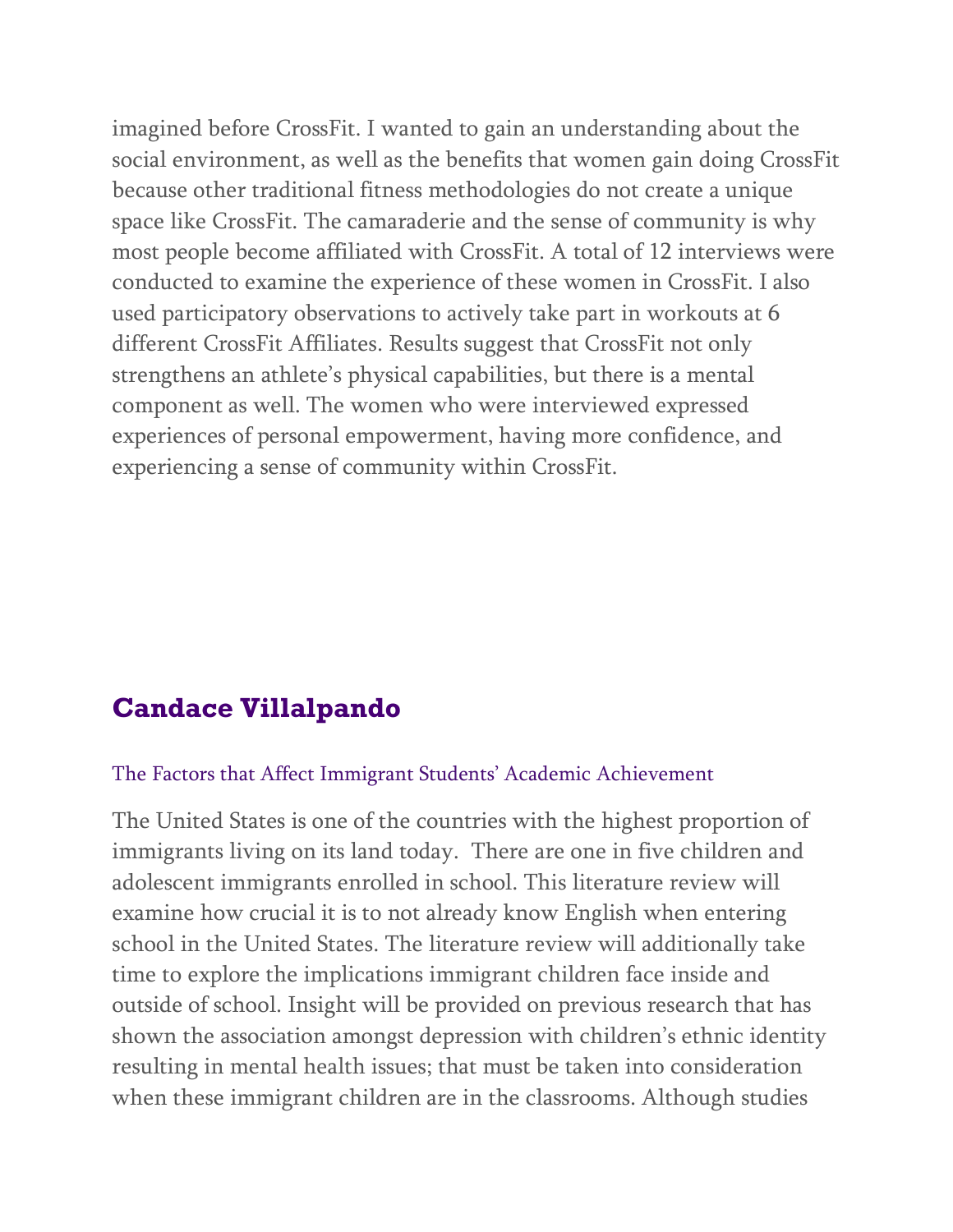have shown that children coming from immigrant backgrounds are succeeding there are still handfuls that suffer with poor academic achievement. Immigrant Latino students that are living poor lives are showing strong links to poor academic achievement. Researchers continue to discover that targeting this link before Kindergarten; children will be less likely to be detained or drop out and are more likely to learn and do better in school. This literature review will also discuss factors that contribute to immigrant bilingual children's academic achievement. One example might be that research has found parent-child interactions assist children's school performance and academic achievement. This paper will be supported by 20 empirical studies that have insight on the reasons why immigrant Latino students tend to have poor academic achievement. Researching the effects of an immigrant Latino student is important to child development because it shows that although all children might develop similarly, culture has a huge impact on their academic achievement. These factors can better prepare someone entering the world of education by exploring the reasons for success or failure of this particular group of students.

### **Samantha Woehl**

#### Finding Casimir: Hyperlinking a Path to Digital Narrative

In my research, I explore the potentials of text-based, digital narratives by writing a nonlinear story that's connected by hyperlinks. Using a digital publishing source called Scalar, I created a story about a character named Casimir who attempts to start a fiction destroying revolution. The inspiration for my narrative came from a couple of sources. Firstly, my study of narratology and structuralism, which gave me a bases for experimentation with the ways that plot structures create meaning. Secondly was my research on technology and its effects on storytelling.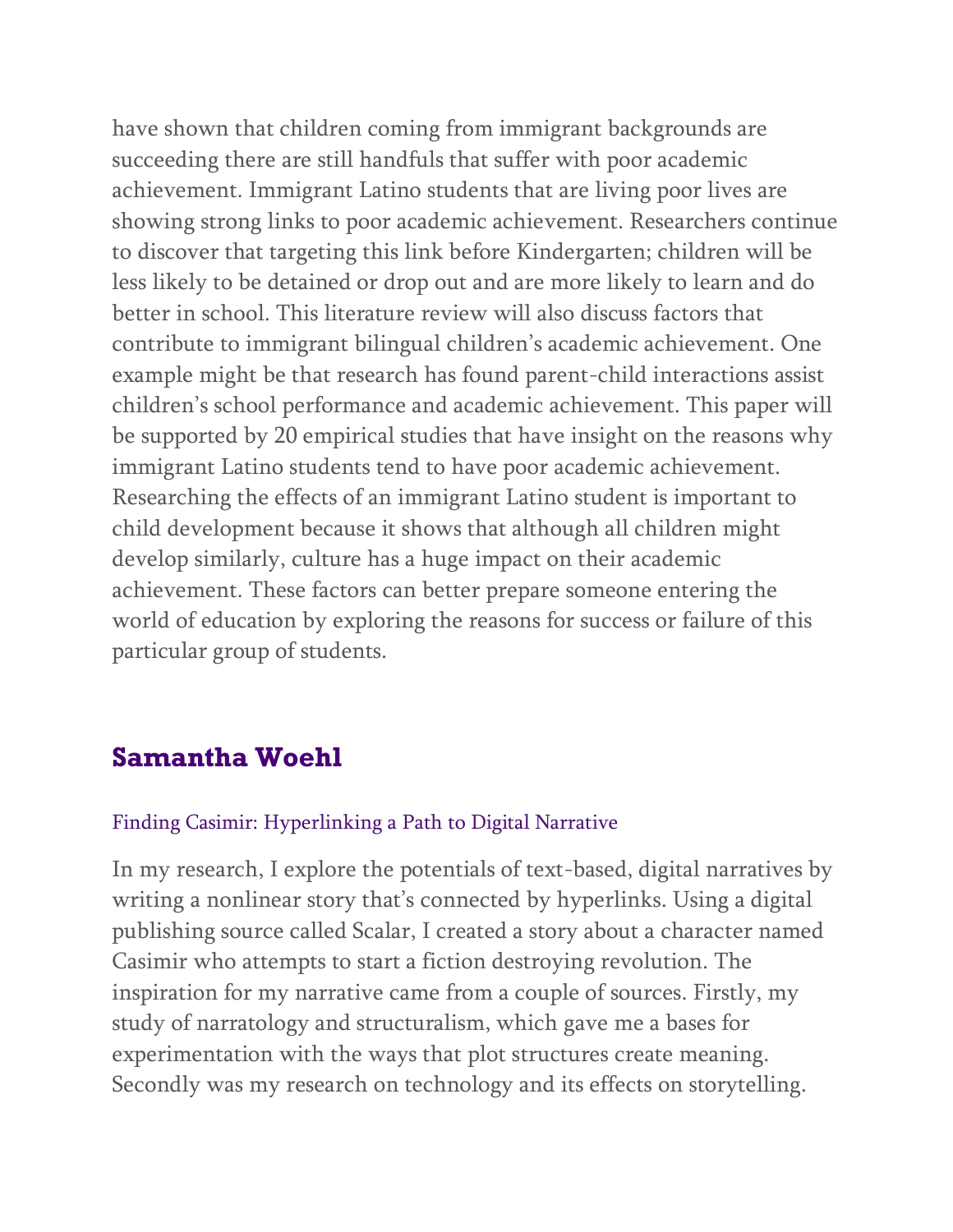The crafting of Finding Casimir lead to exciting conclusions on the nature of digital storytelling. Mainly that hyperlinked stories allow for an immersive universe, meaning that the reader is freed from chronological time and has the ability to navigate the narrative world by selecting which links to follow at which times. On a larger scale, hyperlinked narratives represent the modern world's understanding of how time and space operate in the universe.

## **Hector Wong and Marie-Magdeleine Chirol**

#### A Comparative Study of Women

Throughout history, women in distinct cultures have been misrepresented and undervalued in regards to their beneficial potential to society. As a double major in French and Chinese, I have enrolled in several courses showing such distinctions dating from 1CE to present day. There are numerous similarities regarding women's etiquettes in the French and Chinese cultures, which ultimately attempt to place women inside the household (ie. raising/nursing children, taking care of the household, and properly distributing the household's economic funds) while simultaneously laboring to help provide for their families. Religion and political affairs are two causes of this inequality. Confucianism and Daoism have been the most influential religions in China for the past two thousand years while in many European countries, Christianity and Protestantism have been the most influential since the 13th century. These religions have numerous different beliefs and are practiced in distinct ways- such that the idea of exclusively belonging to one religion is a part of Western tradition while in Asia it is very common to practice two or more religions in hopes of becoming a better person - yet women still suffer from men's expectations. Additionally, women are controlled and criticized when it comes to political affairs such as female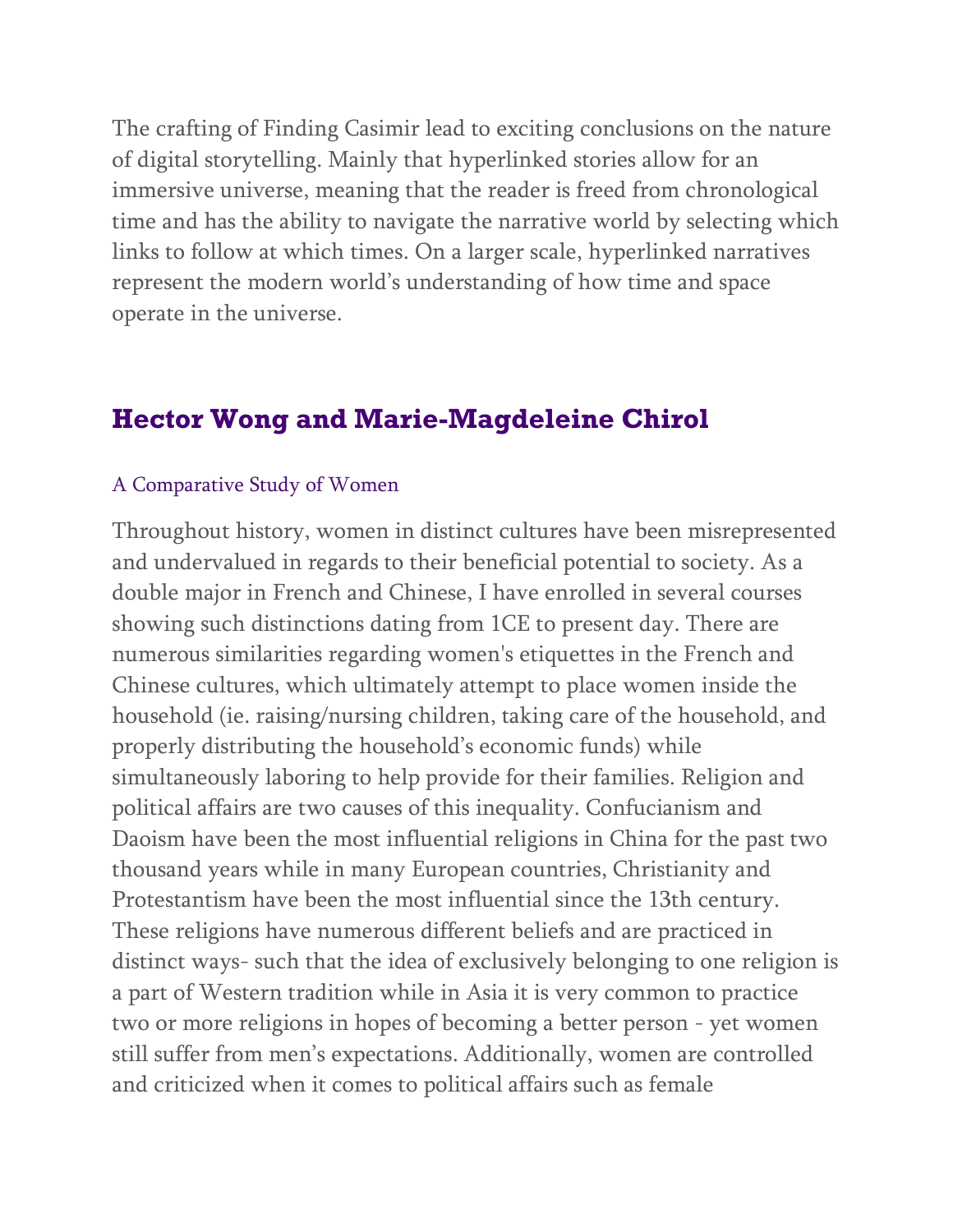representation when voting over certain laws being passed that directly affect their roles and involvement in time of wars. This can be seen through the idea that women were not permitted to join the Chinese militia or how women during the Paris Commune were perceived for participating on the warfront. Finally, after presenting these two major influences I intend to introduce female leaders in the social, environmental, political, and economic worlds and incorporate how religious and political influences help them become the women they are today.

### **Andrew Xiong**

#### How Does Sleep Pattern Effect Health and Learning Among Young Adults?

Studies have shown that sleep is directly linked to health and academic performance; however, it seems that good sleeping habits are less practiced among college students. Sleeping habits, also referred to as sleep hygiene, is the recommended behavior necessary to promote quality sleep. Many factors attribute to college students having unhealthy sleeping habits: including stress, anxiety, school, work, social events, and etc. Sleep is an important cycle in a person's everyday living, because it provides the essential and necessary rest that an individual needs. Experiments have shown the difference in health and academic performance between subjects who have good sleeping habits versus those who don't. This paper will examine the effects of an irregular sleeping habit in comparison to a regular sleeping habit and study the positive and negative impacts on college students in regards to their health, growth, and learning. Individuals who maintain a regular sleep cycle of 8 hours per day will have a better result in terms of health, growth, and learning than individuals who have an irregular sleeping pattern and do not maintain 8 hour sleep cycles. Studies have shown that individuals who cannot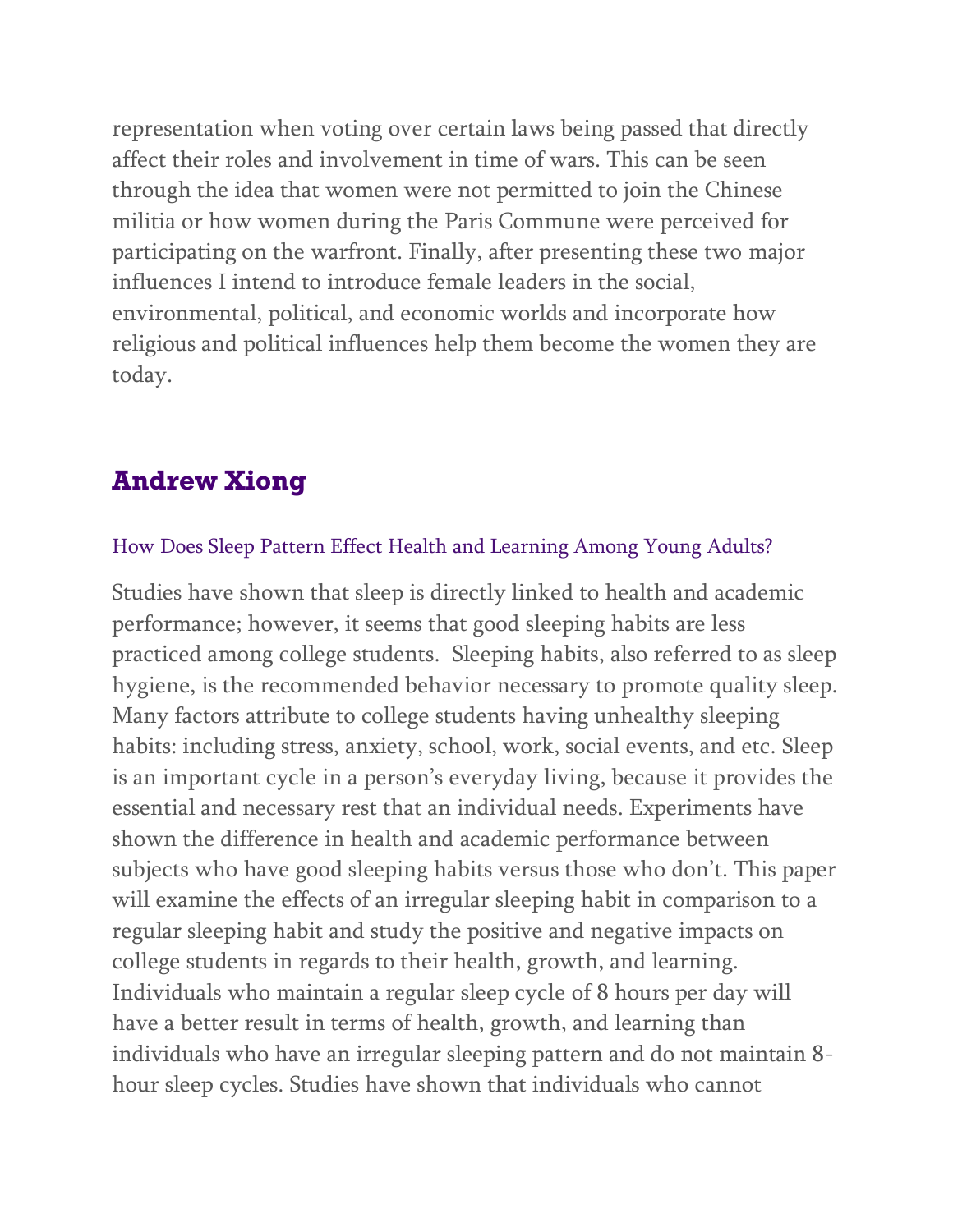maintain an 8-hour sleep cycle tend to have more anxiety and stress, due to work-related incidents or social events that they often participate in. Whereas an individual with 8-hour sleep cycle has been reported to have less anxiety and stress. A wholesome sleep pattern during the college years is essential for health, growth, and learning.

### **Desiree Yanez**

#### Together, We Serve

Families have been reported to act as a system, in which the family overall is greater than any one individual. Keeping this in mind, this research examines the ways in which the everyday lives of military families are constantly being restructured. In essence, the military family too is serving with the service member. Past studies have examined the relationship between deployment and stress being brought upon military families but fails to exemplify the ways in which the struggles endured during deployment result in the strengthening of the families' resilience. In this case, my research will serve as additional analysis on military families and the impacts that deployment has on them, since majority of what individuals know has to do with the service member and the sacrifices that they make. As a result, this research seeks to answer the following question: "What are the impacts on military families upon the deployment of a family member?" Through 11 extensive interviews with immediate family members of service members, the research focuses on feelings of displacement, being misunderstood, and underappreciated; along with the stress that is brought on by role variations in the home. The research then focuses on explaining the ways in which the military culture influences the amount of resilience that these families have as a result of their encounter with deployment. Results suggest that while experiences of deployment have negative effects on the families, at the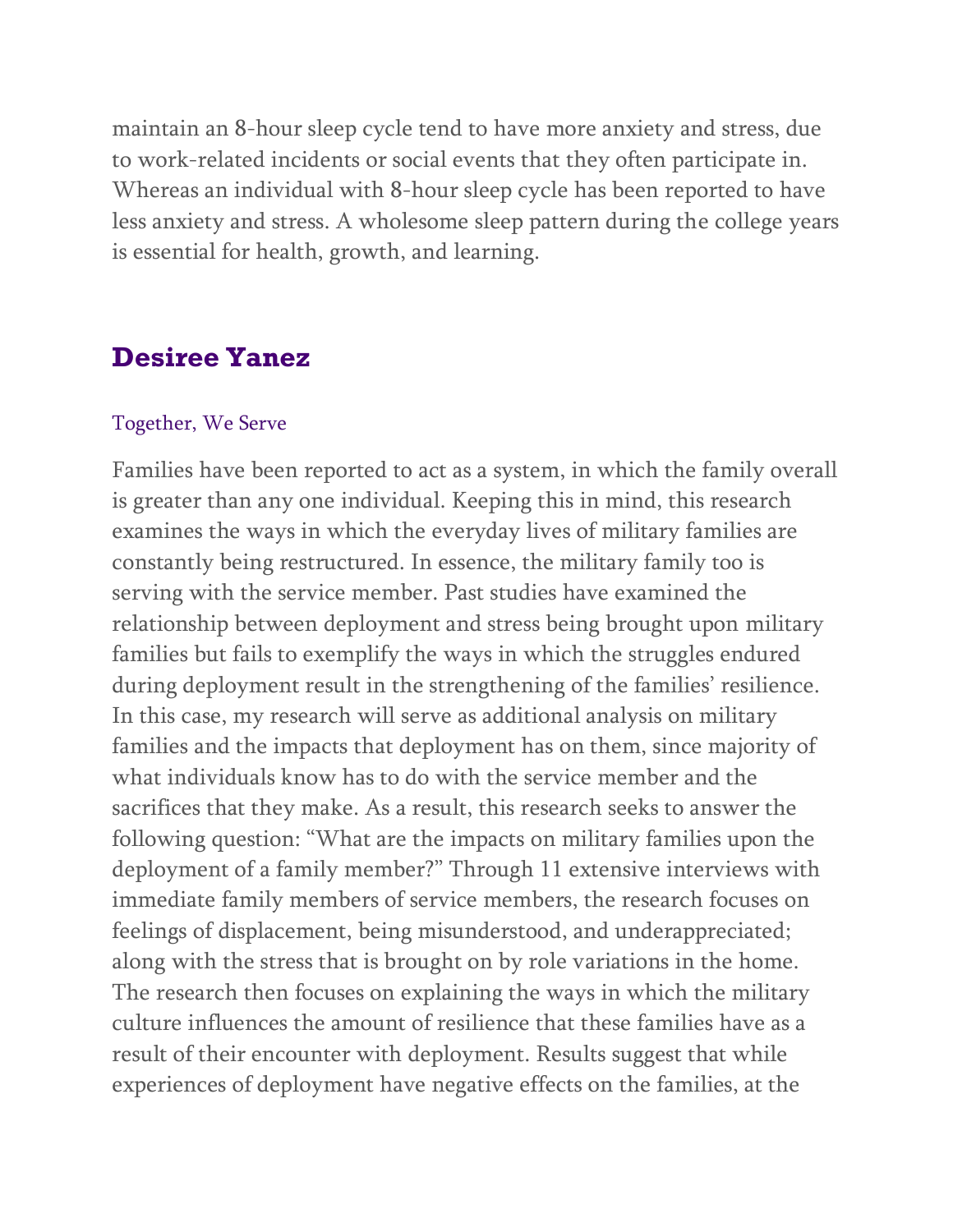same time, there is a sense of pride and community which strengthen the families' ability to deal with adverse situations.

### **Andreina Zepeda**

#### Sibling Relationship Quality: Influences and Developmental Outcomes

Research has shown that sibling relationships may influence developmental outcomes of children throughout their childhood and on to adulthood. While most research has focused on the negative outcomes from negative sibling relationships such as poor academic performance or behavioral problems, there is plenty of research that states the importance siblings have shaping children's social, emotional and cognitive development. This is especially true when sibling relationships have positive qualities, such as emotional support, which contribute to positive developmental outcomes. Empirical studies that focused on developmental outcomes find that siblings encourage interpersonal skills when they have a positive relationship with one another. There is a higher chance for them to build healthy peer related social skills and for them to develop emotional understanding and self-regulation. Other studies focusing on cognitive development find that siblings promote language development as they teach (mostly oldest to youngest) and communicate with each other. In addition, studies have focused on influences that can affect sibling relationship qualities, such factors include parenting, age gaps, gender, and culture. Culture is also an influence that contributes to the quality of sibling relationships because there are differences in family roles in western and nonwestern societies, thus a brief cross-cultural perspective is important to determine relationship differences for siblings. The study of sibling relationships is important to the field of child development because most children, about 80%, have at least one sibling who they spend the majority of time with; they become lifelong